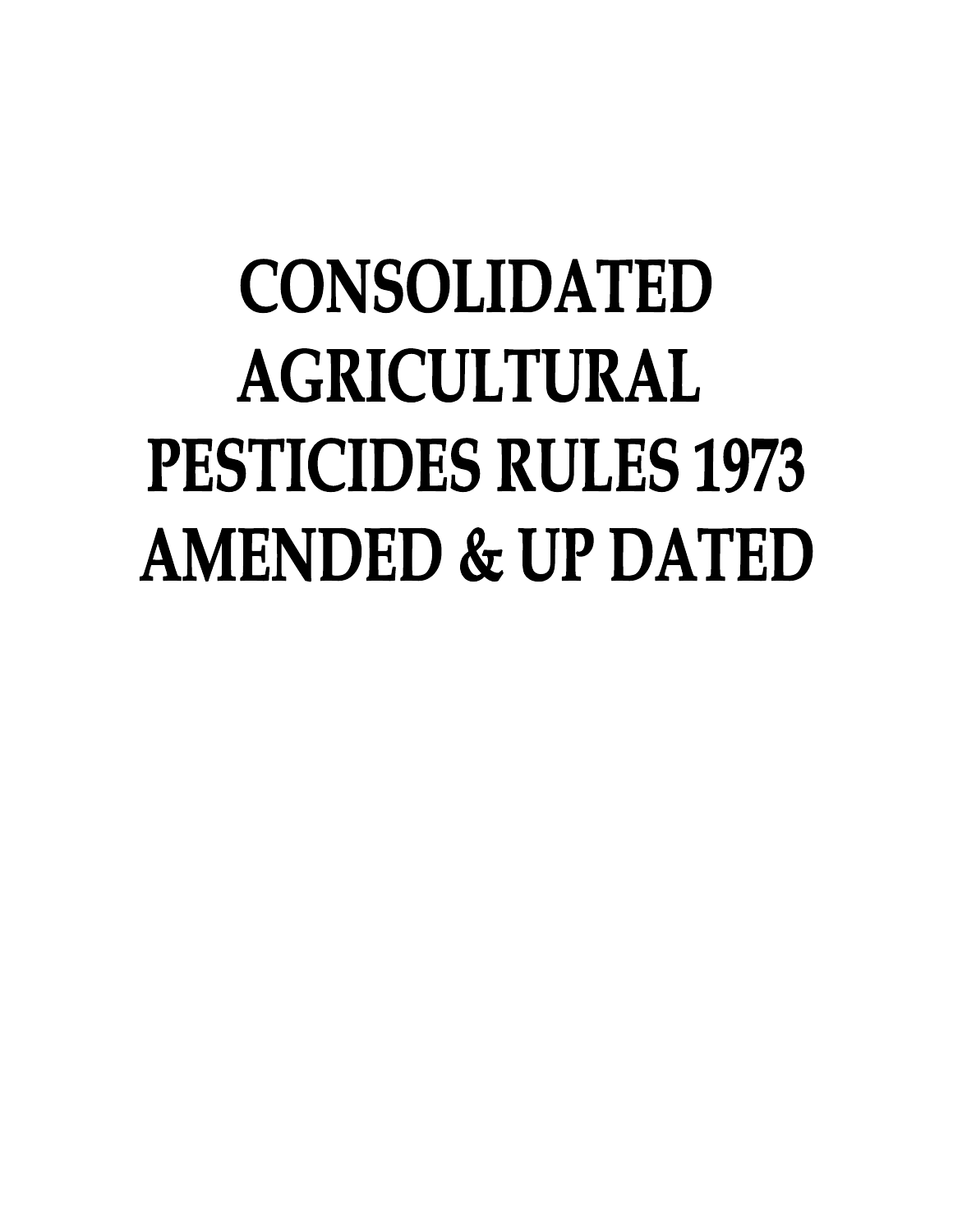# **CONSOLIDATED** AGRICULTURAL PESTICIDES RULES 1973 AMENDED & UPDATED

### PART 1- PRELIMINARY

- 1. Short title and commencement. -(I) These rules may be called the Agricultural Pesticides Rules, 1973, as amended from time to time. (a) They shall come into force at once.
- 2. Definitions.- In these rules, unless there is anything repugnant in the subject or context,-
	- (a) "active ingredient" means an ingredient capable in itself of preventing, destroying, repelling or mitigating insects, fungi, rodents, weeds or other pests when used in the same manner and for the same purpose as those for which it is intended; but is not antagonistic to the activity of any other active ingredient in the same formulation;
	- (b) "Director" means the Plant Protection Advisor and Director Department of Plant Protection;
	- (c) "Form" means a Form appended to these rules;
	- (d) "Ordinance" means the Agricultural Pesticides Ordinance, 1971 (II of 1971); and
	- (e) "Section" means a section of the Ordinance.

#### PART II – PRELIMINARY

3. Application for registration of pesticides.- (1) An application for registration of a pesticide under sub-section (I) of section 5 shall be made to the Federal Government in the manner specified in Form-1 and proof of manufacturing or valid registration and data of pesticide from international accredited laboratory or GLP certified laboratory (as per check list of Form-1) shall be endorsed by Pakistan Embassy in the country of manufacture, except for China where the endorsement from China Council for the Promotion of International Trade (CCPIT) shall be made. [SRO 1017(I)/2014]

 (2) Trade name in favour of pesticides applied for registration under Form-1 shall be registered with Intellectual Proprietary Organization of Pakistan. [SRO 1017(I)/2014]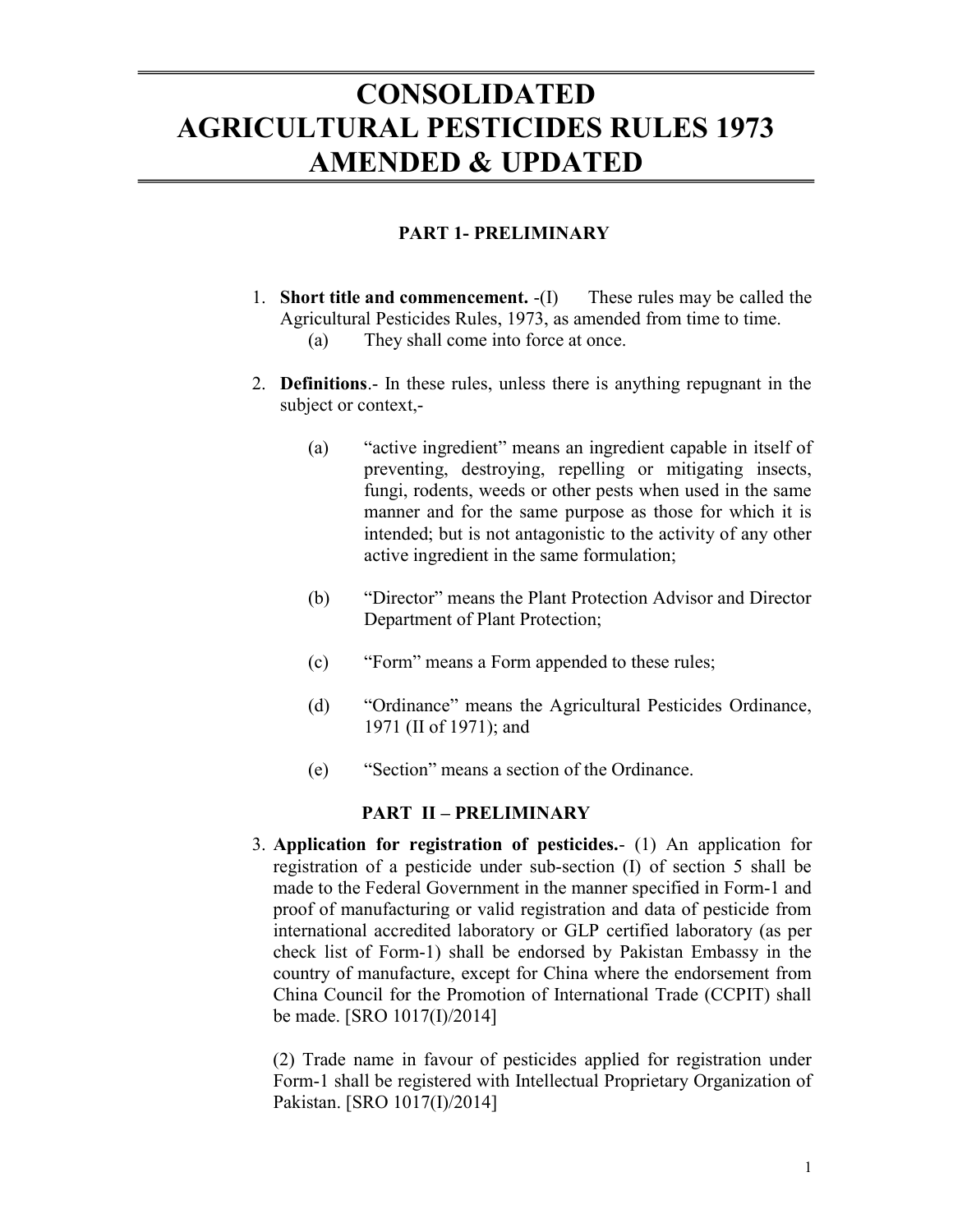- 4. Registration of pesticides.-(1) On receipt of an application for registration under rule 3, the Federal Government may send the application together with a sample of pesticide to the pesticides laboratory for test or analysis within one month from the receipt of sample to ascertain whether the same is in accordance with the information provided alongwith the application.
	- (2) On receipt of the result of the test or analysis under sub-rule(1) the Federal Government may forward the same to the Provincial Government and Federal Agencies to conduct, in direct association with the applicant for the registration of a pesticide, such biological test under field conditions as may be required, provided that no biological tests may be required in respect of the imported pesticides not having a trade name; and
	- (3) The Federal Government may, if it is satisfied that the sample is in accordance with the information: -
		- (a) On receipt of a reports from more then one Provincial Government and a Federal agency, where necessary, or a Provincial Government and Federal agency for two crop seasons from the date of the application;
		- (b) Where the crop is grown exclusively in one Province, on receipt or reports for two crop seasons from the date of the application from the Government of the Province or a Federal agencies; and [SRO1108(I)/85]
		- (c) Where a product is intended to be used as a fumigant or grain protection, on receipt of more than one report of large scale trials from two Provincial Government or from two Federal agencies will be necessary. [SRO 991(I)/88]

under sub-rule (2), register the pesticide and grant the applicant a certificate of registration in Form 2 and assign to the certificate a registration number.

- (4) A certificate of registration granted under sub-rule (3) shall apply only to the pesticide described in the application to which the certificate relates.
- (5) With the approval of the Federal Government, an application for the registration of a pesticide may be amended before or after registration and the registration shall for the purpose of these rules, be deemed to relate to the application as amended.
- (5A) The Department may accept transfer cases registered on Form – 1 through amendment on the registration certificate with consents of the manufacturer to transfer the proprietary rights of the registered product from one importer to another importer. [SRO 1017(I)/2014]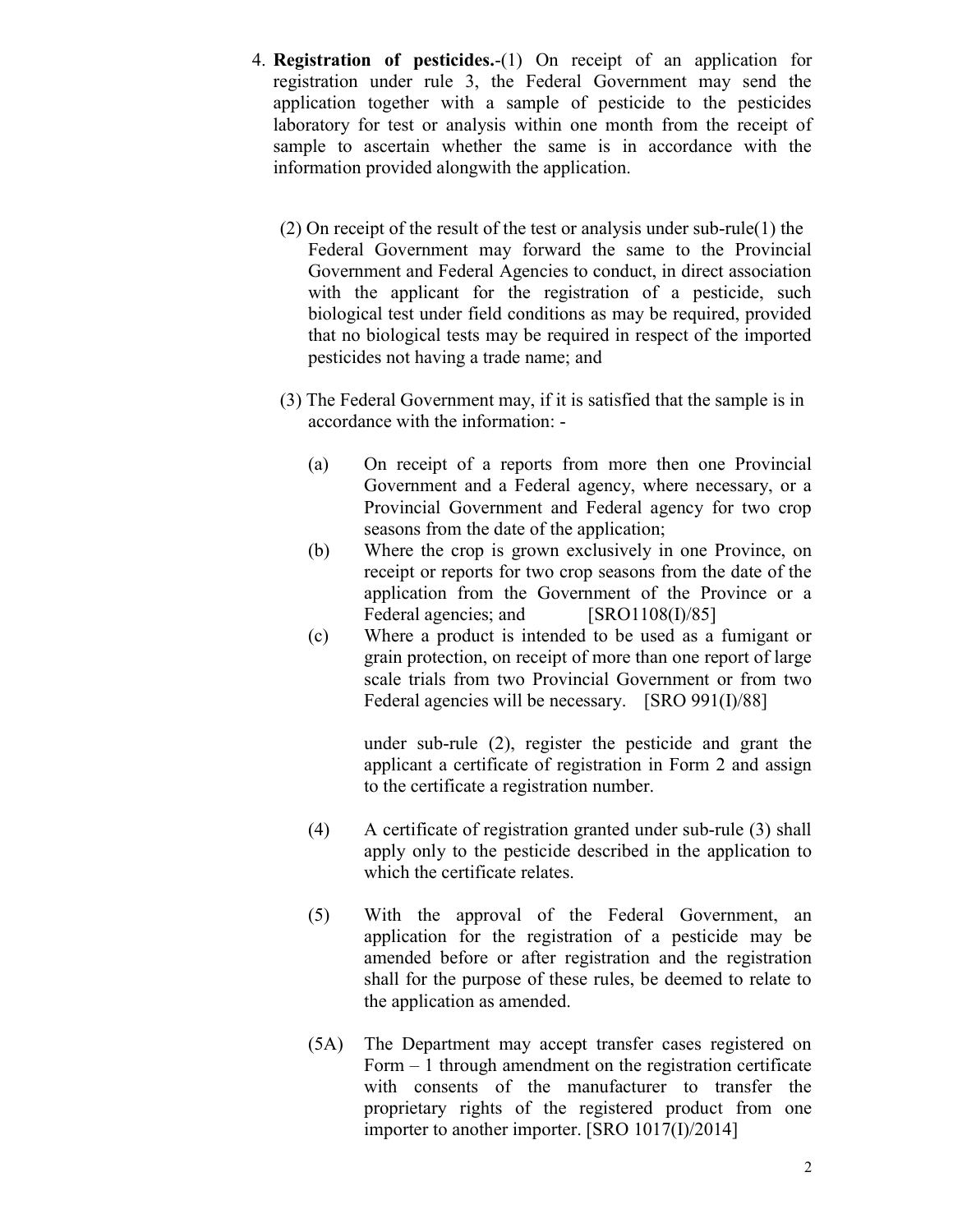- (6) A certificate of registration shall be valid for a period of three years and may be renewed for a further period of three year at a time on an application made in this behalf in Form 3.
- (7) A certificate of renewal of registration shall be in Form 4.
- 4A "Registration for manufacturing a Me-Too technical grade **material.**  $- (1)$  Subject to sub – section (2) the Department of Plant Protection may grant provisional registration on Form – 2A for manufacturing a Me-Too technical grade material after establishing the equivalency for a period of one year extendable on yearly basis for a period not exceeding three years.
	- (2) The provisional registration shall be for a period of six months, pending establishment of equivalence may be granted in case the applicant is the original manufacturer, a subsidiary or a joint venture with the original manufacture of the product which is currently registered and is being imported or used in Pakistan.
	- (3) The provisional registration holder shall be entitled to manufacture the basic technical grad material in a manufacturing plant, duly registered with and certified by the Department of Plant Protection, formulate and sell the formulated product only, provided hat he has the valid registration for the relevant formulated product from Department of Plant Protection.
	- (4) The final registration of locally manufactured pesticides on Form – 2B may be granted by the Department of Plant Protection after biological tests under field conditions or field test, as the case may be, as provided under sub – rule (2) and (3) of rule 4 and after approval of the Agricultural Pesticides Technical Advisory Committee. A manufacture shall be entitled to sell the technical grade material to the registered formulators, after his final registration."; and [SRO 625(I)/2007]
- 5. **Rejection of application.**  $\cdot$  (1) If it appears to the Federal Government that the result of the test of analysis under sub-rules (2) and (3) of rule 4 do not corporate with the information supplied by the applicant or that the labels and containers intended to be used do not conform to the provisions of these rules, it may within two crop seasons from the date of application, reject the application for registration and shall inform the applicant of the reasons for the rejection and supply him with full particulars of the tests, if any applied.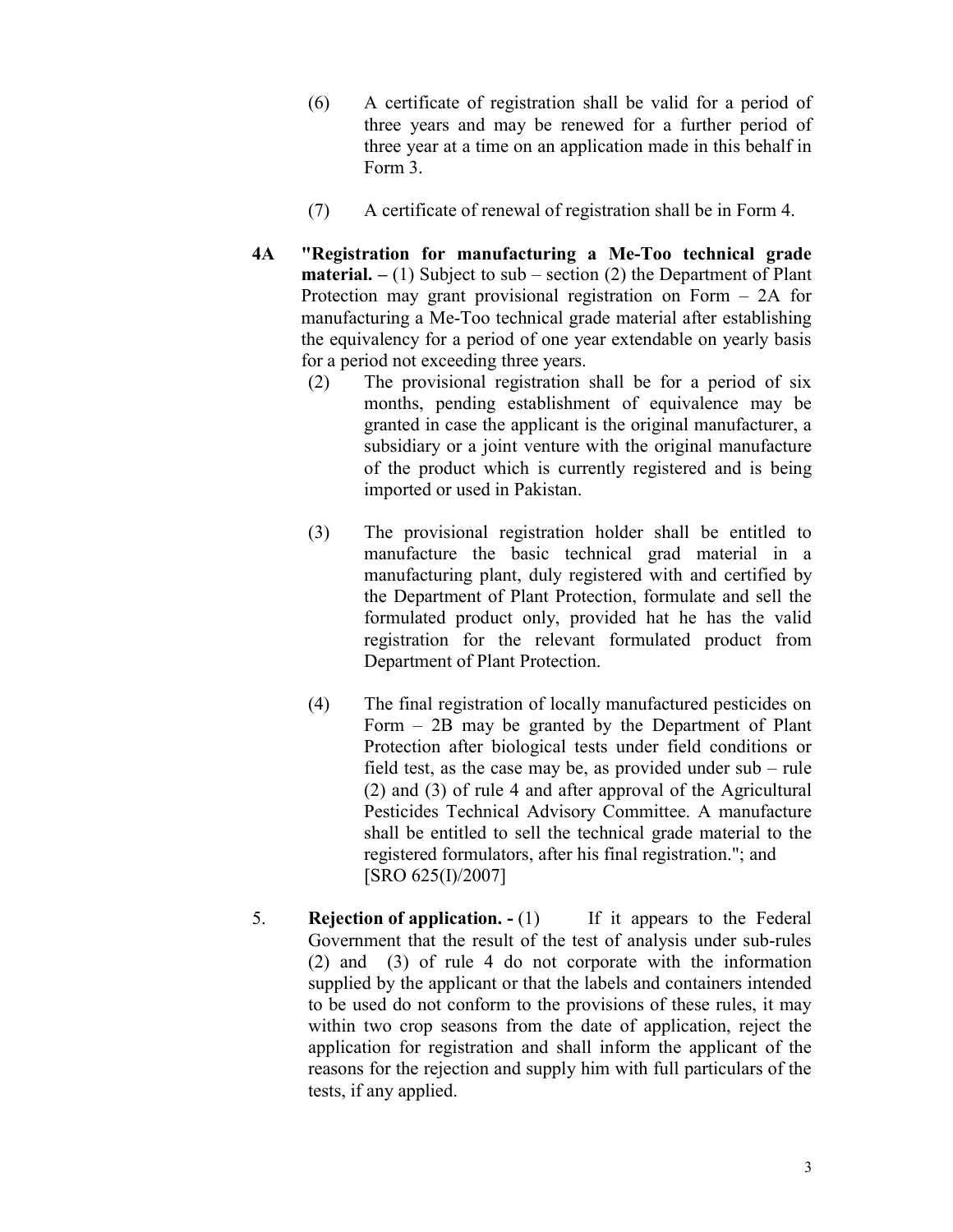- (2.) The rejection of an application for registration of pesticide shall, however not debar the applicant from making a fresh application for registration.
- 6. Fees. (1) A non refundable fee of forty thousand rupees shall be paid with each application for a certificate of registration of each formulation of a pesticide under sub-section (1) of section 5 and a non-refundable fee of ten thousand rupees shall be paid for renewal of each such certificate under sub-section (1) of section 8. [SRO 1017(I)/2014]

Provided that where any application for renewal is made after the expiry of the date till which the previous registration of the pesticide was effective, and additional fee of five hundred rupees per month from the date shall be payable alongwith the application;

 Provided further that where such application is made after expiry of one year from the date till which the previous registration of the brand of the pesticide was effective, an additional fee of one thousand rupees per month shall be payable.

A fee of one thousand rupees shall be payable alongwith an application of any change in the certificate for registration or renewal certificate.

- (2) A non-refundable fee of forty thousand rupees shall be paid with each application for an Import Permission Certificate of each formulation of pesticide under Sub-section (1) of section (5) and a non-refundable fee of ten thousand rupees shall be paid for renewal of each such certificate under sub-section (1) of section 8. [SRO 1017(I)/2014]
- (3) A non-refundable fee of ten thousand rupees shall b paid for analysis of samples. [SRO 1017(I)/2014]
- 7. Copies of Certificates. Copies of all certificates granted under rule 4 may be obtained from the Federal Government on payment of a fee of five thousand rupees by the person on whose application it had been registered or his agent.(SRO 32(1)/2016 dated 12.01.2016).
- 7A Registration of manufacturing plants. (1) The manufacturing or formulation plant shall be registered with the Department of Plant Protection by making an application on the prescribed Form – 18 and Form – 20 and depositing a fee of five hundred thousand rupees .(SRO 32(1)/2016 dated 12.01.2016) for registration of formulation plant (Form-18).
	- (2) The registration shall be renewed after every five years on payment of a fee of one hundred thousand rupees as per guidelines issued by the Department of Plant Protection.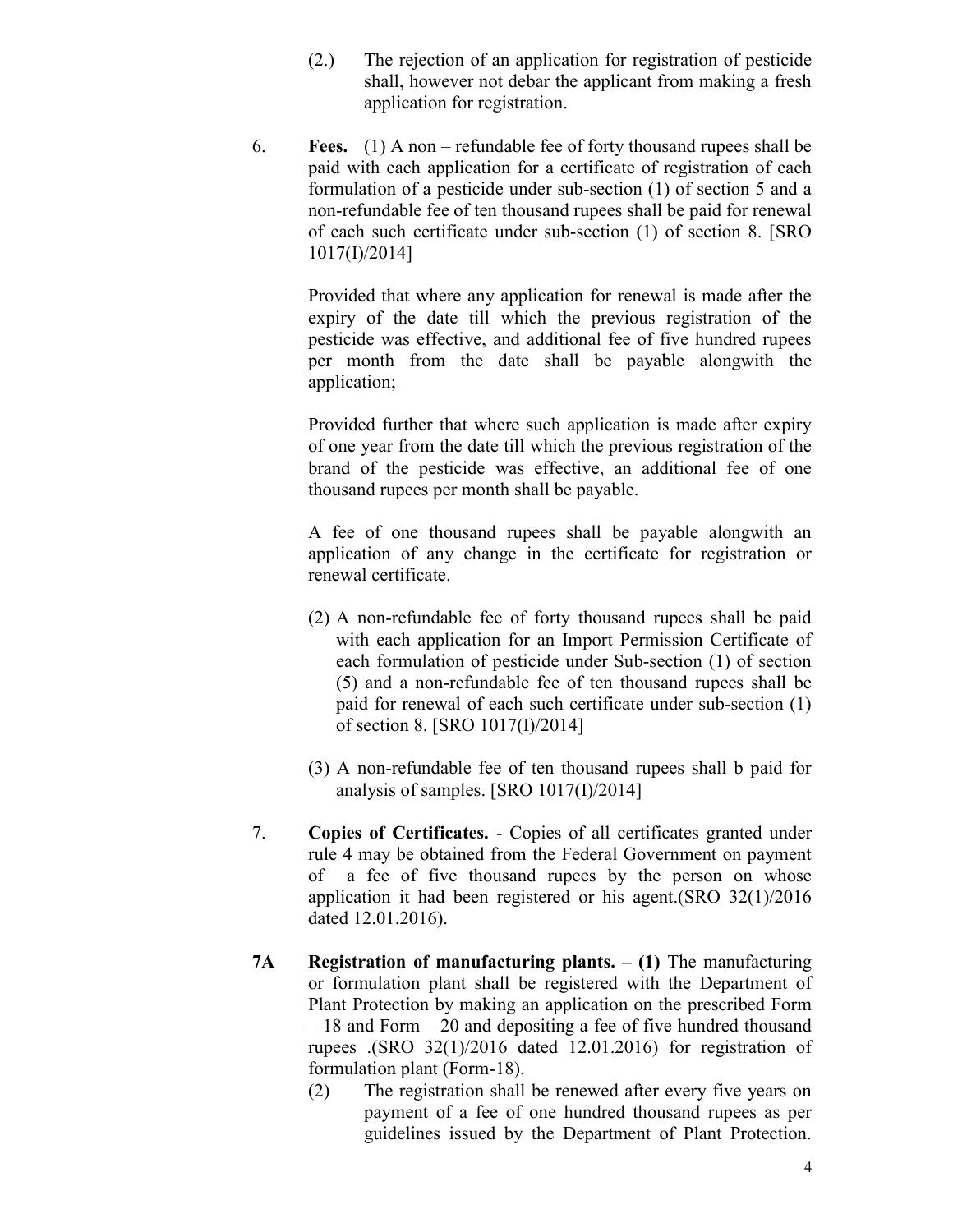The renewal shall be subject to the satisfactory inspection report from the notified team of the Department of Plant Protection, Karachi.

- (3) The re packaging or refilling units shall be registered with the Department of Plant Protection. An application for this purpose shall be submitted on the prescribed Form – 19 with a fee of two hundred fifty thousand rupees (SRO 32(1)/2016 dated 12.01.2016).
	- . (4) The registration shall be renewed after every five years on payment of a fee of fifty thousand rupees. The renewal shall be subject to the satisfactory inspection report from the notified team of the Department of Plant Protection, Karachi.
	- (5) Certificates for the purposes of sub rules (1) and (2) shall be issued by the Department of Plant Protection on Form – 18A and Form – 19A and Form – 20A respectively; and 2) after 17, the following new Forms shall be added, namely: - [SRO 1252(I)/2005 dated 16.12.2005] [SRO 625(I)/2007 dated 20.06.2007]
- 8. Discontinuation of manufacture or formulation. If the Manufacture or formulation of any registered pesticide is discontinued, the manufacturer or formulator or his agent shall, within six months from the date of such discontinuance give notice of the fact to the Federal Government.

#### PART III - IMPORT

- 9. Import of pesticides. (1) Subject to rule 9A, no pesticide, except for experimental purpose shall be imported into Pakistan unless it has been registered under rule 4.
	- (2) No pesticide shall be imported unless it complies strictly with the details given in the application for registration.
	- (3) No pesticide shall be imported unless its is packed and labeled in conformity with the rules in part V.
	- (4) No pesticide shall be imported unless the importer has proper facilities for storage of pesticides as laid down in the rules in part VI.
	- (5) Pesticides shall be imported only by a person.

a) to whom a Certificate of Registration is issued under

rule 4: or

b) permitted import of pesticides under rule 9A, and shall be supplied and distributed either by himself or his authorized distributor duly registered with the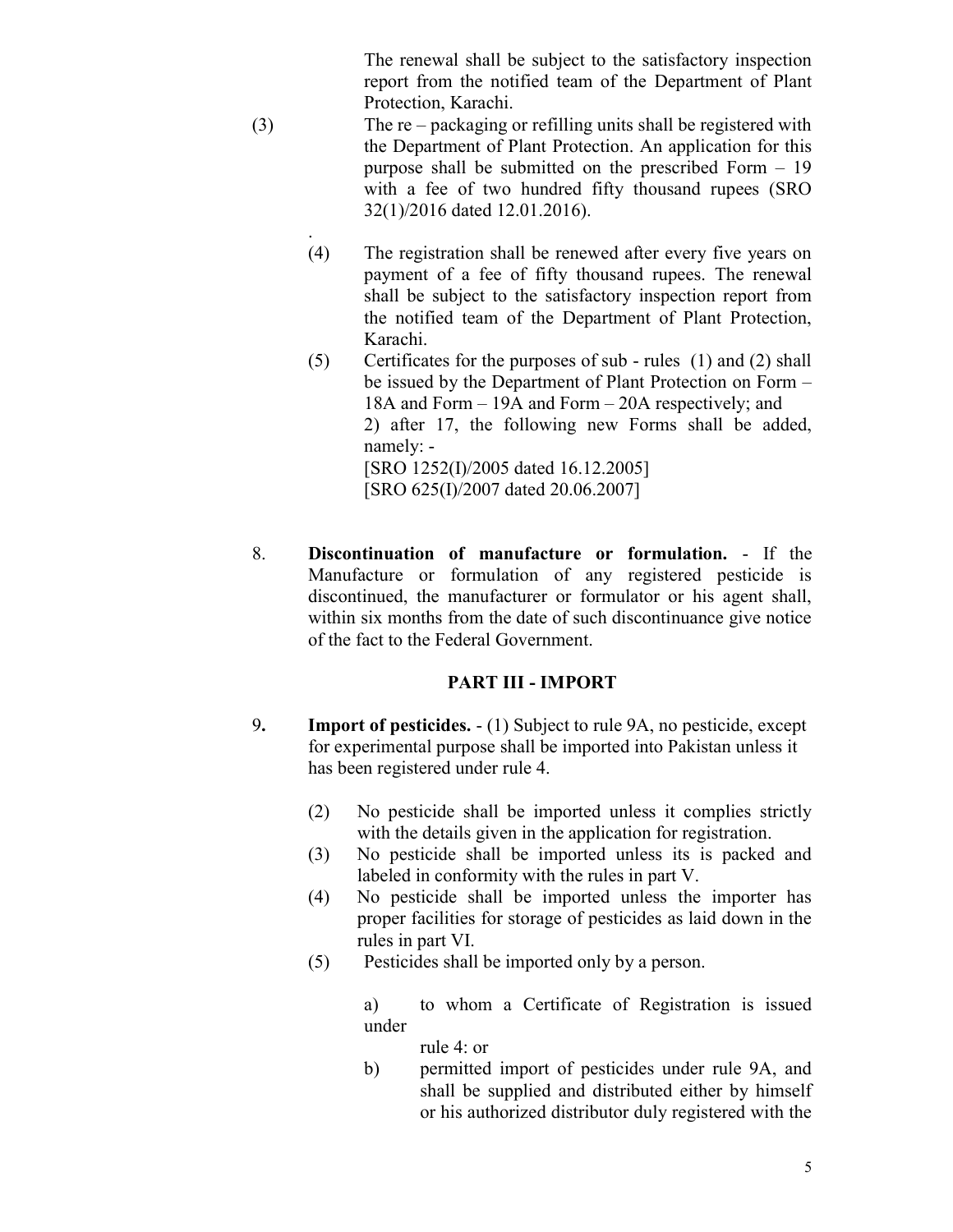respective provincial government. [SRO 1199(I)/95]

- c) who maintains adequately qualified staff at the place where operation are carried out as per strength given for each province in the following namely: - Province of Punjab at least 05 Agricultural Graduates [SRO 637(I)/2011] Province of Sindh at least 04 Agricultural Graduates Province of Khyber Pakhtun Khwa at least 02 Agricultural Graduates Province of Balochistan at least 02 Agricultural Graduates [SRO 790(I)/2005 dated 05.08.2005]
- d) who in case of a company, has a minimum paid up capital of Rs. one million or, in case of an individual, has capital investment of Rs. 0.5 million. [SRO 21(I)/2004]
- (6) On and from  $15<sup>th</sup>$  September, 2006, no pesticide shall be imported and cleared by customs authorities unless it is accompanied by a pre – shipment Inspection certificate issued by international pre – shipment inspection and survey agencies listed with the Department of Plant Protection and duly endorsed by the said department. [SRO 792 dated 13.07.2006] [SRO 501(I)/2012 dated 11.05.2012]
- (7) International Pre-shipment Inspection and Survey Agencies after signing their Terms of Reference (TORs) shall pay a non refundable enlistment fee of fifty thousand rupees for a period of two years to the Department of Plant Protection. The extension in the period of enlistment for a further period of two years shall be subject to satisfactory performance of International Pre-shipment Inspection and Survey Agencies as per TORs and against a fee of twenty five thousand rupees for a period of further two years. [SRO 30(I)/2014]
- (7) Alternate source of supply of any pesticide registered under Form-1 shall be allowed after determination of equivalence. The equivalence shall be from some internationally accredited laboratory as defined by FAO or WHO in its code of conduct on the distribution and use of pesticides and examining recipe and specification of formulated pesticides from both manufacturers in respect of their product registered with their registration authorities, if the country of origin of alternate source is different from the already registered. [SRO 1017(I)/2014]
- (8) Technical grade material of pesticides registered under Form-1 shall be imported from the same manufacturer as declared in the application at the time of registration or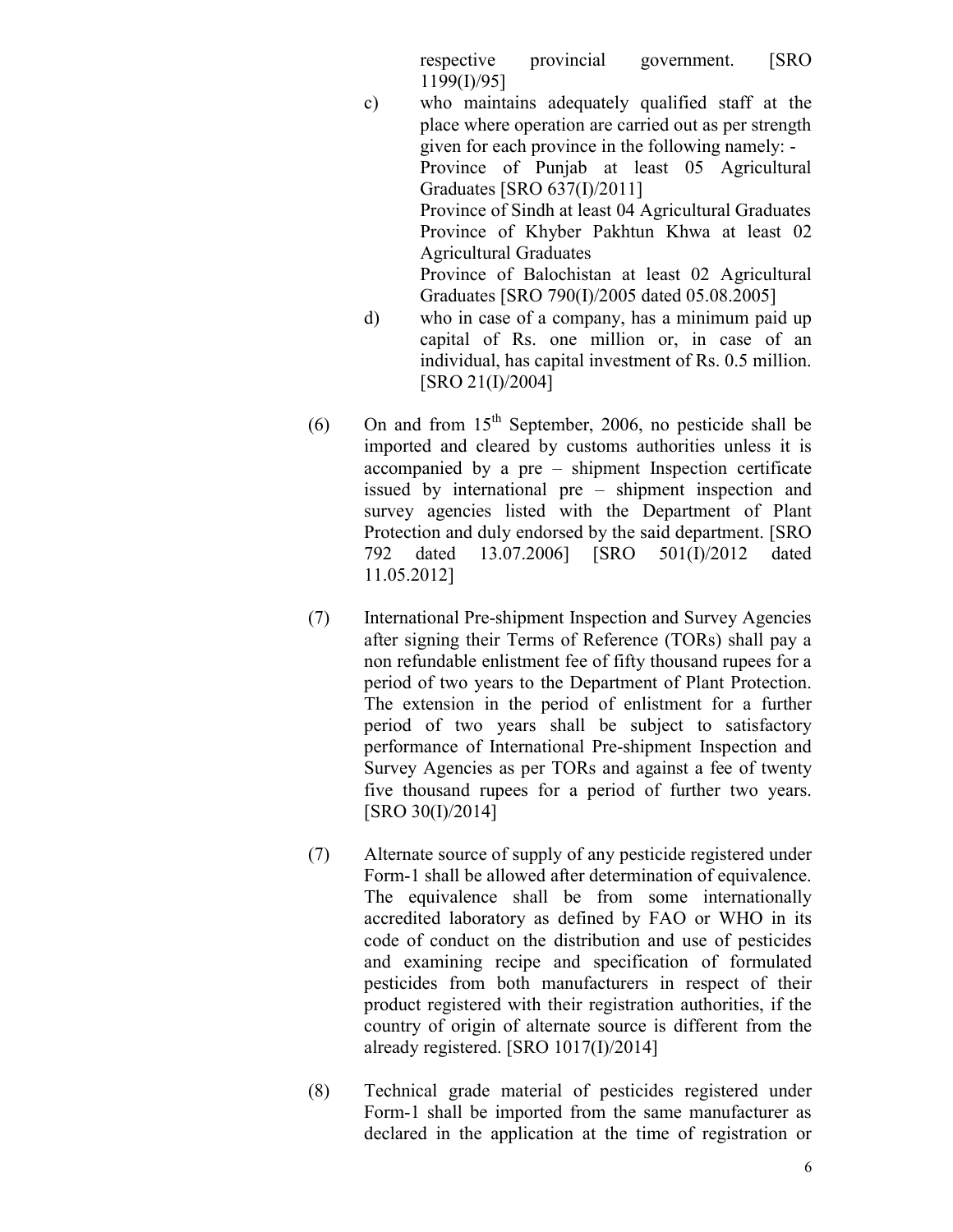from a manufacturer having the same purity registered in the country of origin after amendment in registration certificate. In case of change of source of technical grade of a registered pesticide which is different from the country of origin, then determination of equivalence between parent manufacturer and alternate manufacturer shall be from any internationally accredited laboratory / Glp lab as defined by the FAO or WHO. [SRO 1017(I)/2014]

- (9) On approval of alternate source, original source shall be replaced with alternate source in the registration certificate and the same shall be mentioned on the label to ensure traceability of the product from its exporting fresh source. [SRO 1017(I)/2014]
- 9A. Import of Pesticide not having a trade name. (1) All importers desirous to import any pesticide not having a trade name may apply to the Federal Government for permission to make such import in Form 16 alongwith following supporting documents; namely:- [SRO 46(KE)/93]
	- (a) the importer has necessary storage facilities which would be open to inspection by the Department of Plant Protection or by the concerned officials of the Provincial Government.
	- (b) the importer, not being a co-operative society or an individual user of pesticides, have necessary retail packing facilities; [omitted "and" vide SRO 1330(I)/2012]
	- (c) an undertaking that after the import of pesticides, details of such import and deliveries thereof made to various dealers shall be supplied to the Provincial Government under intimation to the Department of Plant Protection; and
	- (d) "the required documents, as specified in Form 16, required from the manufacturer and proof of manufacturing or registration of pesticides (as per check lit of Form-16) shall be endorsed by Pakistan Embassy in the country of manufacture except for China where the endorsement from China Council for the Promotion of International Trade (CCPIT), shall be made:"; and  $[SRO 1017(I)/2014]$
	- (2) Import of pesticides under section 4 may be allowed for initial period of three years or for such shorter period as the Federal Government may determine:

Provided that the Federal Government may disallow import of any pesticide forthwith on discovery of any adverse effect of a pesticide.

(3) The extension of the period to import pesticide specified in sub-rule(2) shall be subject to adverse free effects of such pesticide.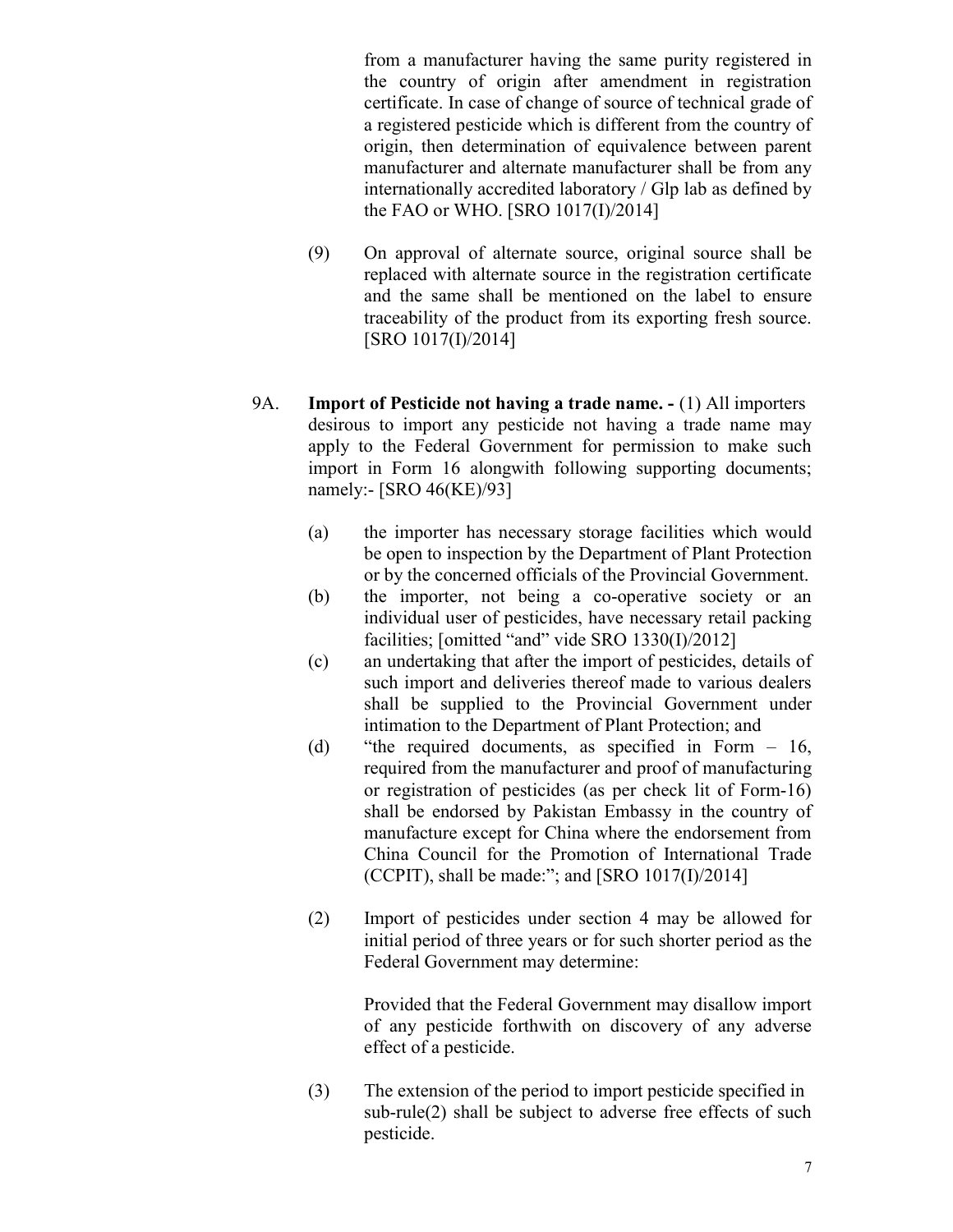- (4) The imports by co-operative societies and large consumers shall be for their own use, in accordance with their land holdings.
- (5) In the case of imports of pesticides registered in the country of manufacture, and not registered under Form – 1 or Form - 16 in addition to the conditions specified in sub-rule (1) to (4) except clause (d) of sub-rule (1) the importers shall comply with the conditions specified in Form 17 and shall, for the purpose of verification of quality of pesticides, submit:- [SRO 47(KE)/93] [SRO 834(I)/91]
	- (a) documentary proof of the pesticide's registration in the country of manufacture. [SRO 1017(I)/2014]
	- (b) proof of use of the pesticide in any member country of the Organization for Economic Cooperation and Development (OECD) or China or India; [SRO 1330(I)/2012]
	- (c) documentary proof of the said pesticide's extensive use on relevant crop and its pests in the country of origin or any other country specified in clause(b), Provided that the required documents as specified in Form-17 and documentary proof required under clause (a), (b) and (c) in respect of pesticides (as per check list of Form-17) shall be endorsed by Pakistan Embassy situated in the country of manufacture, except for China where the endorsement from China Council for the Promotion of International Trade (CCPIT), shall be made"; and [SRO 1017(I)/2014]

Label expansion shall be allowed in the label of pesticides imported under Form-17 subject to the label expansion in the country of origin or in any OECD countries or China or India.

- (d) In Form 3, in entry 3, for the word " brand" at the end the word "Pesticide" shall be substitute;
- (e) In Form 4, in clause (a), the words " brand of" shall be omitted;
- (f) In Form 5, in entry 1, the word s " and brand" shall be omitted;
- (g) In Form 8, in entry 3, the words " or brand" shall be omitted;
- (h) In Form 9, in entry 3, the words " or brand" shall be omitted;
- (i) after Form 15, the following new Forms shall be added; namely:- Form – 16 and Form – 17.
- (j) The Department should accept application on Form-16 which is complete in all respect as per prescribed and notified checklist and may issue fresh registration or import permission certificate within sixty working days from the date of acceptance of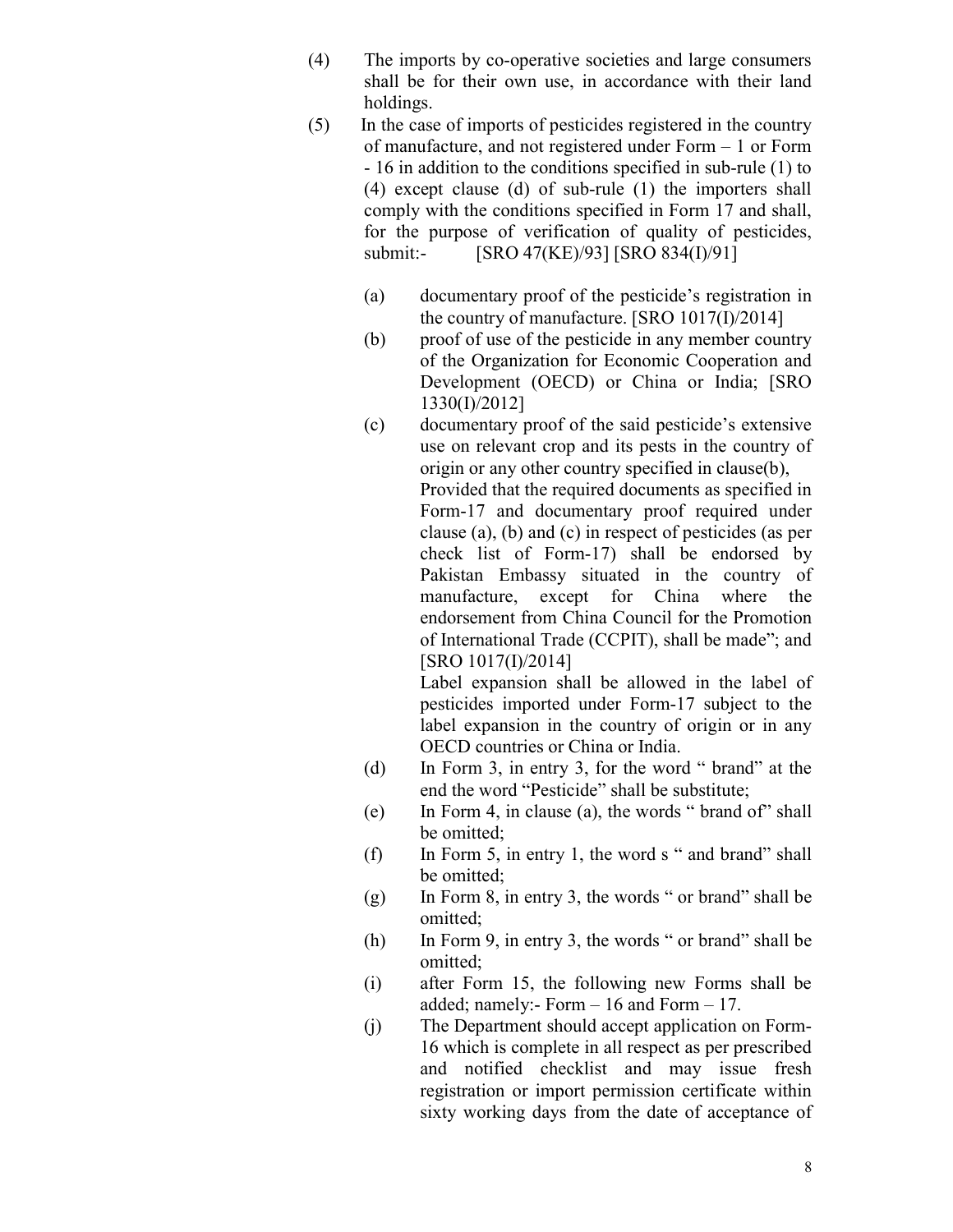application and renewal of registration within thirty working days. [SRO 1017(I)/2014]

Provided that the department would accept application under Form-17 which should be complete in all respect as per prescribed and notified checklist and may grant fresh import permission certificate preferably within thirty working days from the date of acceptance of application and renewal of registration preferably within fifteen working days;

- (k) Import permission or registration certificate of pesticides under Form-16 and 17 shall be renewed for three years or shorter period as the Federal Govt. may determine; [SRO 1017(I)/2014]
- (l) The application for registration or import permission certificate of pesticides shall be on Form-16 and 17 and registration or import permission certificate permitted on Form-16A or 17A and application for renewal on Form-16B or 17B and Renewal of registration or import permission shall be granted on Form-16C / 17C. [SRO 1017(I)/2014]
- (m) Import permission or registration certificate of pesticides registered under Form-16 and 17, name, and address of the manufacturer of formulated pesticides and technical grade material should be mentioned separately and the same shall be reproduced on the label of the pesticides as well. [SRO 1017(I)/2014]

#### PART IV-MANUFACTURE, FORMULATION OR SALE "ETC."

- 10. Conditions to be fulfilled after registration of a pesticide for manufacture and formulation.- A person who intends to manufacture or formulate a pesticide registered under rule 4 shall-
	- (a) provide and maintain an adequate qualified staff and adequate premises and plant for the proper manufacture or formulation and storage of pesticide in respect of which the certificate of registration has been granted and shall also maintain a laboratory suitable for carrying out quality control tests of the pesticides as may be specified by the Federal Government or the Provincial Government;
	- (b) keep records of the details of manufacture or formulation of each batch of the pesticide which is issued for sale and of the application of the tests thereof;
	- (c) allow any inspector, authorized by the Provincial Government in that behalf, to enter any premises where the manufacture or formulation is being carried out on and to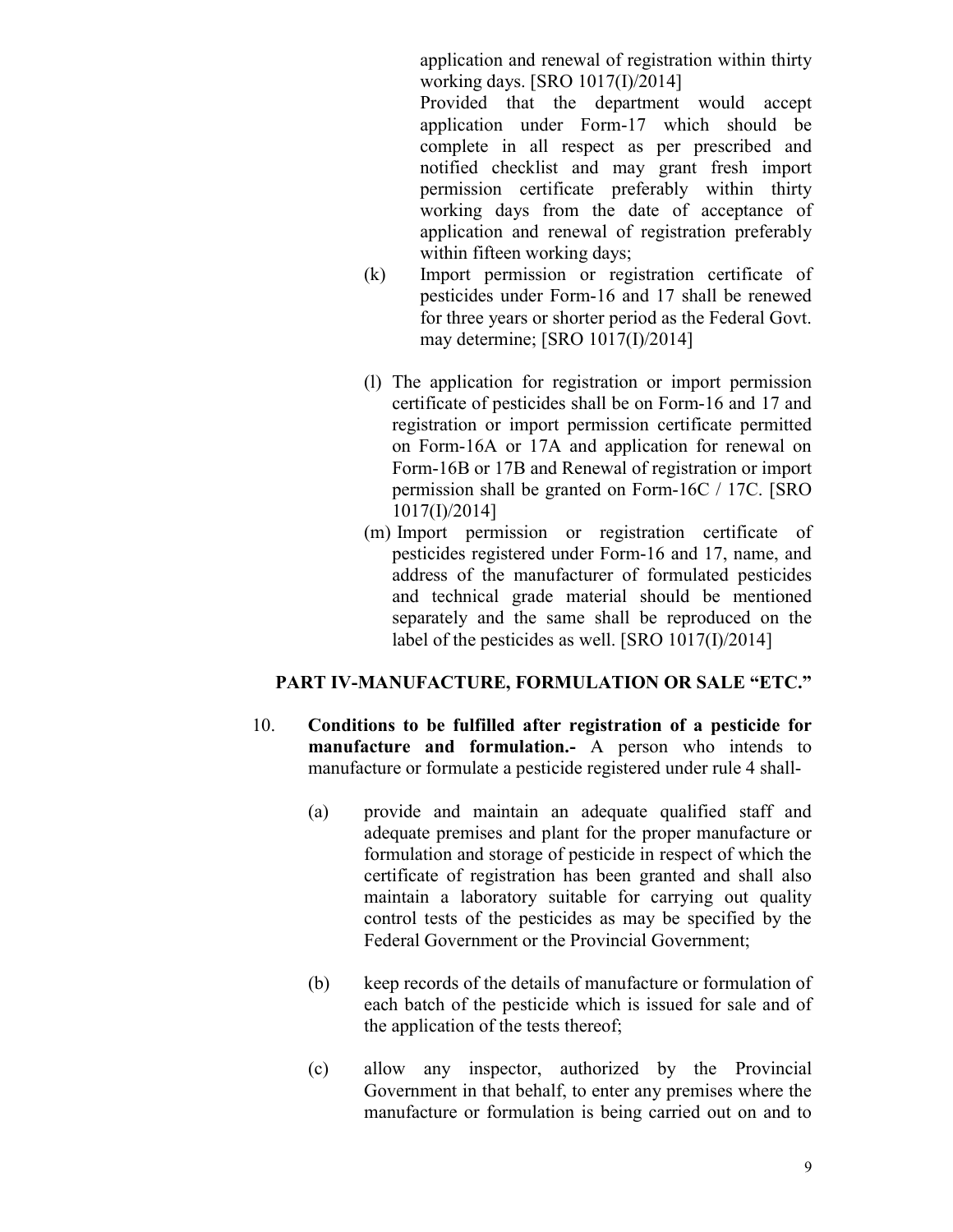inspect the premises and the means employed for testing of pesticides;

- (d) from time to time, report to the Provincial Government any change in the expert staff responsible for the manufacture or formulation of the pesticide and any material alterations in the plant or premises used for that purpose;
- (e) observe the conditions for the storage of pesticides as laid down in part VI of these rules;
- (f) provide such protective clothing as may be required to the workers and take all necessary precautions for their protection as may be specified by the Director; and
- (g) arrange medical check up of the workers as often as required or at least twice a year and provide free of cost medical treatment.
- 11. Condition to be fulfilled for the sale of a registered pesticide.- A person to whom a certificate for the sale of a registered pesticide has been granted shall-
	- (a) maintain adequate number of properly qualified technical staff consisting of entomologists, plant pathologists and toxicologists having sufficient knowledge regarding the products, its use, storage transportation, packaging and safety measures;
	- (b) maintain proper storage facilities for pesticides;
	- (c) provide necessary training to the seller regarding safe, storage handling safety measures and use of pesticides; and
	- (d) keep the pesticide and the prescribed package.

## 11A. LICENSING OF DEALERS AND VENDORS OF PESTICIDES

- (1) No person shall store for sale or put on sale any pesticide unless he is duly licensed for this purpose.
- (2) A person licensed as dealer or vendor shall undertake in writing to maintain a ledger of sales of pesticides and record therein the names of buyers.
- (3) The license shall only be issued to those who have been duly trained by the Federal Agencies, Provincial Government or Pakistan Agricultural Pesticides Association in safe handling, storage, transportation and use of pesticides.
- (4) Every application for license shall be made to the Federal or concerned Provincial Government in Form 12 which shall accompany with a fee of there hundred rupees. [SRO  $311(KE)/91$  exercised by the Prov. Govt. 4, 5, 7 & 8)
- (5) The license shall be issued by the Federal/Provincial Government in Form 13 and a consolidated list of such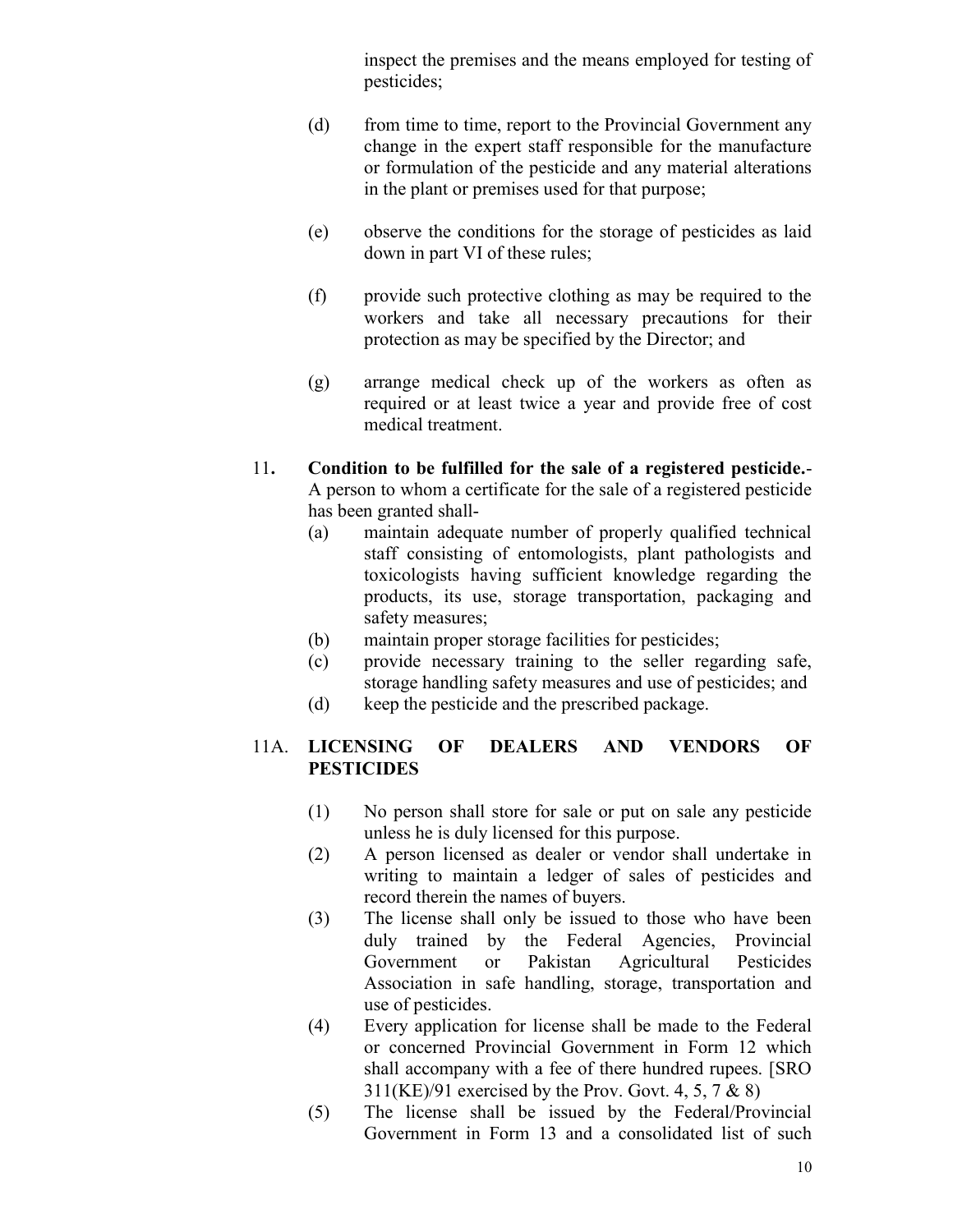licenses will be maintained by the Federal Department of Plant Protection.

- (6) A license granted under this rule hall be valid for a period of three years from the date of issue and may be renewed for a further period of three years at a time on an application made in this behalf in Form 14 which shall accompany with a renewal fee of three hundred rupees.
- (7) The certificate of renewal of license shall be issued by the Federal/Provincial Government in Form 15.
- (8) A license granted to a dealer shall liable to be canceled if the dealer / vendor is found guilty of malpractice's involving adulteration, infringement of patent rights or any other activity repugnant to the Agricultural Pesticides Ordinance, 1971 and the rules made there under; and
- (9) The Pesticides Importers or Firms shall register with the Provincial Government their dealers, agents and vendors of the pesticides imported by them and shall be responsible for their conduct.
- (10) The dealers, agents and vendors referred to in sub-rule (9) shall display certificate of dealership of pesticides issue by the Provincial Government and the pesticide importers. [SRO 36(KE)/90] [SRO1199(I)/95]

#### PART -V –PACKING, RE-PACKING, RE-FILLING AND LABELLING, ETC.,

- 12. Packing. The container of pesticide shall be such as may be suitable for its storing and transportation and shall be of such material which does not deteriorate the pesticide at least for the period of guarantee.
- 12-A. Packing, re-packing or re-filling of pesticides, etc.– (1) The importers, manufacturers and formulators shall themselves undertake to supervise packing, re-packing, re-filling or labeling of pesticides, herbicides, weedicides, medicines and essential drugs for use in agriculture; manufactured or imported by them at their own duly registered plant with Director General, Department of Plant Protection, and as per laws, or at any other plant so registered, and is equipped with Lab. Facilities also; under their strict supervision and affix labels containing, besides the information required under rule 14, the date of expiry, price, label the name, address and phone number of the importer, manufacturer and formulator and pass on to the distributors, dealers or retailers, as the case may be, in the retail packing so packed, re-packed or re-filled:

 Provided that the provisions of this rule shall not apply for a period of one year to the stocks of such pesticides, etc., already packed, re-packed or re-filled.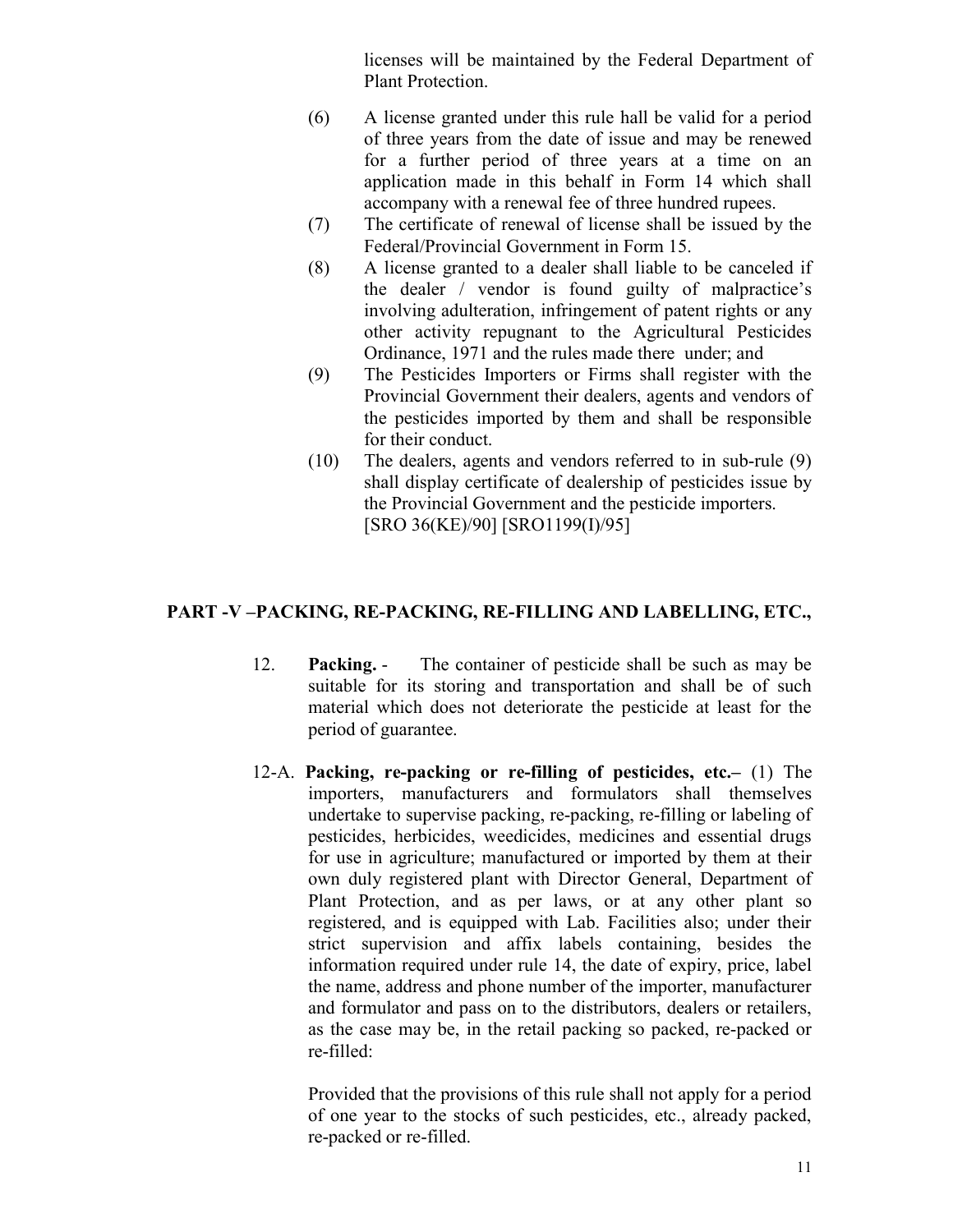This proviso would not apply to the imported consignment received or formulation made after the date of gazetted notification of this SRO 21(I)/2004 dated 13.01.2004.

- 2) The importers, manufacturers, processors, formulators or re-filler, as the case may be, shall certify that such pesticide, medicine, drug, herbicide or weedicide is not on the negative list in the European Union, United States of America, China, Japan or Organization for Economic Cooperation for Development. In case of no such knowledge or information of being not on negative list is available, a declaration to that effect shall filed on the letter-head of the importer, manufacturer or re-filler to the registration authorities.
- 3) The distributor or retailer shall not accept any pesticide, herbicide, weedicide, medicines or essential drug for use in agriculture, if it is not properly packaged or sealed or does not bear label containing the prescribed information.
- 4) The importers, manufactures, formulators or distributors shall, alongwith the pesticides, etc., forward warranty as to their quality, quantity and active ingredients, emulsifiers, stabilizers and solvents shown as weight by weight  $(w/w)$ and weight by volume  $(w/v)$  as the case may be registered with the Department of Plant Protection. [SRO 21(I)/2004 and SRO 790(I)/2005 dated 05.08.2005]
- 5) In case of, (i) if registration or import permission holder of pesticide and its technical grade material should formulate its registered pesticides from its registered technical grade material on their own duly registered formulation plant or produce a valid contractual agreement with a formulator registered with the Department of Plant Protection; and

(ii) registration or import permission of a pesticide secured by the applicant under contractual agreement with registered distributor, the applicant shall be bound to inform the department if any change in distribution agreement of its product with other distributor is made. Otherwise, its registration or import permission shall liable to be cancelled.

- 13. Labeling. No person shall sell or distribute any pesticide unless it is registered and labeled in accordance with these rules.
- 14. Manner of labeling.- The following information shall be printed conspicuously, legibly and indelibly on the containers and every tag or label attached thereto, namely: -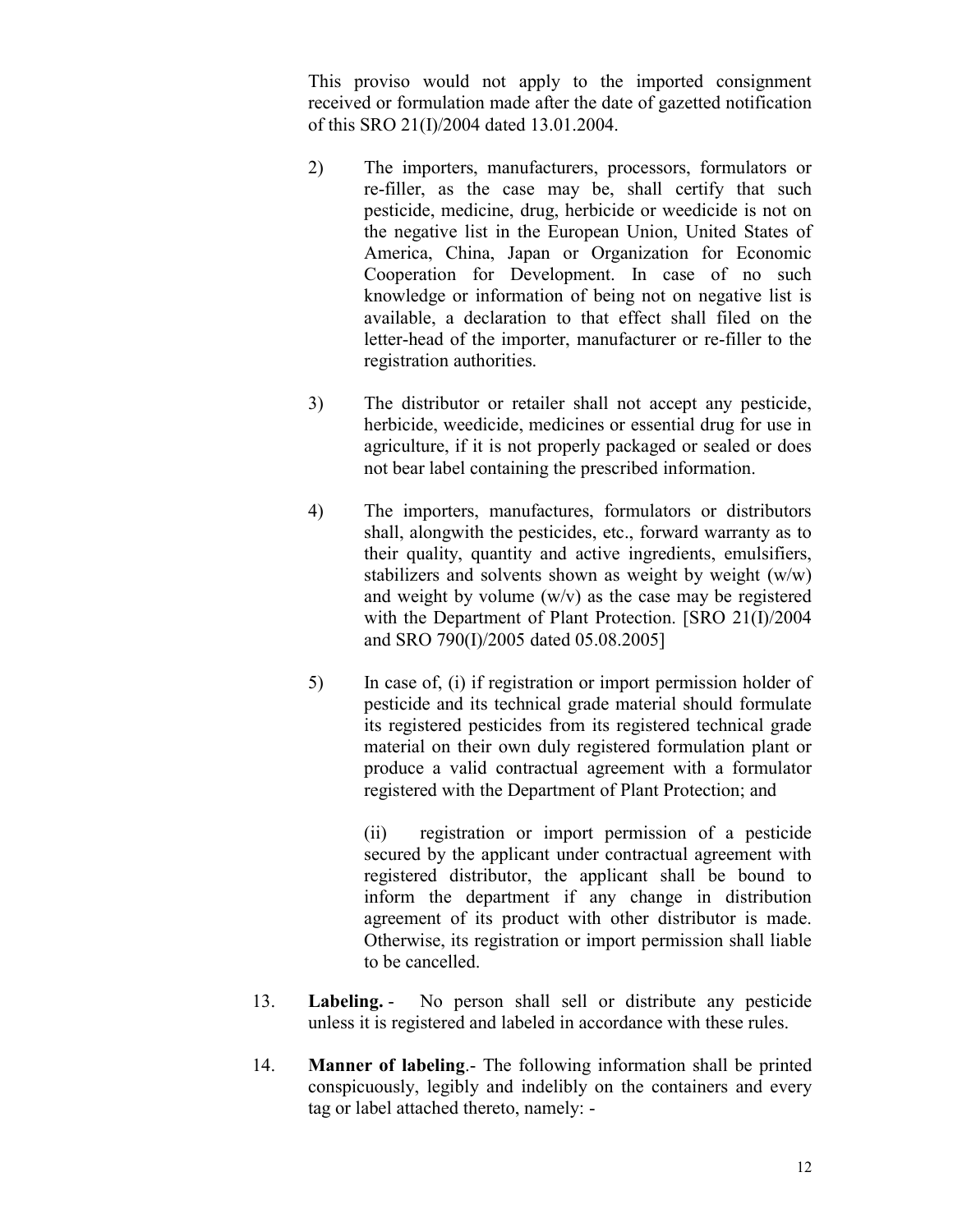- (a) name of the product,
- (b) name and address of the manufacturer or formulator or the person in whose name the pesticide is registered,
- (c) net contents,
- (d) registration number,
- (e) date of manufacture/formulation,
- (f) date of test,
- (g) normal storage stability,
- (h) the name and percentage by weight of active ingredient and total percentage by weight of other ingredients,
- (i) the words "Meant For Agricultural Use Only"
- (j) warning or caution statements (the required signal word such as "Danger" "Warning" or "Caution" and the statement "Keep" out of reach of children) must appear on the front panel; and the front label of the labelled pesticides must contain the following, namely: -
	- (i) the word "POISON" in red on a contrasting back ground,
	- (ii) the word "DANGER"
	- (iii) a picture of skull and cross-bones; and
	- (iv) a statement of antidote, including direction to call a physician immediately,
- (k) directions for use which are adequate to protect the public (optional on label) may appear on accompanying printed or graphic matter; and
- (l) direction to destroy empty containers and to bury them to the ground.
- 15. Information on container, etc.- No information inconsistent with or, in any manner, not qualifying a guarantee, shall be shown on any container, tags or label.

#### 15A. Procedure for display of Pesticides Advertisement. -

No advertisement for pesticides shall be displayed on electronic or print media unless it is approved by a sub-committee constituted for the purpose under sub-section (10) of section 12 of the Ordinance. [SRO 1199(I)/95]

#### PART VI-STORAGE AND USE

16. Requirement in respect of the place of storage. -(1) The place where the pesticide is stored shall be suitably equipped, ventilated and soundly constructed, and be kept clean and in a good state of maintenance. The storage place must be provided with the following notice on the door: -

> "NO ENTRY FOR UNAUTHORIZED PERSONS, NAKED LIGHTS AND SMOKING PROHIBITED"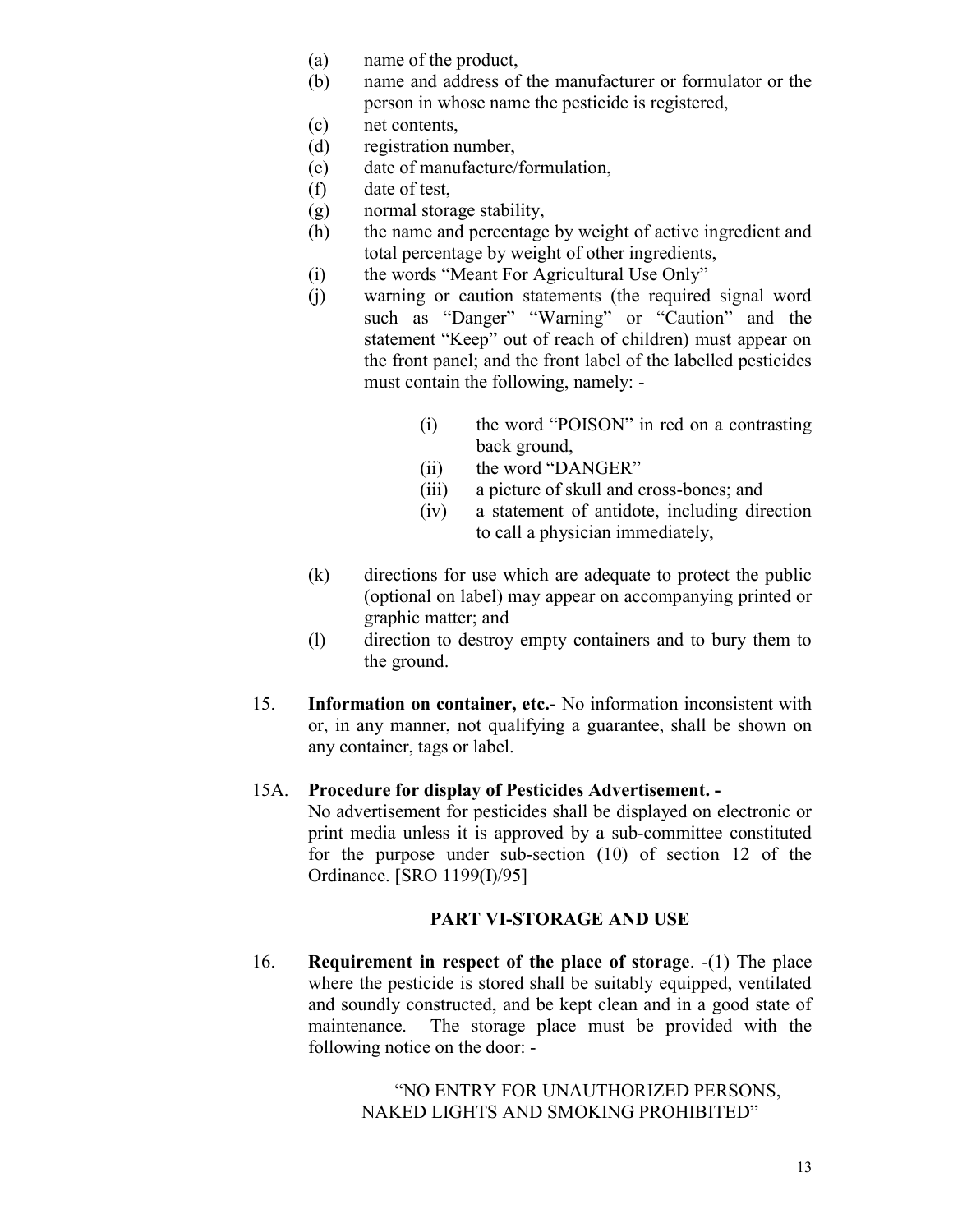- (2) When not in use, the entrance to the place or storage must be properly closed and clearly marked "PESTICIDES" and shall bear a picture of skull and cross-bones of at least three inches in length.
- (3) The electrical installations must be sound in view of the chemical substances.
- (4) Necessary installations and precautions against fire hazards shall be provided.

## 17. Requirements regarding empty packages and pesticides remains. -

- (1) The destruction and removal of the empty packages and pesticide remains shall be affected in such a way that sources of water supply are not contaminated.
- (2) The uncleaned packages shall be destroyed in a way as to preclude the possibility of their being reused for any purpose other than as base material.

18. Requirement relating to use. - (1) The premises in which pesticides are stored or empty packages and pesticide remains are removed or destroyed shall have the –

- (a) washing facilities with water, soap and towel;
- (b) in case of danger of poisoning or affection of the skin, suitable protective clothing and masks to be worn by the workers.
- (2) Persons engaged in spraying pesticides shall use the protective clothing and masks specified in sub-rule (1) as and when required.

#### PART VII-AGRICULTURE PESTICIDE TECHNICAL ADVISORY COMMITTEE

- 19. Functions of the Agriculture Pesticide Technical Advisory Committee, - the following shall be the function of the Agriculture Pesticide Technical Advisory Committee, namely: -
	- (a) a study of the working of these rules with a view to recommending to the Federal Government any amendments that may be necessary therein;
	- (b) registration of pesticide; and
	- (c) approval of specification of technical grades of registered pests for local procurement or import.

## PART VIII –PESTICIDE LABORATORY

20. Functions of Pesticides Laboratory. - The following shall be the functions of the Pesticide Laboratory, namely: -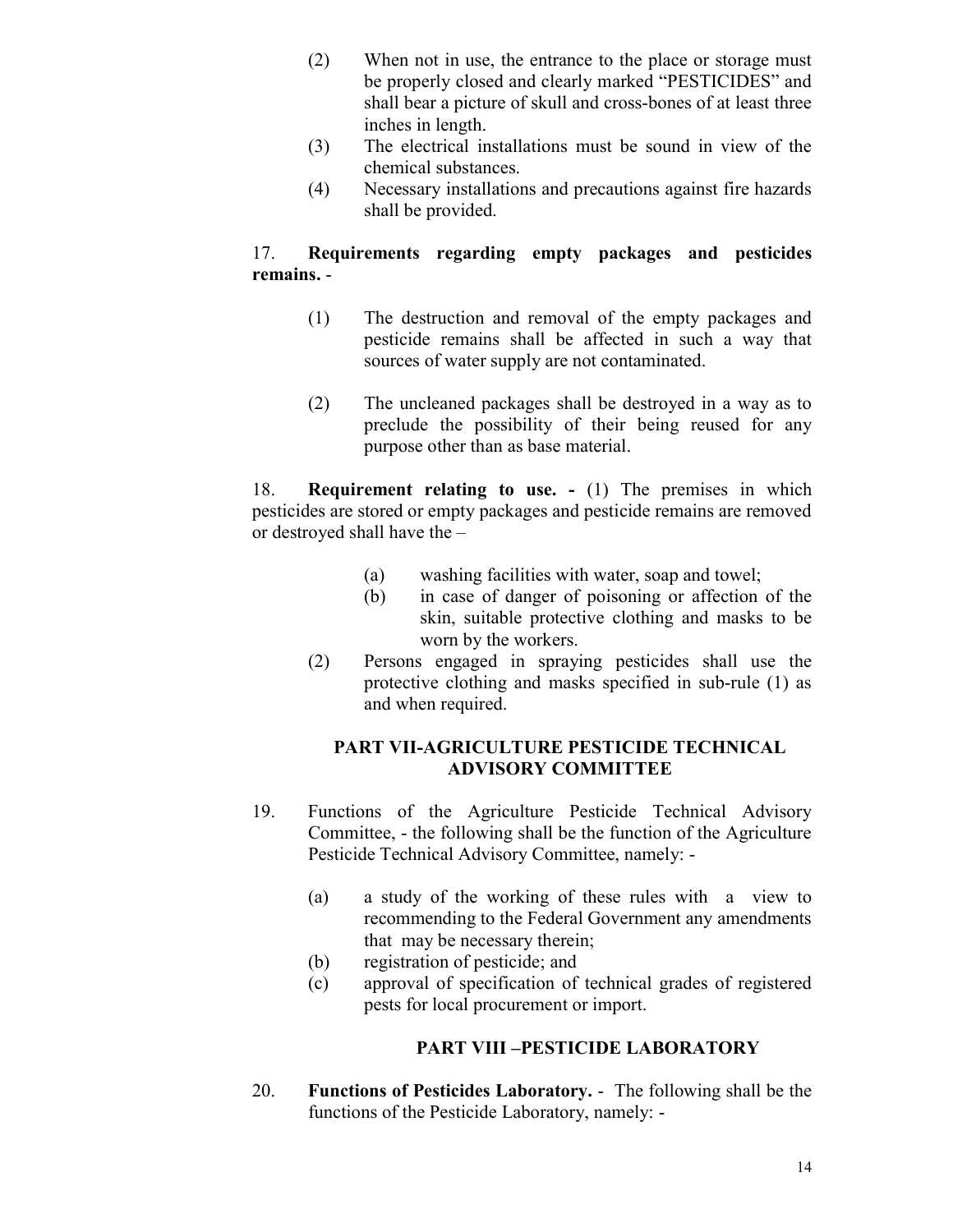- (a) to analyze and test such samples of pesticides as may be sent to it under the Ordinance and these rules; and
- (b) to carry out such other duties as may be entrusted to it by Federal Government or a Provincial Government.

#### 21. Dispatch of samples for test or analysis in the Pesticide Laboratory

- 1) Samples of pesticides for test or analysis in the Pesticides Laboratory shall be sent by registered post in sealed packet, together with a Memorandum in Form 5, in an outer cover addressed to the Director.
- 2) The packet as well as the outer cover shall be marked with a distinguishing number.
- 3) A copy of the Memorandum in Form 5, and a specimen impression of the seal used to seal the packet shall be sent separately by registered post to the Director.
- 22. Recording of conditions of seals. On receipt of the packet, it shall opened by an officer authorized in writing in that behalf by the Director who shall record the conditions of the seals on the packet.

23. Report of result of test or analysis. - (1) after test or analysis the report of the result of test or analysis together with full particulars of the test applied shall be, supplied forthwith to the sender in Form 6.

> 2) The report of the test or analysis shall be signed by the Director or officer authorized by him.

24. Access to information. - No person other than an officer of the Pesticide Laboratory authorized in writing by the Director shall have access to the information deposited in the Laboratory.

25. Destruction of information. - The formula deposited in the pesticide Laboratory shall be destroyed by the Director, -

- (a) if the application for registration is rejected or
- (b) if the certificate of registration is cancelled.

26. Disclosure of information. - No person on the staff of the pesticides laboratory shall disclose to any person not on the staff of the Laboratory any information relating to the composition of a particular pesticide acquired the course of his duties in the laboratory.

> Provided that the Director or any officer authorized by him in this behalf may, with the previous sanction of the Federal Government disclose any information so acquired to the extent necessary for the purpose of a prosecution under the Ordinance.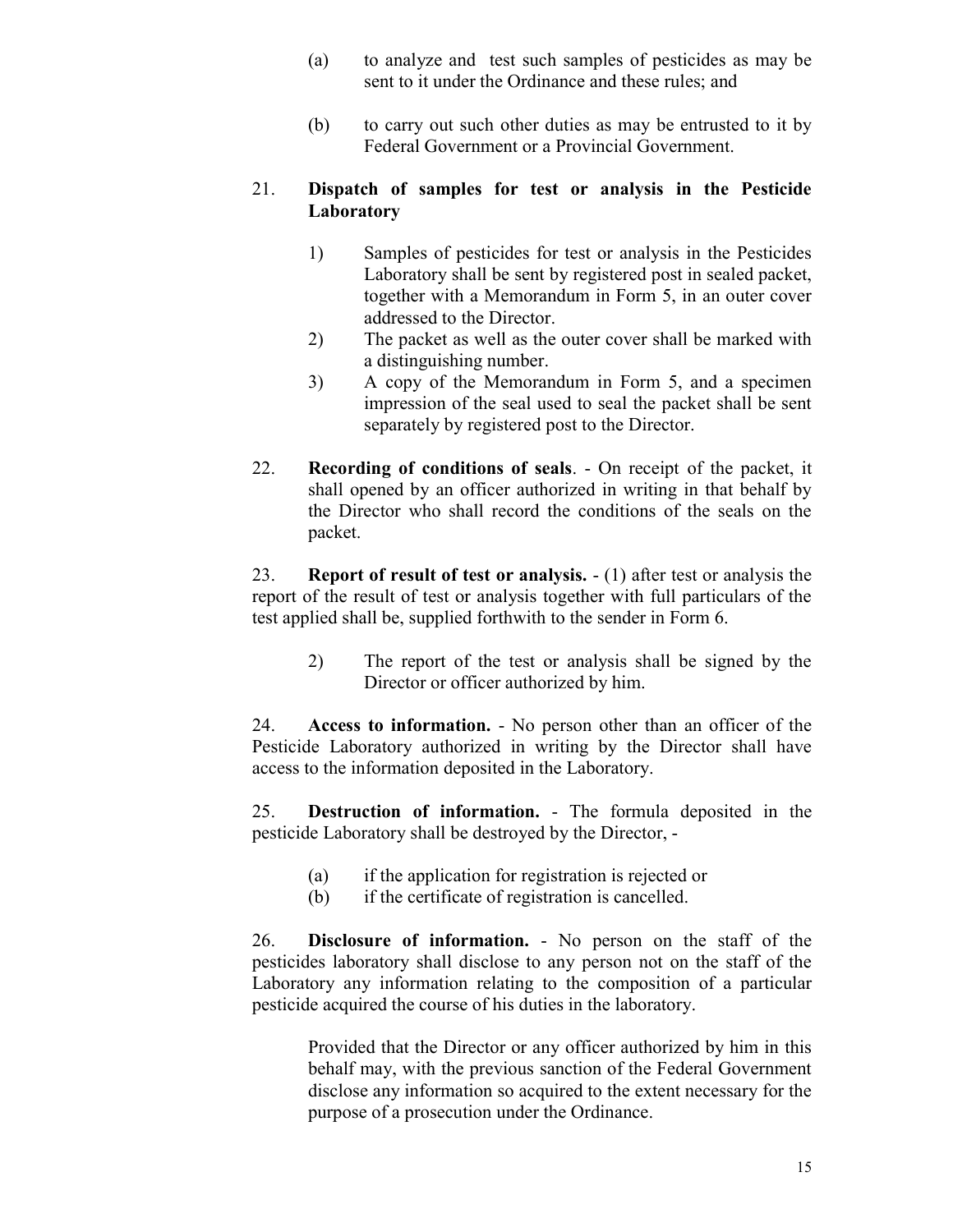#### PART IX –GOVERNMENT ANALYST AND INSPECTORS

- 27. Qualifications of Government analyst. No person shall be appointed to be a Government Analyst for pesticides unless he possess a Master's Degree in Chemistry or Entomology or Toxicology or Plant Pathology or Plant Protection and has at least five years experience in the analysis of pesticides.
- 28. Duties of Government analyst. The Government Analyst for pesticides shall analyze or test or cause to be analyzed or tested such samples of pesticides as may be sent to him by Inspectors under sub-section (2) of section 17 or other person under section 20 and furnish reports of the result of test or analysis in accordance with these rules.
- 29. Procedure on receipt of sample. (1) On receipt of a package from an inspector containing a sample of pesticide for test or analysis under the rule 36 the Government Analyst shall compare the seals on the packet with the specimen impression received separately and shall note the condition of the seals on the package.
	- (2) After the test or analysis has been completed, the Government Analyst shall forthwith supply to the inspector a report in triplicate in Form 7 of the result of the test or analysis, together with full details of the test methods applies.
- 30. Report of results of test or analysis. An application from purchaser for test or analysis of pesticide under section 20 shall be made in Form 8 and the report of the test or analysis of the pesticide made on such application shall be supplied to the applicant in Form 9.
- 31. Fees. The fees for the test or analysis of a pesticide under section 20 shall be those as are specified in schedule 1 to these rules.
- 32. Duties of Inspectors. Subject to the provisions of section 16 of these rules, an Inspector may, within the local limits of the area for which he is appointed-
	- (a) inspect any premises wherein any pesticide is being manufactured or formulated, the means employed for quality control and testing of pesticides and all records and registers relating thereto;
	- (b) inspect any premises wherein any pesticide is being sold or stocked or exhibited for sale or is being distributed, the storage arrangements and all relevant records and registers relating thereto;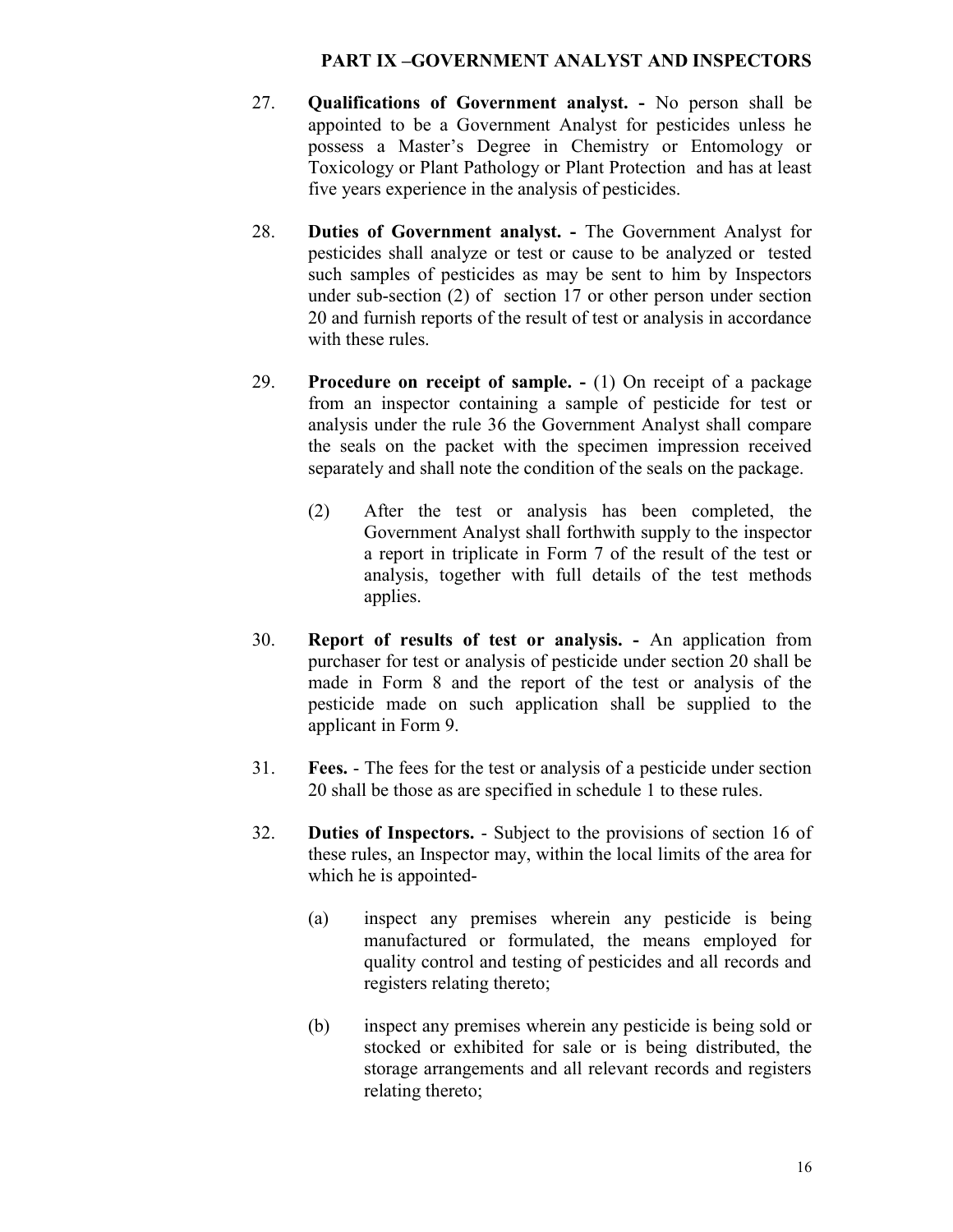- (c) take samples of any pesticide which is being manufactured or formulated or being sold or is stocked or exhibited for sale or is being distributed and forward them for test or analysis in accordance with these rules provided that a sample shall not exceed two pounds (one kilogram) in quantity;
- (d) enter and search, at all reasonable times, with such assistance, if any, as he considers necessary , any building, vessel or place, in which he has reason to believe from personal knowledge or from information given by any person and taken down in writing that an offence under the Ordinance or these rules has been or is being committed;
- (e) seize such pesticide and all materials used in the manufacture there of and all other articles including registers , cash memos, invoices, bills which he has reason to believe may furnish evidence of the commission of an offence punishable under the Ordinance or these rules.
- 33. Form of intimations of purpose of taking samples. Where an inspector takes a sample for the purpose of test or analysis, he shall intimate such purpose in writing in Form 10 to the person from whom he takes it.
- 34. Prohibition of disclosure of Information. Except for the purpose of official business or when required by a court of law, an Inspector shall not, without the sanction in writing of his official superior, disclose to any person any information required by him in the course of his official duties.
- 35. Form of receipt for seized pesticide. A receipt by an Inspector for the stock of any pesticide seized under sub-section (1) of section 24 shall be in Form 11.

#### 36. Procedure for dispatch of samples of pesticide to Government Analyst. -

- (1) The portion of the sample of the container to be sent by an Inspector to the Government Analyst for test or analysis under the Ordinance shall be sent by registered post or by hand in a sealed packet together with a memorandum in Form 10 in an outer cover addressed to the Government Analyst.
- (2) A copy of the memorandum and a specimen impression of the seal used to seal the packet shall be sent to the Government Analyst separately by registered post or by hand.

## PART X – PESTICIDES AND THEIR ANTIDOTES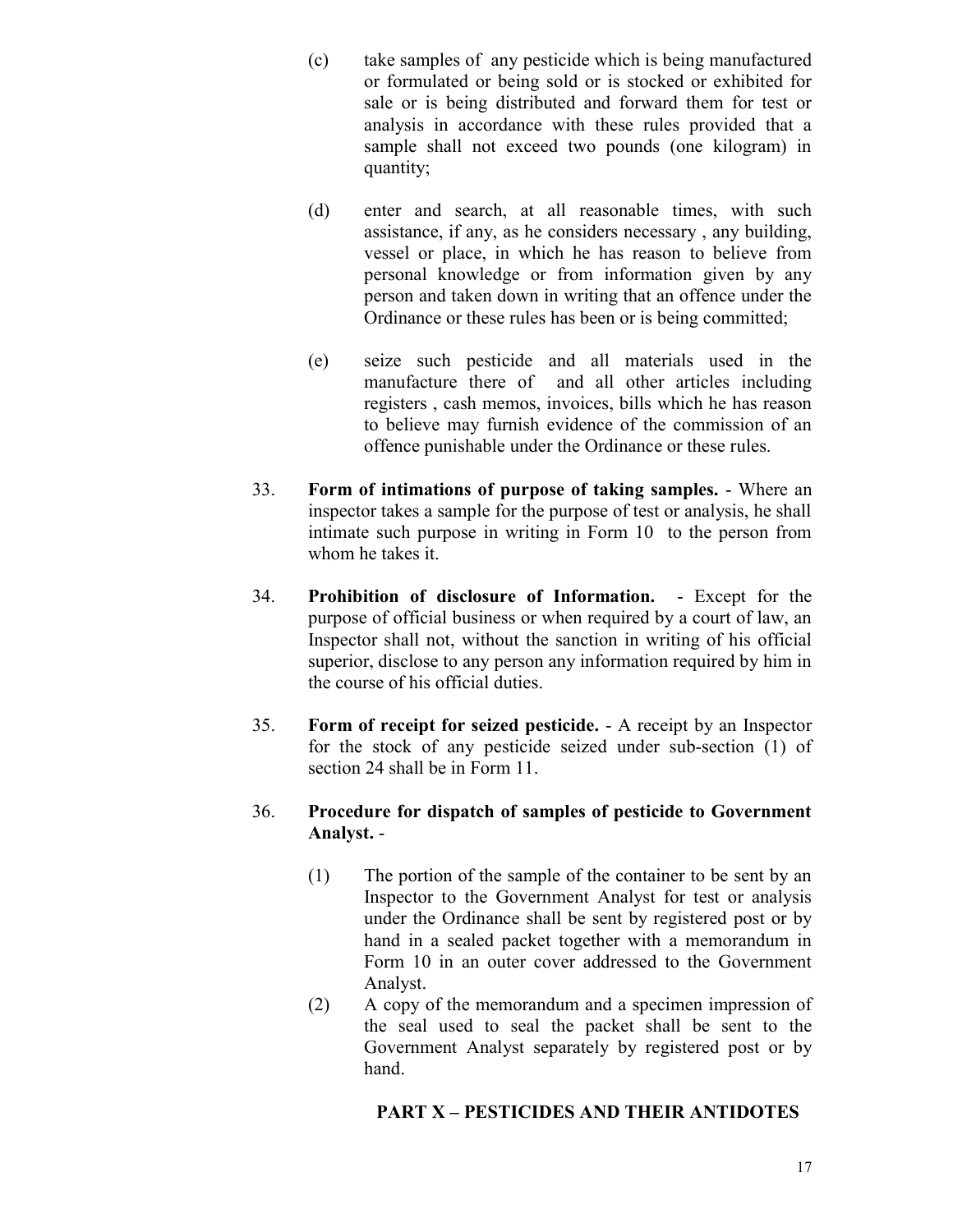- 37. Nomenclature of pests. The insects pests of various crops, plant disease or weeds and other animal pests infesting agriculture crops, the scientific and common names of which are set out in schedule II, III and IV, respectively, to these rules, shall be deemed to be insects, fungi and other plant or animal pests, within the meaning of the Ordinance and these rules.
- 38. Pesticide to be labeled poison. The pesticides set out in schedule V to these rules shall be labeled "POISON".
- 39. Symptoms of poisoning, first aid and antidotes of pesticides. The symptoms of poisoning from various pesticides, first-aid that should be given and the antidotes of each such pesticides are set out in schedule VI to these rules.

#### PART XI –SAFETY PRECAUTIONS

- 40. Standard precautions. The following precautions shall be observed while working with any kind of pesticides, namely: -
	- 1) read the "label" carefully, especially the safety precautions before handling any pesticide;
	- 2) do not eat, drink or smoke;
	- 3) when opening the container or while transferring, diluting or mixing pesticides, wear protective gloves, overalls, respirators, goggles as the case may be;
	- 4) wash hands and exposed skin before drinking or smoking;
	- 5) avoid working in the pesticide mist or drift;
	- 6) avoid breathing pesticides;
	- 7) avoid contact with skin, eyes and mouth;
	- 8) avoid contaminating clothing;
	- 9) avoid spilling and splashing;

10) wash and flush off pesticide from skin and eyes immediately;

- 11) remove heavily contaminated clothing and footwear immediately; and
- 12) wash thoroughly protective clothing, gloves etc., immediately after use
- 41. Safety precautions for the health of workers. Every employer shall observe the following precautions against poisoning by pesticides, namely:-
	- (i) not to employ a worker aged below 18 and over 60 years for working with pesticides;
	- (ii) to ensure that workers are thoroughly trained in the precautions to be observed and are being adequately supervised by qualified supervisors;
	- (iii) not to permit a worker on job unless he is using standard protective clothing or devices or those otherwise prescribed for the specific product being handled by him;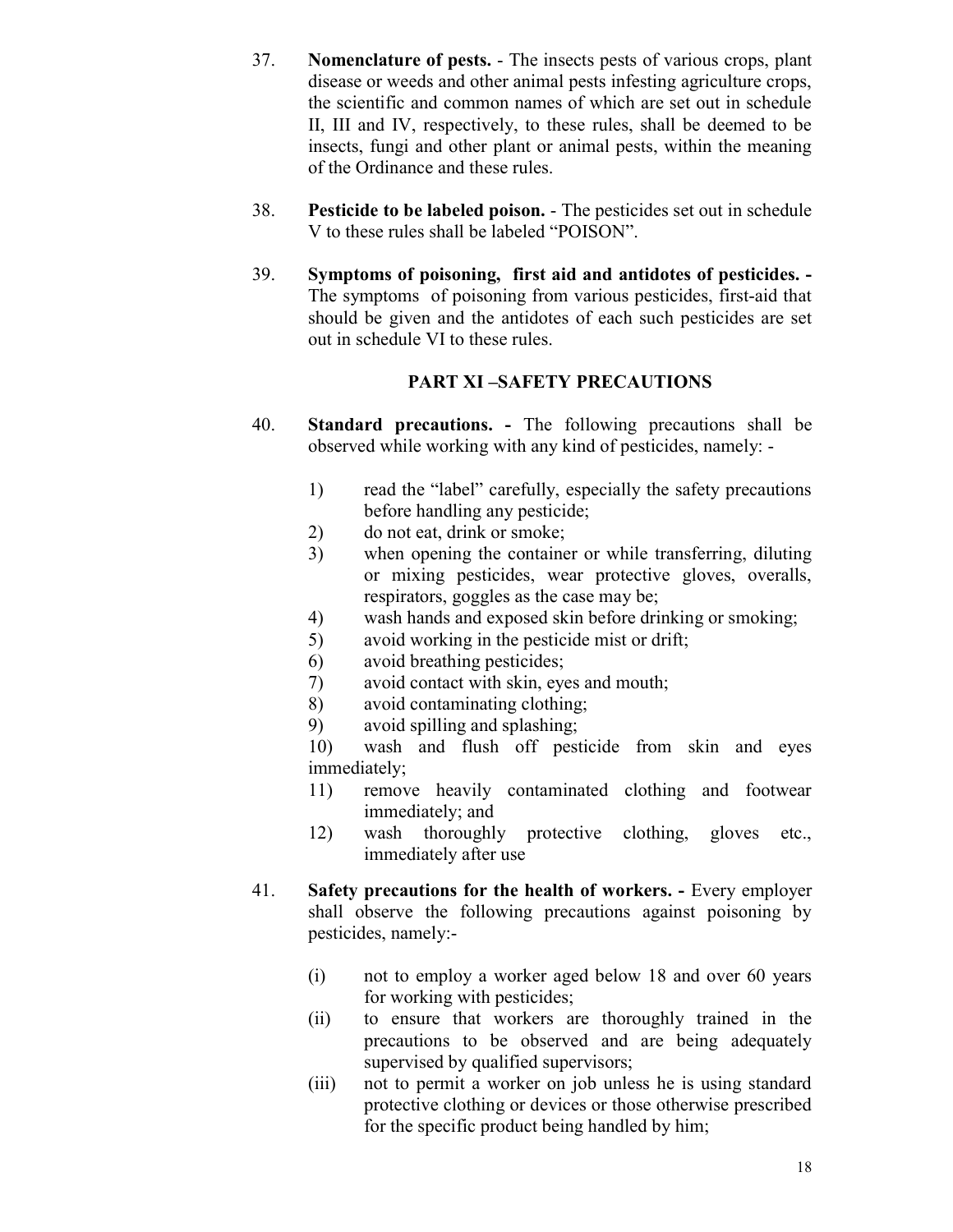- (iv) to provide workers with the prescribed protective clothing and respirators or dust filters with adequate number of replacement filters;
- (v) to provide soap, clean towels, clean water in quantities to be sufficient for all the workers likely to use them and must be sited near but outside the area where it is likely to be contaminated with the pesticide being handled by them. Such water, if not on tap, must be marked as "for personal washing only";
- (vi) to provide accommodation which must be properly ventilated and must be suitable to prevent the contamination of workers personal clothing not worn during working hours;
- (vii) to provide drinking water and vessels and ensure that workers food and drinks are not contaminated by the pesticides;
- (viii) to ensure that a worker does not eat, drink or smoke unless he has removed all of his protective clothing except overalls and boots and has washed his hands and face and has left the area of work;
- (ix) to make available water in sufficient quantities and containers in which to wash the protective clothing;
- (x) to ensure that protective devices such as rubber gloves are washed from inside and outside and respirators and dust masks are cleaned and ventilated at the end of each day's work;
- (xi) to ensure that unless badly stained or thoroughly soiled or drenched by pesticides, which require immediate washing, the overalls and boots are washed at least once a week;
- (xii) keep a record containing:-
	- (a) name and address of every worker;
	- (b) number of hours each worker spends each day on io<sub>b</sub>:
	- (c) the pesticides used;
	- (d) any case of suspected illness or unexplained absence from work after using the pesticides;
- (xiii) to give to the worker, who leaves his employment, a copy of particulars specified in clause (xii) during at least 6 previous months;
- (xiv) to ensure that a worker does no blow, suck or put his mouth to jet, sprinkler, nozzle or soil applicator or machinery of whatever description that has been used with pesticides; and
- (xv) to ensure that the packing, re-packing or re-filling unit and the stores are situated away from the populated area, preferably in an industrial area, and are properly ventilated;
- (xvi) to make necessary arrangements for prevention of spillage and disposal of waste;
- (xvii) to provide re-filling line, preferably automatic with protective measures; and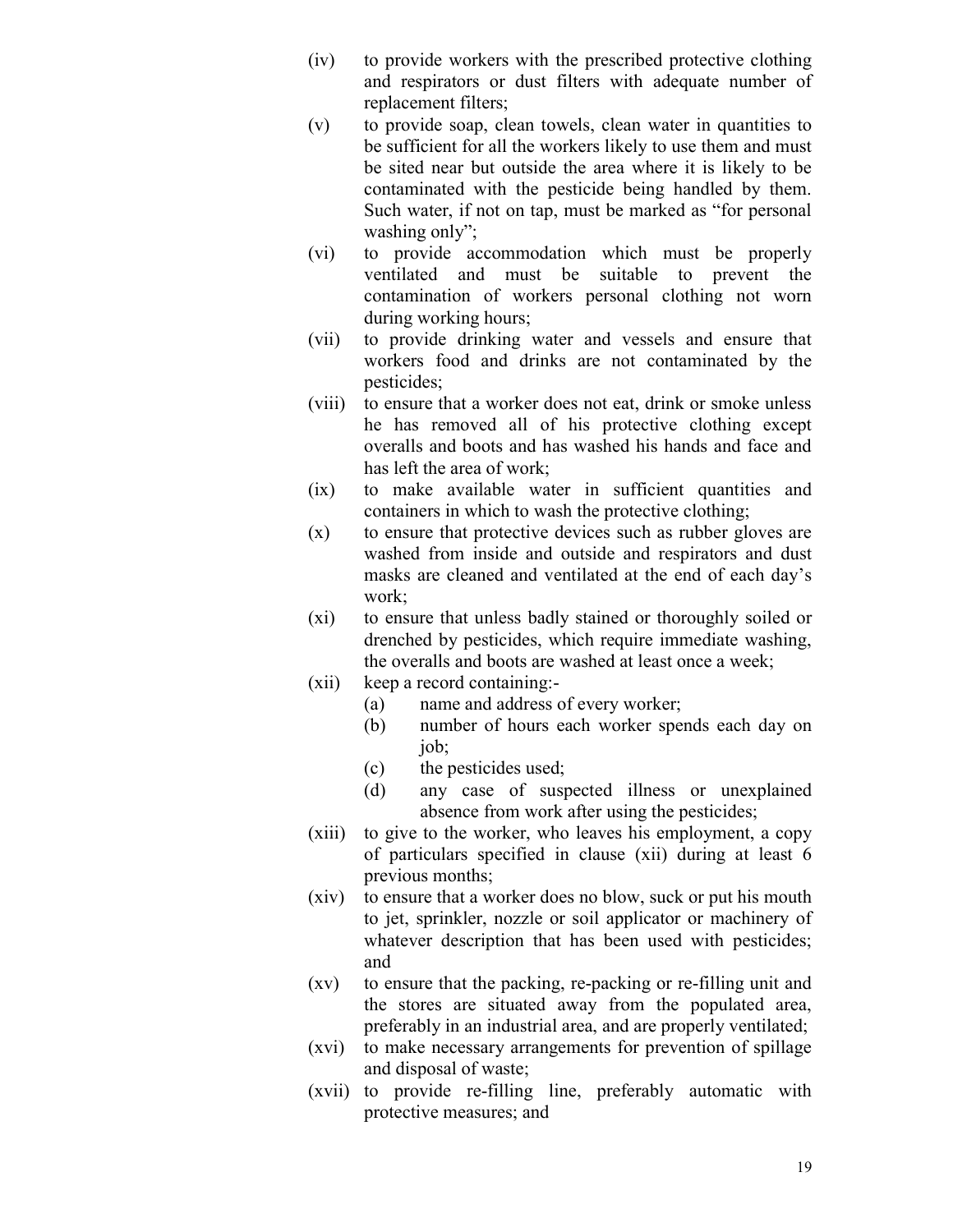(xviii) to keep reference sample of each batch, product data sheet and inventory available in the office and forward data sheet with the product during transportation.

#### Part XII -Method to be followed by Pesticide Laboratory

- 42. Analytical Methods: The Pesticide Laboratory shall follow the following methods, in order as they are given, for formulation and residue analysis of pesticides, namely:
	- (1) Methods of Association of Official Agricultural Chemists (AOAC) of USA.
	- (2) Methods of Collaborate International Pesticides Analytical Council (CIPAC).
	- (3) Methods of Formulation Penal of Pesticide Analytical Committee (PAC) of the Ministry of Agriculture, Fisheries & Food, UK.
	- (4) Methods of WHO Specifications of Pesticides.
	- (5) Methods published in periodicals from time to time.
	- (6) Methods of Federal Drug Administration (FDA) OF USA.
	- (7) Methods given by the firm.
- 43. Limit of Variability to allowed: The Pesticide Laboratory shall follow the limit of variability to be allowed in the analytical results, that is, tolerance in the contents of active ingredients in pesticides consignments in the Light of Appendix V to the "Manual on the use of FAO Specifications for Plant Protection Products."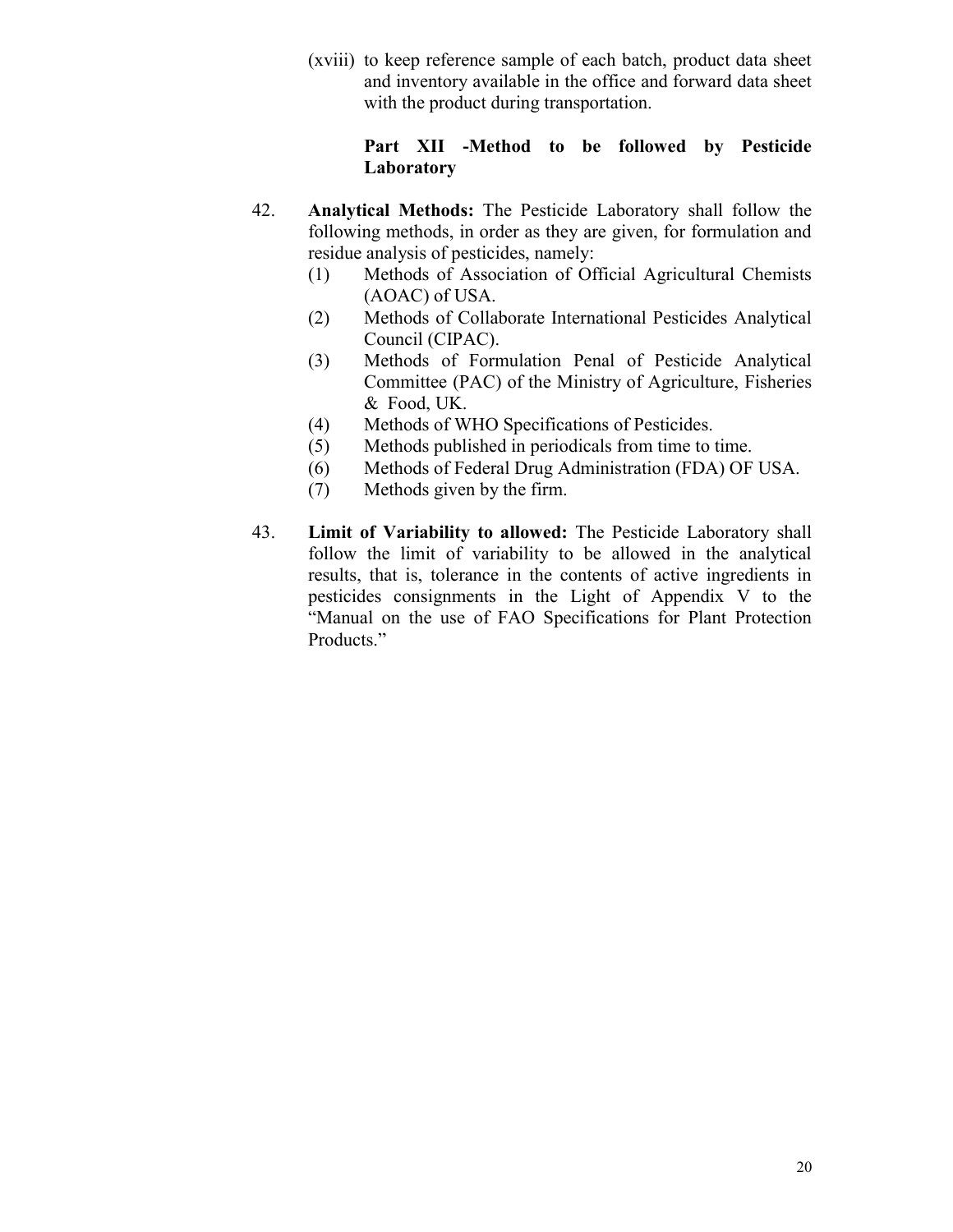

## $FORM-20$ {See rule  $7A(1)$ }

## APPLICATION FOR REGISTRATION OF PLANT FOR MANUFACTURING PESTICIDES (TECHNICAL GRADE METERIAL) IN PAKISTAN

### 1. Name, Address and other particular of the applicant

- i. Street address
- ii. Tel / Fax
- iii. E-mail
- iv. Web site
- v. Manufacturing plant
- 2. Type of Plant I) liquid / Aqueous / Solvent based, solid based, granules.
- 3. Pesticide for which license is required.
- 4. List of Major equipment (Annexure A)

## 5. Details of technical Staff.

#### 6. Plant Safety (Please tick appropriate box).

| (I) Safety staff  | $Y$ NN |  |
|-------------------|--------|--|
| (give No. please) |        |  |
|                   |        |  |

- (ii) Ventilation (Type)
- (iii) Fire-fighting equipment  $(Annexure B)$
- (iv) Emergency shower & eyewash.

(v) Protective equipment.

(vi) Protected/ explosion proof electrical installations. (duly certified by Electrical Inspector)

## 7. Analytical quality control Lab

(Analytical facilities exist on site) Details of equipment (Annexure –  $C$ )

 $Y$  | NN

 $Y$  NN

8. Filling facilities (please specified)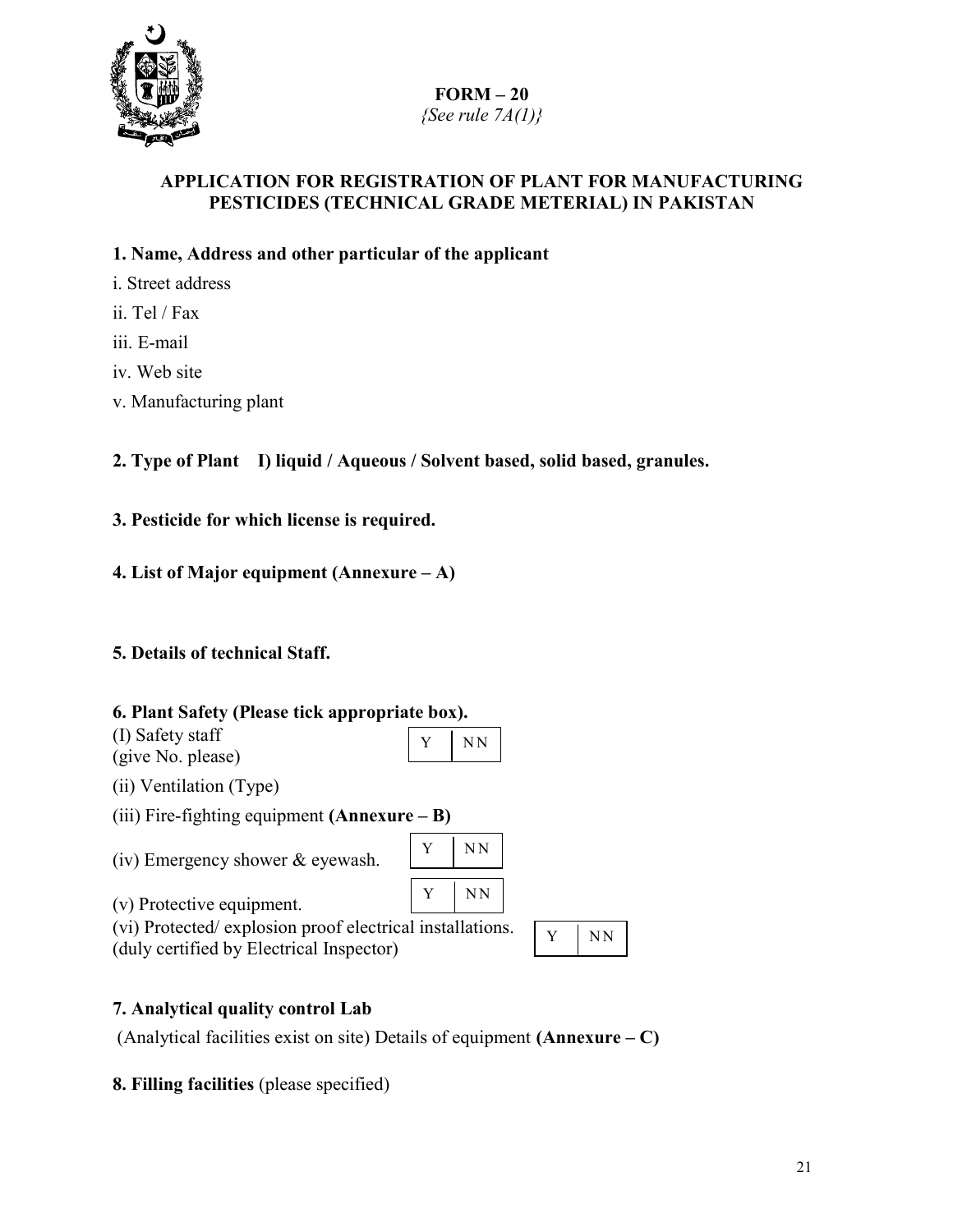## I) for liquids

| a) Pneumatic or ex-proof automation.                |
|-----------------------------------------------------|
| b) Accurate measured quantity automatic dispensing. |

- c) Safety device on main opening of filling unit.
- d) Automatic nitrogen purging system.

e) Automatic/ semi automatic heat sealing system.

## ii) For solids

a) Accurate measured quantity automatic dispersing.

b) Automatic/ Semi-automatic remaining process.

9. Rework (a copy of the written procedure)

## 10.Packaging and Transport

(Details of packaging & transport facilities)

## 11.Warehouse & Storage of pesticides

- I) Type of storage
- (Brick/Concrete/Sheets/Wood)
- Floors: (Pervious/impervious)
- ii) Dimensions
- iii) Capacity
- iv) Shared portables (Details attached)

## 12.Occupational Health

|--|--|

## Site medical practioner.

(Full time/Part time)

## 13. Waste Disposal

i) Effluent& waste water disposal system ( give details)

- ii) Solid waste disposal system (give details)
- iii) Emission monitoring system (give details)
- (iv) In-house incinerator (give details)

| Y | ΝN |
|---|----|
| Y | NN |
| Y | NN |
| Y | ΝN |
| Y | ΝN |

| NN |
|----|
| ΝN |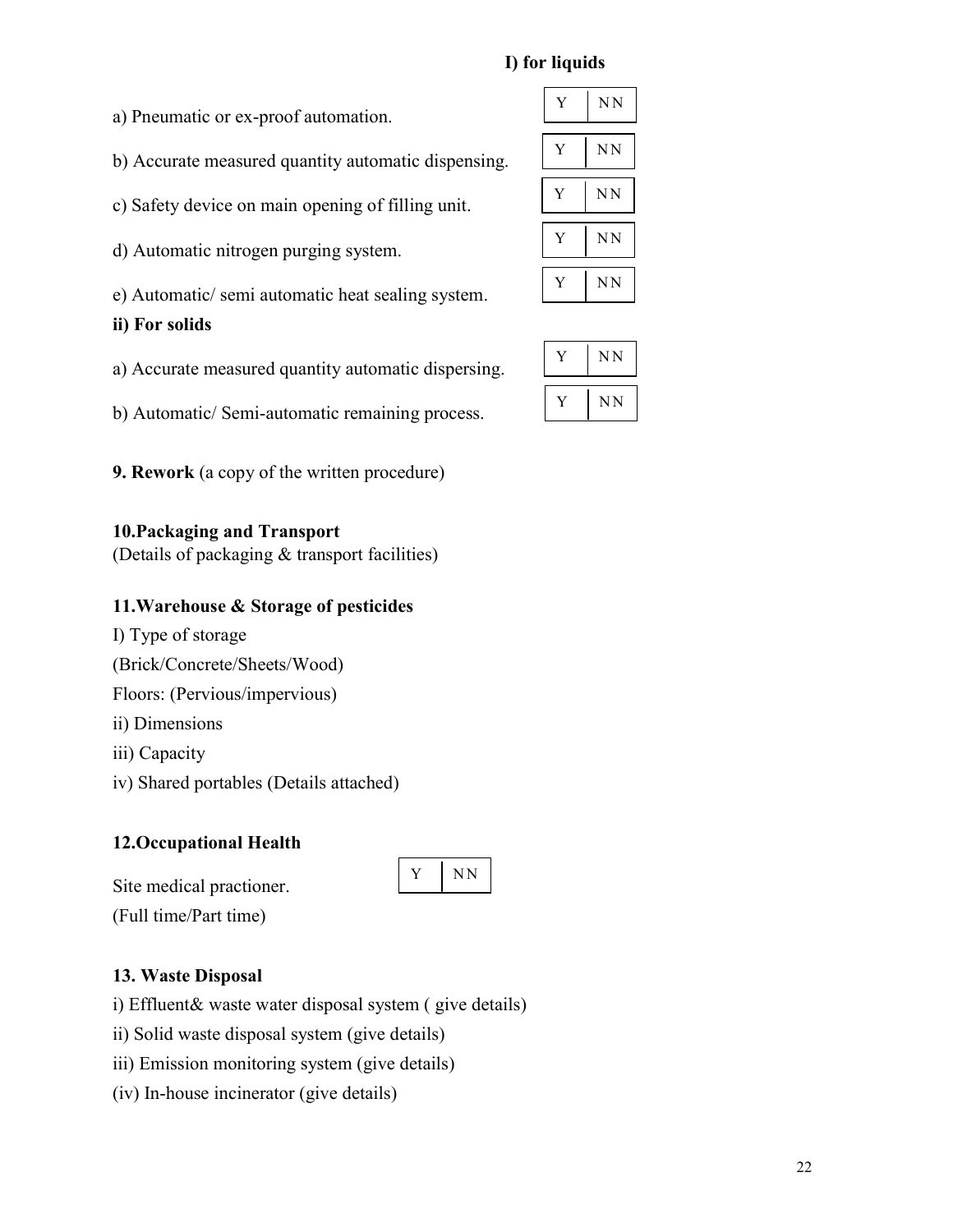## 14. Registration fee - Rs 25,000/= and Rs. 10,000 /= for each subsequent additional product to be manufactured

#### 15. Any other additional information

I do hereby apply for registration of the pesticide manufacturing plant particulars of which are given above and hereby certify that these particulars are to the best of my knowledge true and correct.

Date Signature of the applicant

Note: Pesticides manufacturing Plant may be registered after satisfactory inspection and verification report to the above facts from the designated committee constituted by the Department of Plant Protection.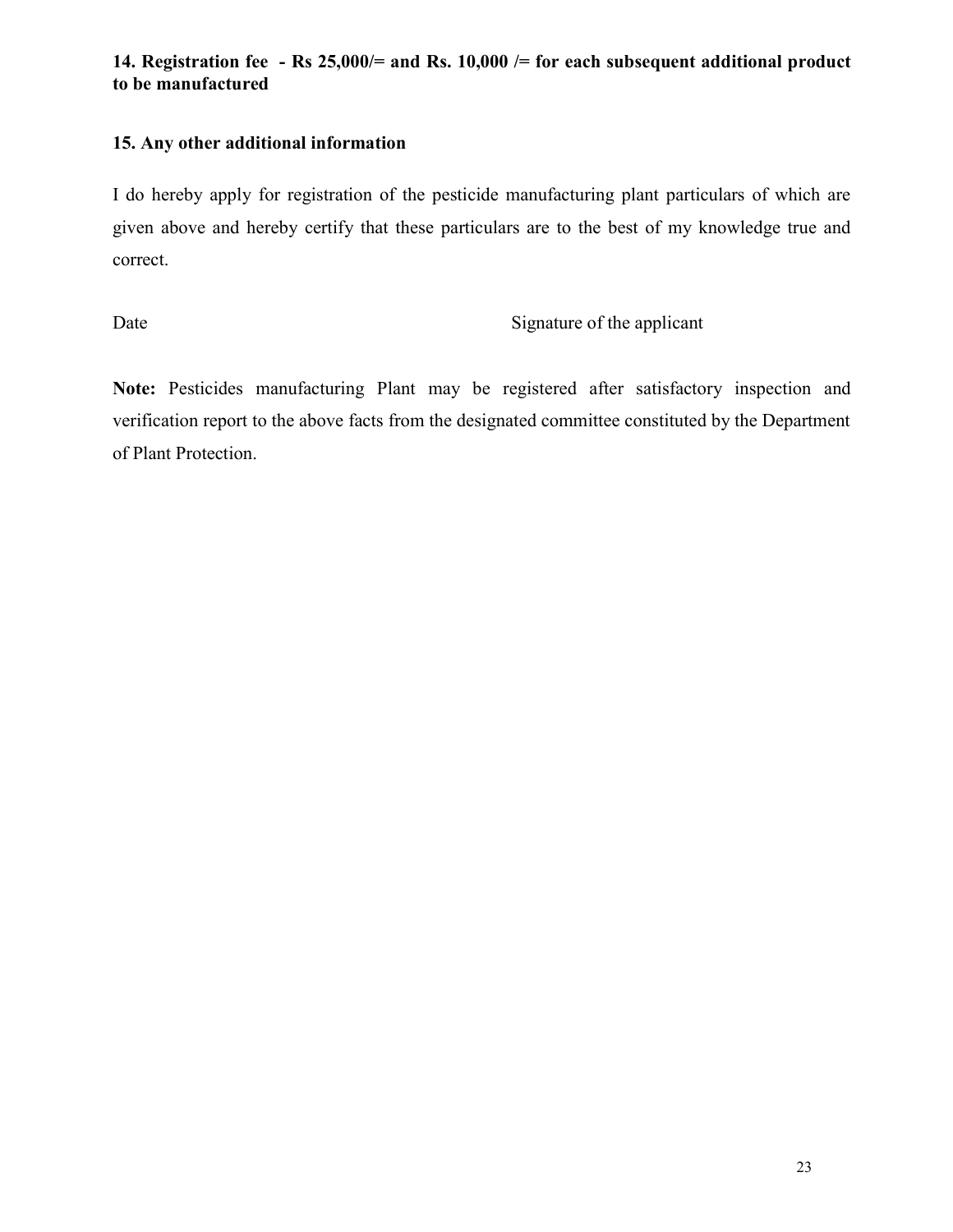## ANNEXURE – A

## LIST OF MACHINERY AND EQUIPMENT

| Machinery / Equipment / | Quantity |
|-------------------------|----------|
| Model / Make No.        |          |
|                         |          |

## ANNEXURE – B

## FIRE FIGHTING EQUIPMENT

| <b>Equipment</b> | Quantity |
|------------------|----------|
|                  |          |

## ANNEXURE – C

## DETAILS OF EQUIPMENT

| <b>Equipment</b> | Quantity |
|------------------|----------|
|                  |          |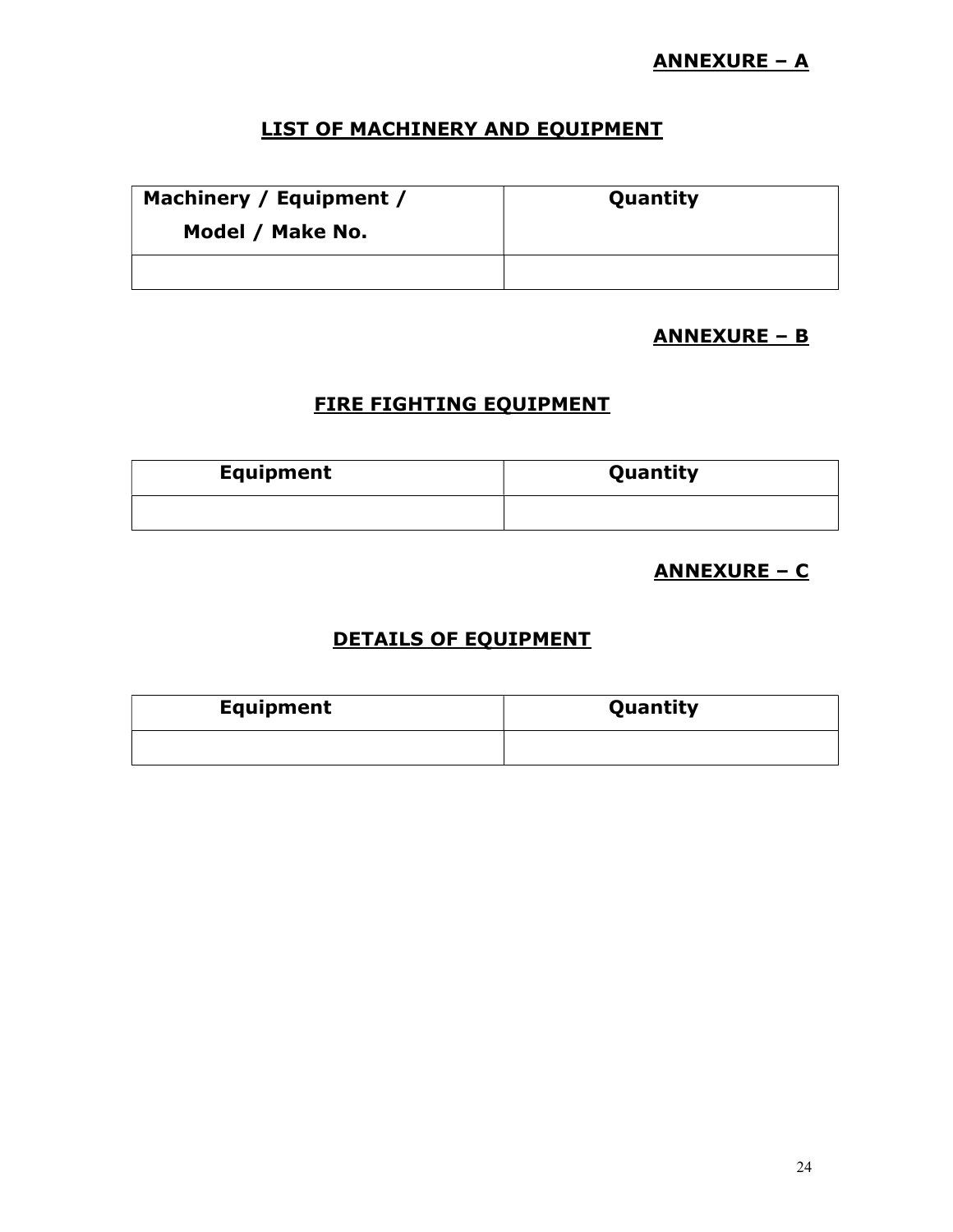

FORM – 20A  ${See rule 7A (3)}$ (For official use only)

#### Certificate of Registration Manufacturing Plant

- a) In exercise of powers under rule 7A of Agricultural Pesticides Rules 1973, the manufacturing plant with the particulars given below is hereby registered: -
- 1) Name of undertaking
- 2) Address / Head Office (Tel, Fax, E-mail & Web site address).
- 3) Registration No.
- 4) Type of Manufacturing Plant.
- 5) Name of Insecticide / Herbicide / Fungicide / Nematicide

The certificate of registration is valid up to The registration shall be subject to the following conditions: -

- i) The manufacturer will maintain the record of inventory in the inventory register in such a way that trace-ability for each manufactured batch right from raw material to the finished product is ensured and will produce the same to the Department of Plant Protection or any of its officer as and when required.
- ii) The rework of the products recalled from the market / dealers shall not be carried out without prior written permission from this department.
- iii) The shared portables will be duly marked and their movement recorded.
- iv) The undertaking will adhere to and follow good manufacturing practices regarding contamination prevention.
- v) The undertaking will notify changes in technical manpower.
- vi) Addition in the product range shall be through permission from the Department of Plant Protection and fee of Rs.  $10,000$  /= shall be paid for each additional product.
- vii) This certificate of registration shall be kept in original at a prominent place in the premises of the registered manufacturing plant and must be accessible to the notified inspectors.
- viii) The samples from each manufactured batch will be retained for one year.

Signature of Registering officer

Dated:

Seal: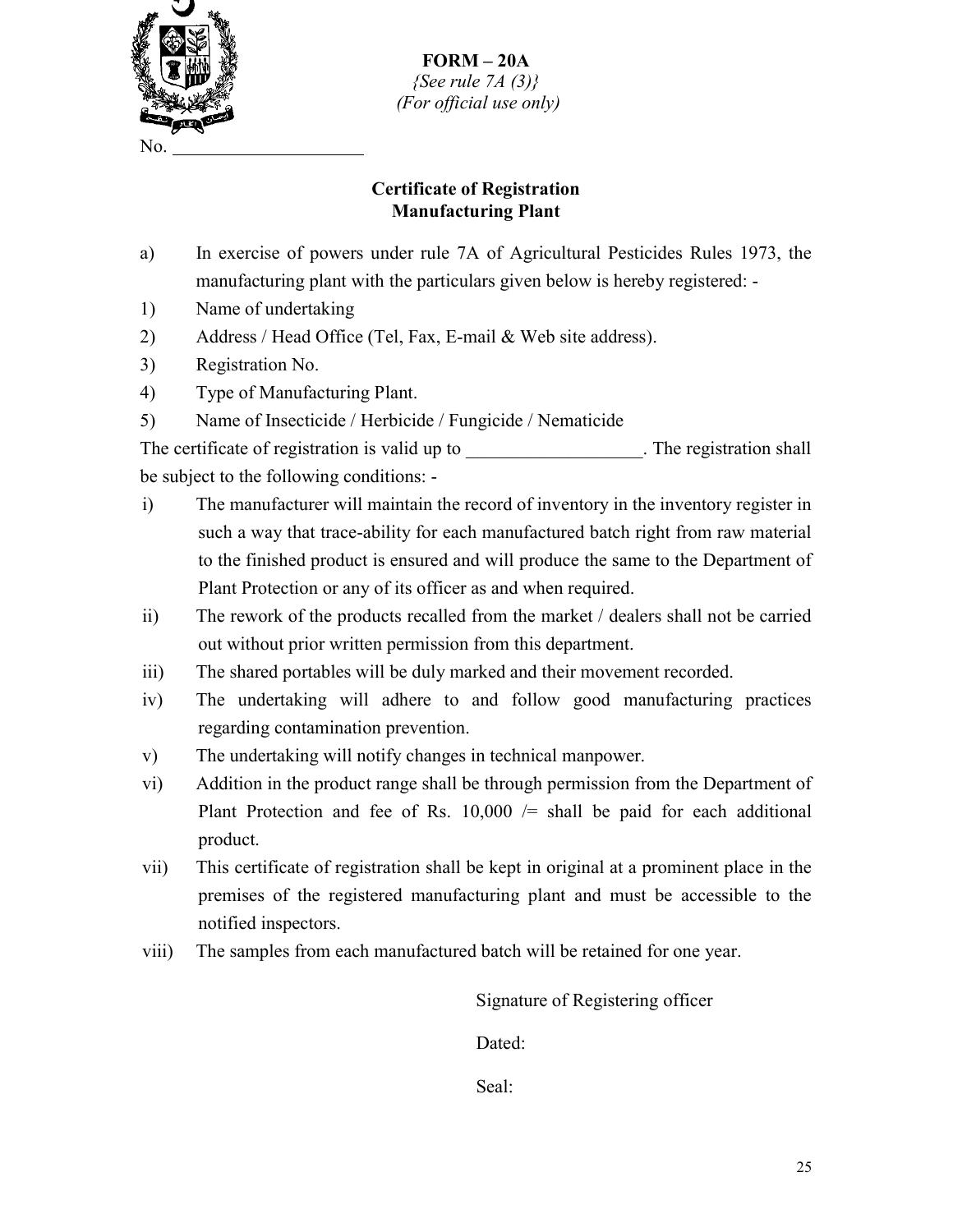| $FORM-1$<br>[See rule 3]<br><b>APPLICATION FOR REGISTRATION OF PESTICIDES</b><br>(to be rendered in triplicate) |                                                     |                      |  |
|-----------------------------------------------------------------------------------------------------------------|-----------------------------------------------------|----------------------|--|
| I                                                                                                               | Name and address of the applicant                   |                      |  |
| $\mathbf{I}$                                                                                                    | Name and address of the manufacturer                | $\ddot{\cdot}$       |  |
| III                                                                                                             | Name & address of the manufacturer of               |                      |  |
|                                                                                                                 | formulated pesticide.                               |                      |  |
| IV                                                                                                              | Name of the Product (Brand Name)                    | $\ddot{\cdot}$       |  |
| $\overline{\mathsf{V}}$                                                                                         | Common Name (proposed or accepted                   |                      |  |
|                                                                                                                 | by ISO) if different from the Generic<br>name       |                      |  |
| VI                                                                                                              | Structural Formula                                  |                      |  |
|                                                                                                                 |                                                     |                      |  |
| <b>VII</b>                                                                                                      | Chemical Name (IUPAC Nomenclature)                  |                      |  |
| <b>VIII</b>                                                                                                     | <b>Empirical Formula and Molecular</b><br>Weight    |                      |  |
| IX                                                                                                              | Manufacturer's<br>Development<br>Code               |                      |  |
|                                                                                                                 | Number(s)                                           |                      |  |
| $\mathbf X$                                                                                                     | <b>ACTIVE INGREDIENT</b>                            |                      |  |
| $\mathbf{1}$                                                                                                    | <b>Physical State</b>                               | $\ddot{\phantom{a}}$ |  |
| $\overline{2}$                                                                                                  | Colour                                              | $\bullet$            |  |
| 3                                                                                                               | Odor                                                | $\ddot{\cdot}$       |  |
| 4                                                                                                               | <b>Melting Point</b>                                | $\bullet$            |  |
| 5                                                                                                               | Decomposition Point                                 | $\ddot{\cdot}$       |  |
| 6                                                                                                               | <b>Boiling Point</b>                                |                      |  |
| $\overline{7}$                                                                                                  | Vapor Pressure (Figure should be given              |                      |  |
|                                                                                                                 | at a stated temperature preferably in the           |                      |  |
|                                                                                                                 | range of $20 - 25$ C)                               |                      |  |
| 8                                                                                                               | Density (for liquids only)                          |                      |  |
| 9                                                                                                               | Hydrolysis rate under stated relevant<br>conditions |                      |  |
| 10                                                                                                              | Photolysis                                          | $\vdots$             |  |
| 11                                                                                                              | Absorption Spectra eg. Ultra-voilet and             | $\ddot{\cdot}$       |  |
|                                                                                                                 | infra-red etc.                                      |                      |  |
| 12                                                                                                              | Any other relevant properties                       | $\ddot{\cdot}$       |  |
| XI                                                                                                              | <b>TECHNICAL GRADE MATERIAL</b>                     |                      |  |
| 1                                                                                                               | Source (Name and address<br>of the                  |                      |  |
|                                                                                                                 | manufacturer<br>and<br>address<br>where             |                      |  |
|                                                                                                                 | manufactured)                                       |                      |  |
| $\overline{2}$                                                                                                  | <b>Physical State</b>                               | $\ddot{\cdot}$       |  |
| $\overline{3}$                                                                                                  | Colour                                              | $\ddot{\cdot}$       |  |
| $\overline{4}$                                                                                                  | Odor                                                |                      |  |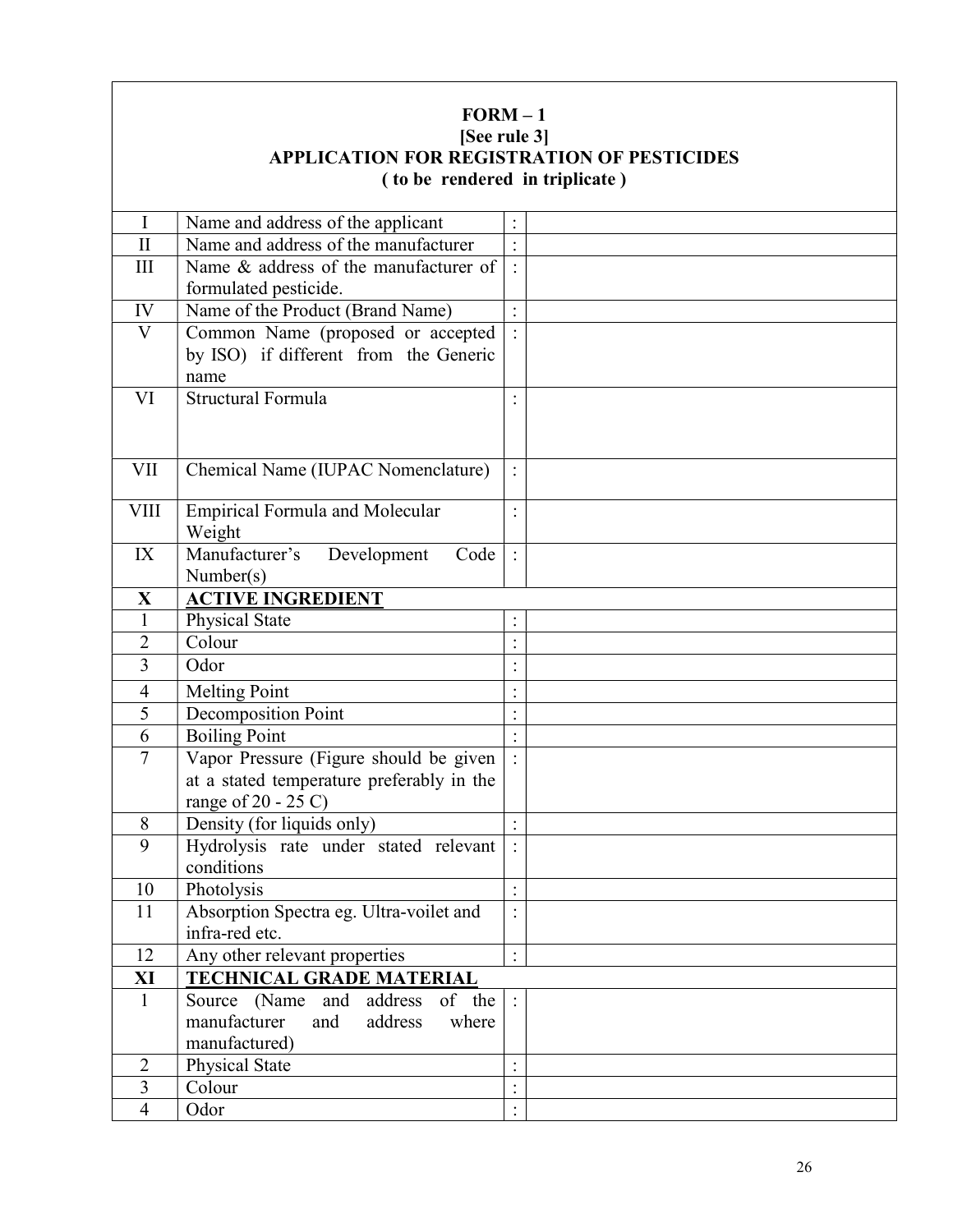| Identity<br>of<br>and<br>amount<br>6<br>Isomers,<br>Impurities and other by products together<br>with information on their possible range<br>expressed as w/w (The applicant shall<br>supply details of impurities).<br><b>Storage Stability</b><br>7<br>XII<br><b>FORMULATED PRODUCT</b><br>Name & address of the manufacturer of<br>1<br>formulated pesticide<br>$\overline{2}$<br>$\ddot{\phantom{a}}$<br>Identity<br>$\cdot$<br>$\overline{3}$<br>Use Category<br>$\ddot{\cdot}$<br>$\overline{4}$<br>Type of Formulation<br>$\ddot{\phantom{a}}$<br>$\ddot{\phantom{a}}$<br>5<br>Content of Active Ingredient(s)<br>$\Box$<br>Content and nature (identity if possible)<br>6<br>$\ddot{\cdot}$<br>of other components<br>Water Content (above relevant)<br>7<br>8<br>Appearance<br>9<br>of<br>Stability (in<br>Storage<br>respect<br>composition and physical properties<br>related to use)<br>Density (for liquids only)<br>10<br>$\ddot{\phantom{a}}$<br>Flammability<br>11<br>a) Liquids (Flash Point)<br>$\Box$<br>b) Solids (A statement must be made as<br>to whether the product is flammable /<br>inflammable)<br>12<br>Acidity (where relevant)<br>$\Box$<br>13<br>Alkalinity (where relevant)<br>14<br>Other properties may in certain cases<br>needs evaluation<br>15<br>Wettability (for Dispersible Powers)<br>$\ddot{\cdot}$<br>Persistent Foam for formulations applied<br>16<br>in water<br>17<br>Suspensibility (for Dispersible Powders<br>and suspensing concentrates)<br>Wet Sieve Test (for dispersible powders<br>18<br>$\ddot{\cdot}$<br>and suspension concentration)<br>$\ddot{\cdot}$<br>19<br>Dry Sieve Test (for Granules and Dusts)<br>Emulsion Stability (for Emulsifiable<br>20<br>concentrates)<br>21<br>Corrosiveness (where necessary)<br>Incompatibilities<br>22<br>Known<br>with<br>other<br>products e.g. pesticides, fertilizers<br><b>XIII</b><br><b>EFFICACY</b> | 5 | Minimum Active Ingredient content in<br>$W/W\%$ |  |
|---------------------------------------------------------------------------------------------------------------------------------------------------------------------------------------------------------------------------------------------------------------------------------------------------------------------------------------------------------------------------------------------------------------------------------------------------------------------------------------------------------------------------------------------------------------------------------------------------------------------------------------------------------------------------------------------------------------------------------------------------------------------------------------------------------------------------------------------------------------------------------------------------------------------------------------------------------------------------------------------------------------------------------------------------------------------------------------------------------------------------------------------------------------------------------------------------------------------------------------------------------------------------------------------------------------------------------------------------------------------------------------------------------------------------------------------------------------------------------------------------------------------------------------------------------------------------------------------------------------------------------------------------------------------------------------------------------------------------------------------------------------------------------------------------------------------------------------------------------------------------------------------------------------|---|-------------------------------------------------|--|
|                                                                                                                                                                                                                                                                                                                                                                                                                                                                                                                                                                                                                                                                                                                                                                                                                                                                                                                                                                                                                                                                                                                                                                                                                                                                                                                                                                                                                                                                                                                                                                                                                                                                                                                                                                                                                                                                                                               |   |                                                 |  |
|                                                                                                                                                                                                                                                                                                                                                                                                                                                                                                                                                                                                                                                                                                                                                                                                                                                                                                                                                                                                                                                                                                                                                                                                                                                                                                                                                                                                                                                                                                                                                                                                                                                                                                                                                                                                                                                                                                               |   |                                                 |  |
|                                                                                                                                                                                                                                                                                                                                                                                                                                                                                                                                                                                                                                                                                                                                                                                                                                                                                                                                                                                                                                                                                                                                                                                                                                                                                                                                                                                                                                                                                                                                                                                                                                                                                                                                                                                                                                                                                                               |   |                                                 |  |
|                                                                                                                                                                                                                                                                                                                                                                                                                                                                                                                                                                                                                                                                                                                                                                                                                                                                                                                                                                                                                                                                                                                                                                                                                                                                                                                                                                                                                                                                                                                                                                                                                                                                                                                                                                                                                                                                                                               |   |                                                 |  |
|                                                                                                                                                                                                                                                                                                                                                                                                                                                                                                                                                                                                                                                                                                                                                                                                                                                                                                                                                                                                                                                                                                                                                                                                                                                                                                                                                                                                                                                                                                                                                                                                                                                                                                                                                                                                                                                                                                               |   |                                                 |  |
|                                                                                                                                                                                                                                                                                                                                                                                                                                                                                                                                                                                                                                                                                                                                                                                                                                                                                                                                                                                                                                                                                                                                                                                                                                                                                                                                                                                                                                                                                                                                                                                                                                                                                                                                                                                                                                                                                                               |   |                                                 |  |
|                                                                                                                                                                                                                                                                                                                                                                                                                                                                                                                                                                                                                                                                                                                                                                                                                                                                                                                                                                                                                                                                                                                                                                                                                                                                                                                                                                                                                                                                                                                                                                                                                                                                                                                                                                                                                                                                                                               |   |                                                 |  |
|                                                                                                                                                                                                                                                                                                                                                                                                                                                                                                                                                                                                                                                                                                                                                                                                                                                                                                                                                                                                                                                                                                                                                                                                                                                                                                                                                                                                                                                                                                                                                                                                                                                                                                                                                                                                                                                                                                               |   |                                                 |  |
|                                                                                                                                                                                                                                                                                                                                                                                                                                                                                                                                                                                                                                                                                                                                                                                                                                                                                                                                                                                                                                                                                                                                                                                                                                                                                                                                                                                                                                                                                                                                                                                                                                                                                                                                                                                                                                                                                                               |   |                                                 |  |
|                                                                                                                                                                                                                                                                                                                                                                                                                                                                                                                                                                                                                                                                                                                                                                                                                                                                                                                                                                                                                                                                                                                                                                                                                                                                                                                                                                                                                                                                                                                                                                                                                                                                                                                                                                                                                                                                                                               |   |                                                 |  |
|                                                                                                                                                                                                                                                                                                                                                                                                                                                                                                                                                                                                                                                                                                                                                                                                                                                                                                                                                                                                                                                                                                                                                                                                                                                                                                                                                                                                                                                                                                                                                                                                                                                                                                                                                                                                                                                                                                               |   |                                                 |  |
|                                                                                                                                                                                                                                                                                                                                                                                                                                                                                                                                                                                                                                                                                                                                                                                                                                                                                                                                                                                                                                                                                                                                                                                                                                                                                                                                                                                                                                                                                                                                                                                                                                                                                                                                                                                                                                                                                                               |   |                                                 |  |
|                                                                                                                                                                                                                                                                                                                                                                                                                                                                                                                                                                                                                                                                                                                                                                                                                                                                                                                                                                                                                                                                                                                                                                                                                                                                                                                                                                                                                                                                                                                                                                                                                                                                                                                                                                                                                                                                                                               |   |                                                 |  |
|                                                                                                                                                                                                                                                                                                                                                                                                                                                                                                                                                                                                                                                                                                                                                                                                                                                                                                                                                                                                                                                                                                                                                                                                                                                                                                                                                                                                                                                                                                                                                                                                                                                                                                                                                                                                                                                                                                               |   |                                                 |  |
|                                                                                                                                                                                                                                                                                                                                                                                                                                                                                                                                                                                                                                                                                                                                                                                                                                                                                                                                                                                                                                                                                                                                                                                                                                                                                                                                                                                                                                                                                                                                                                                                                                                                                                                                                                                                                                                                                                               |   |                                                 |  |
|                                                                                                                                                                                                                                                                                                                                                                                                                                                                                                                                                                                                                                                                                                                                                                                                                                                                                                                                                                                                                                                                                                                                                                                                                                                                                                                                                                                                                                                                                                                                                                                                                                                                                                                                                                                                                                                                                                               |   |                                                 |  |
|                                                                                                                                                                                                                                                                                                                                                                                                                                                                                                                                                                                                                                                                                                                                                                                                                                                                                                                                                                                                                                                                                                                                                                                                                                                                                                                                                                                                                                                                                                                                                                                                                                                                                                                                                                                                                                                                                                               |   |                                                 |  |
|                                                                                                                                                                                                                                                                                                                                                                                                                                                                                                                                                                                                                                                                                                                                                                                                                                                                                                                                                                                                                                                                                                                                                                                                                                                                                                                                                                                                                                                                                                                                                                                                                                                                                                                                                                                                                                                                                                               |   |                                                 |  |
|                                                                                                                                                                                                                                                                                                                                                                                                                                                                                                                                                                                                                                                                                                                                                                                                                                                                                                                                                                                                                                                                                                                                                                                                                                                                                                                                                                                                                                                                                                                                                                                                                                                                                                                                                                                                                                                                                                               |   |                                                 |  |
|                                                                                                                                                                                                                                                                                                                                                                                                                                                                                                                                                                                                                                                                                                                                                                                                                                                                                                                                                                                                                                                                                                                                                                                                                                                                                                                                                                                                                                                                                                                                                                                                                                                                                                                                                                                                                                                                                                               |   |                                                 |  |
|                                                                                                                                                                                                                                                                                                                                                                                                                                                                                                                                                                                                                                                                                                                                                                                                                                                                                                                                                                                                                                                                                                                                                                                                                                                                                                                                                                                                                                                                                                                                                                                                                                                                                                                                                                                                                                                                                                               |   |                                                 |  |
|                                                                                                                                                                                                                                                                                                                                                                                                                                                                                                                                                                                                                                                                                                                                                                                                                                                                                                                                                                                                                                                                                                                                                                                                                                                                                                                                                                                                                                                                                                                                                                                                                                                                                                                                                                                                                                                                                                               |   |                                                 |  |
|                                                                                                                                                                                                                                                                                                                                                                                                                                                                                                                                                                                                                                                                                                                                                                                                                                                                                                                                                                                                                                                                                                                                                                                                                                                                                                                                                                                                                                                                                                                                                                                                                                                                                                                                                                                                                                                                                                               |   |                                                 |  |
|                                                                                                                                                                                                                                                                                                                                                                                                                                                                                                                                                                                                                                                                                                                                                                                                                                                                                                                                                                                                                                                                                                                                                                                                                                                                                                                                                                                                                                                                                                                                                                                                                                                                                                                                                                                                                                                                                                               |   |                                                 |  |
|                                                                                                                                                                                                                                                                                                                                                                                                                                                                                                                                                                                                                                                                                                                                                                                                                                                                                                                                                                                                                                                                                                                                                                                                                                                                                                                                                                                                                                                                                                                                                                                                                                                                                                                                                                                                                                                                                                               |   |                                                 |  |
|                                                                                                                                                                                                                                                                                                                                                                                                                                                                                                                                                                                                                                                                                                                                                                                                                                                                                                                                                                                                                                                                                                                                                                                                                                                                                                                                                                                                                                                                                                                                                                                                                                                                                                                                                                                                                                                                                                               |   |                                                 |  |
|                                                                                                                                                                                                                                                                                                                                                                                                                                                                                                                                                                                                                                                                                                                                                                                                                                                                                                                                                                                                                                                                                                                                                                                                                                                                                                                                                                                                                                                                                                                                                                                                                                                                                                                                                                                                                                                                                                               |   |                                                 |  |
|                                                                                                                                                                                                                                                                                                                                                                                                                                                                                                                                                                                                                                                                                                                                                                                                                                                                                                                                                                                                                                                                                                                                                                                                                                                                                                                                                                                                                                                                                                                                                                                                                                                                                                                                                                                                                                                                                                               |   |                                                 |  |
|                                                                                                                                                                                                                                                                                                                                                                                                                                                                                                                                                                                                                                                                                                                                                                                                                                                                                                                                                                                                                                                                                                                                                                                                                                                                                                                                                                                                                                                                                                                                                                                                                                                                                                                                                                                                                                                                                                               |   |                                                 |  |
|                                                                                                                                                                                                                                                                                                                                                                                                                                                                                                                                                                                                                                                                                                                                                                                                                                                                                                                                                                                                                                                                                                                                                                                                                                                                                                                                                                                                                                                                                                                                                                                                                                                                                                                                                                                                                                                                                                               |   |                                                 |  |
|                                                                                                                                                                                                                                                                                                                                                                                                                                                                                                                                                                                                                                                                                                                                                                                                                                                                                                                                                                                                                                                                                                                                                                                                                                                                                                                                                                                                                                                                                                                                                                                                                                                                                                                                                                                                                                                                                                               |   |                                                 |  |
|                                                                                                                                                                                                                                                                                                                                                                                                                                                                                                                                                                                                                                                                                                                                                                                                                                                                                                                                                                                                                                                                                                                                                                                                                                                                                                                                                                                                                                                                                                                                                                                                                                                                                                                                                                                                                                                                                                               |   |                                                 |  |
|                                                                                                                                                                                                                                                                                                                                                                                                                                                                                                                                                                                                                                                                                                                                                                                                                                                                                                                                                                                                                                                                                                                                                                                                                                                                                                                                                                                                                                                                                                                                                                                                                                                                                                                                                                                                                                                                                                               |   |                                                 |  |
|                                                                                                                                                                                                                                                                                                                                                                                                                                                                                                                                                                                                                                                                                                                                                                                                                                                                                                                                                                                                                                                                                                                                                                                                                                                                                                                                                                                                                                                                                                                                                                                                                                                                                                                                                                                                                                                                                                               |   |                                                 |  |
|                                                                                                                                                                                                                                                                                                                                                                                                                                                                                                                                                                                                                                                                                                                                                                                                                                                                                                                                                                                                                                                                                                                                                                                                                                                                                                                                                                                                                                                                                                                                                                                                                                                                                                                                                                                                                                                                                                               |   |                                                 |  |
|                                                                                                                                                                                                                                                                                                                                                                                                                                                                                                                                                                                                                                                                                                                                                                                                                                                                                                                                                                                                                                                                                                                                                                                                                                                                                                                                                                                                                                                                                                                                                                                                                                                                                                                                                                                                                                                                                                               |   |                                                 |  |
|                                                                                                                                                                                                                                                                                                                                                                                                                                                                                                                                                                                                                                                                                                                                                                                                                                                                                                                                                                                                                                                                                                                                                                                                                                                                                                                                                                                                                                                                                                                                                                                                                                                                                                                                                                                                                                                                                                               |   |                                                 |  |
|                                                                                                                                                                                                                                                                                                                                                                                                                                                                                                                                                                                                                                                                                                                                                                                                                                                                                                                                                                                                                                                                                                                                                                                                                                                                                                                                                                                                                                                                                                                                                                                                                                                                                                                                                                                                                                                                                                               |   |                                                 |  |
|                                                                                                                                                                                                                                                                                                                                                                                                                                                                                                                                                                                                                                                                                                                                                                                                                                                                                                                                                                                                                                                                                                                                                                                                                                                                                                                                                                                                                                                                                                                                                                                                                                                                                                                                                                                                                                                                                                               |   |                                                 |  |
|                                                                                                                                                                                                                                                                                                                                                                                                                                                                                                                                                                                                                                                                                                                                                                                                                                                                                                                                                                                                                                                                                                                                                                                                                                                                                                                                                                                                                                                                                                                                                                                                                                                                                                                                                                                                                                                                                                               |   |                                                 |  |
|                                                                                                                                                                                                                                                                                                                                                                                                                                                                                                                                                                                                                                                                                                                                                                                                                                                                                                                                                                                                                                                                                                                                                                                                                                                                                                                                                                                                                                                                                                                                                                                                                                                                                                                                                                                                                                                                                                               |   |                                                 |  |
|                                                                                                                                                                                                                                                                                                                                                                                                                                                                                                                                                                                                                                                                                                                                                                                                                                                                                                                                                                                                                                                                                                                                                                                                                                                                                                                                                                                                                                                                                                                                                                                                                                                                                                                                                                                                                                                                                                               |   |                                                 |  |
|                                                                                                                                                                                                                                                                                                                                                                                                                                                                                                                                                                                                                                                                                                                                                                                                                                                                                                                                                                                                                                                                                                                                                                                                                                                                                                                                                                                                                                                                                                                                                                                                                                                                                                                                                                                                                                                                                                               |   |                                                 |  |
|                                                                                                                                                                                                                                                                                                                                                                                                                                                                                                                                                                                                                                                                                                                                                                                                                                                                                                                                                                                                                                                                                                                                                                                                                                                                                                                                                                                                                                                                                                                                                                                                                                                                                                                                                                                                                                                                                                               |   |                                                 |  |
|                                                                                                                                                                                                                                                                                                                                                                                                                                                                                                                                                                                                                                                                                                                                                                                                                                                                                                                                                                                                                                                                                                                                                                                                                                                                                                                                                                                                                                                                                                                                                                                                                                                                                                                                                                                                                                                                                                               |   |                                                 |  |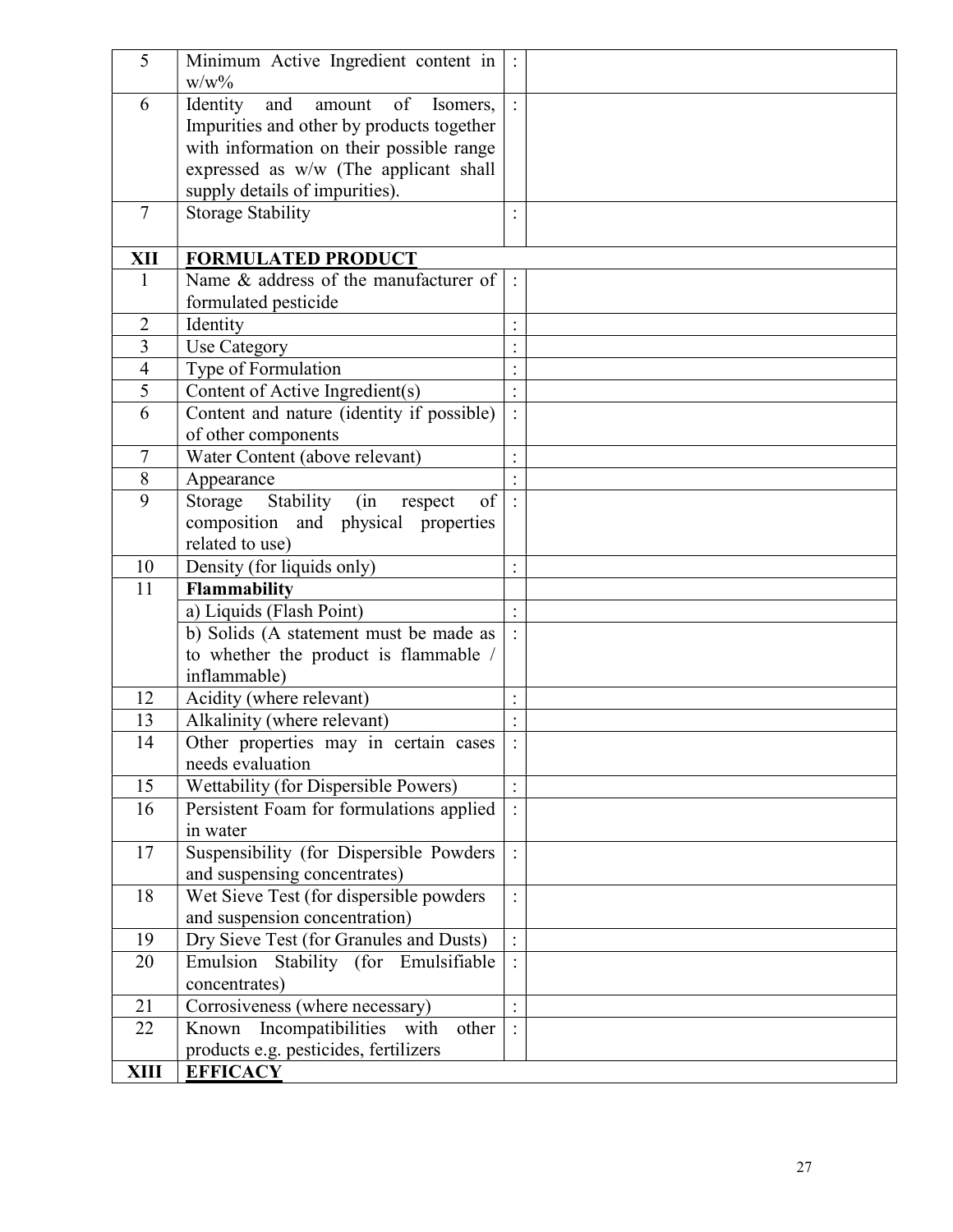| $\mathbf{1}$   | Primary<br>evaluation<br>data<br>using                                          |                                              |  |
|----------------|---------------------------------------------------------------------------------|----------------------------------------------|--|
|                | harmonized method and reported in a                                             |                                              |  |
|                | systematically<br>presented<br>complete                                         |                                              |  |
|                | dossier                                                                         |                                              |  |
| <b>XIV</b>     | <b>TOXICOLOGICAL DATA</b>                                                       |                                              |  |
| 1              | <b>Acute Oral Toxicity</b>                                                      |                                              |  |
| 2              | Acute Percutanious toxicity                                                     | $\ddot{\phantom{1}}$<br>$\bullet$            |  |
| 3              | Acute Inhalation                                                                |                                              |  |
| 4              | Skin irritation                                                                 | $\cdot$                                      |  |
| 5              | Eye irritation                                                                  | $\ddot{\phantom{0}}$<br>$\ddot{\phantom{0}}$ |  |
| 6              | Short term oral administration                                                  | $\cdot$                                      |  |
| 7              | Toxic effects on metabolites, breakdown                                         | $\ddot{\cdot}$                               |  |
| 8              | products or impurities                                                          | $\ddot{\cdot}$                               |  |
| 9              | Metabolic studies                                                               |                                              |  |
| 10             | including<br>Long<br>toxicity,<br>term<br>Carcinogenicity, Neurotoxicity        |                                              |  |
| 11             | Reproduction studies                                                            |                                              |  |
| 12             | Embryotoxicity, including teratogenicity,<br>Mutagenicity, Potentiation         | $\ddot{\cdot}$                               |  |
| 13             | Direct observations e.g. clinical cases                                         |                                              |  |
| 14             | Health records both from industry and                                           |                                              |  |
|                | agriculture                                                                     |                                              |  |
| 15             | Treatment of poisoning                                                          | $\bullet$                                    |  |
| 16             | First-aid measures                                                              |                                              |  |
| 17             | <b>Supplementary Treatment</b>                                                  | $\bullet$                                    |  |
| XV             | <b>RESIDUE STUDIES</b>                                                          |                                              |  |
| $\mathbf{1}$   | chemical<br>physical<br>Primary<br>and<br>biological data                       | $\mathbb{C}$                                 |  |
| $\overline{2}$ | Identification of residue design of<br>analytical method                        |                                              |  |
| 3              | Reliable residue data from supervised<br>trials                                 |                                              |  |
| $\overline{4}$ | Estimation of maximum residue level at<br>harvest                               |                                              |  |
| 5              | further disappearance<br>Data on<br>on                                          |                                              |  |
|                | storage, transport etc.                                                         |                                              |  |
| 6              | Estimation of residue level in commodity<br>on sale.                            |                                              |  |
| $\tau$         | food<br>Data<br>disappearance<br>on<br>on<br>preparation, cooking or processing |                                              |  |
| 8              | Production of Potential consumer intake,<br>actual intake studies               |                                              |  |
| 9              | Assessment of actual consumer intake                                            | $\ddot{\cdot}$                               |  |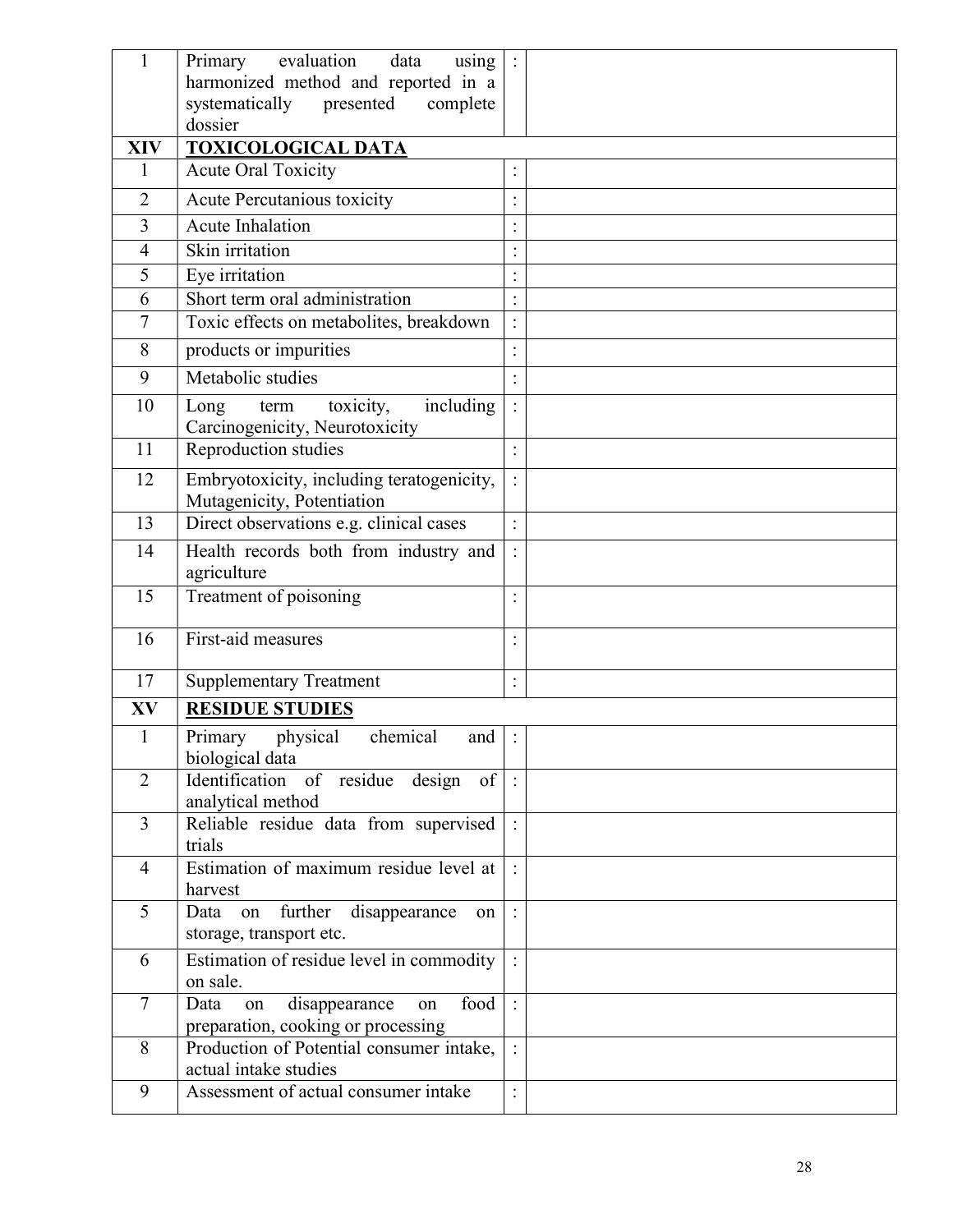| <b>XVI</b>     | PREDICTION OF ENVIRONMENTAL EFFECTS                                                       |                                              |  |
|----------------|-------------------------------------------------------------------------------------------|----------------------------------------------|--|
| 1              | Fate and mobility studies of the toxicant                                                 |                                              |  |
| $\overline{2}$ | Method of application of pesticide                                                        | $\ddot{\phantom{0}}$                         |  |
| 3              | Time of application                                                                       | $\bullet$                                    |  |
| 4              | Rate of application                                                                       | $\ddot{\phantom{0}}$<br>$\ddot{\phantom{a}}$ |  |
| 5              | Scale of use (No. of applications etc.)                                                   | $\ddot{\cdot}$                               |  |
| 6              | Climatic and geographical locality                                                        | $\ddot{\phantom{0}}$<br>$\Box$               |  |
| 7              | Volatility of the product                                                                 | $\ddot{\phantom{0}}$<br>$\cdot$              |  |
| 8              | <b>Water Solubility</b>                                                                   | $\ddot{\phantom{0}}$<br>$\ddot{\phantom{a}}$ |  |
| 9              | Octonol water partition coefficient                                                       | $\ddot{\phantom{0}}$                         |  |
| 10             | Absorption                                                                                | $\cdot$<br>$\ddot{\phantom{0}}$              |  |
| 11             | Desorption                                                                                |                                              |  |
| 12             | Degradation                                                                               |                                              |  |
| 13             | Persistence                                                                               |                                              |  |
| 14             | <b>Effects</b> on Birds                                                                   | $\ddot{\cdot}$                               |  |
| 15             | <b>Effects</b> on Fish                                                                    | $\ddot{\cdot}$                               |  |
| 16             | <b>Effects on Fish Food Species</b>                                                       | $\bullet$                                    |  |
| 17             | <b>Effects on Honey Bees</b>                                                              | $\cdot$                                      |  |
| 18             | Degradation .product in soil                                                              | $\bullet$                                    |  |
| 19             | Possibilities of accumulation, with stable                                                |                                              |  |
|                | lipophilic compounds                                                                      |                                              |  |
| 20             | Effects on local aquatic species                                                          | $\ddot{\phantom{0}}$                         |  |
| 21             | <b>Effects on Soil organisms</b>                                                          |                                              |  |
| <b>XVII</b>    | DISPOSAL OF SURPLUS PESTICIDES AND PESTICIDE CONTAINERS                                   |                                              |  |
| 1              | information<br>additional<br>(see<br>Any                                                  |                                              |  |
|                | guidelines<br>for<br>disposal of<br>surplus<br>pesticides<br>pesticides containers<br>and |                                              |  |
|                | Annexure "A")                                                                             |                                              |  |
| <b>XVIII</b>   | PROPOSAL FOR LABELLING AND DIRECTIONS FOR USE                                             |                                              |  |
| $\mathbf{1}$   | draft label with any additional<br>A                                                      |                                              |  |
|                | information<br>included<br>in<br>the<br>not                                               |                                              |  |
|                | guidelines(see guidelines for labeling                                                    |                                              |  |
|                | Annexure "A")                                                                             |                                              |  |
| <b>XIX</b>     | <b>PACKINGING</b>                                                                         |                                              |  |
| $\mathbf{1}$   | State weight (or for liquids volume) and                                                  |                                              |  |
|                | the sizes of package the product is to be                                                 |                                              |  |
|                | marketed and for each size the type of                                                    |                                              |  |
|                | package for instance 1 kg in canes with<br>screw plug and 50 kg in iron drums.            |                                              |  |
|                | Please note that the product must be sold                                                 |                                              |  |
|                | only in the package, size and type                                                        |                                              |  |
|                | notified<br>Plant<br>to<br>the<br>Protection                                              |                                              |  |
|                | Department and for which the label is                                                     |                                              |  |
|                | approved.                                                                                 |                                              |  |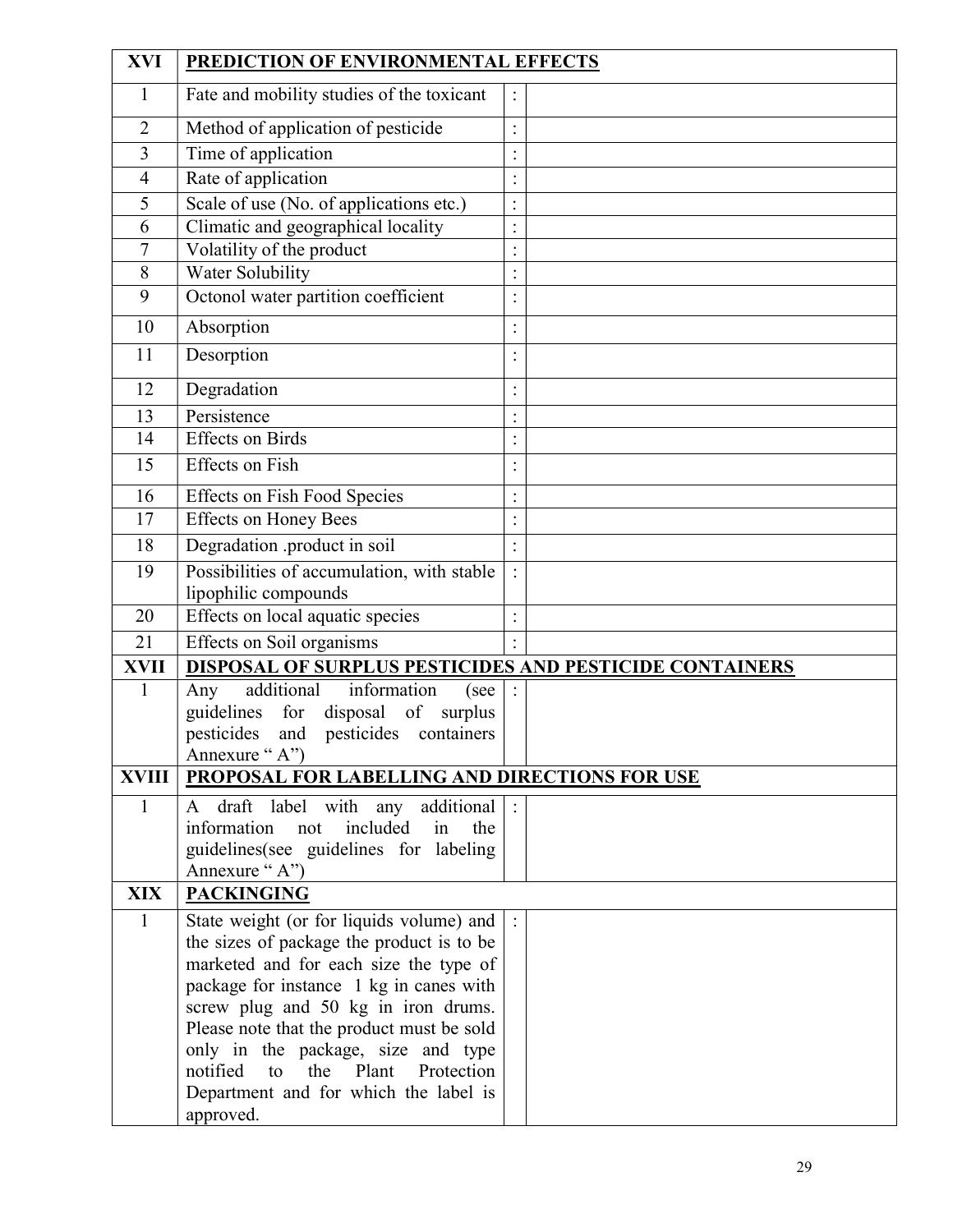| $\overline{2}$ | Classification during transport                                                         | $\bullet$            |                                                                                              |
|----------------|-----------------------------------------------------------------------------------------|----------------------|----------------------------------------------------------------------------------------------|
| XX             | <b>METHODS OF ANALYSIS</b>                                                              |                      |                                                                                              |
| 1              | Methods<br>determine<br>the<br>active<br>to                                             |                      |                                                                                              |
|                | ingredient of the product (the accuracy                                                 |                      |                                                                                              |
|                | of the method of determination should be                                                |                      |                                                                                              |
|                | stated)                                                                                 |                      |                                                                                              |
| $\overline{2}$ | Method to determine the amount of                                                       |                      |                                                                                              |
|                | isomers, impurities and other by-                                                       |                      |                                                                                              |
|                | products                                                                                |                      |                                                                                              |
| XXI            | <b>LABELLED SAMPLES FOR ANALYSIS</b>                                                    |                      |                                                                                              |
|                |                                                                                         |                      | The samples shall be dispatched by the manufacturer directly to the Department of Plant      |
|                | Protection.                                                                             |                      |                                                                                              |
| 1              | Analytical reference standard of 2-5 gms                                                | $\ddot{\cdot}$       |                                                                                              |
| $\overline{2}$ | Technical grade material 0.5 - 1.0 kg                                                   | $\cdot$<br>$\bullet$ |                                                                                              |
| 3              | Formulated product 1 lit. for each                                                      |                      |                                                                                              |
|                | formulation                                                                             |                      |                                                                                              |
| XXII           | <b>REGISTRATION / ANALYSIS FEES</b>                                                     |                      |                                                                                              |
|                |                                                                                         |                      | Rupees 40,000/- & RS. 10,000/- (Rupees Forty Thousand & Ten Thousand only) respectively      |
|                | to be deposited by Treasury Challan payable under budget head Central.                  |                      |                                                                                              |
|                |                                                                                         |                      |                                                                                              |
|                |                                                                                         |                      | I do hereby apply for registration of the pesticide particulars of which are given above and |
|                | hereby certify that these particulars are to the best of my knowledge true and correct. |                      |                                                                                              |

Dated: SIGNATURE OF APPLICANT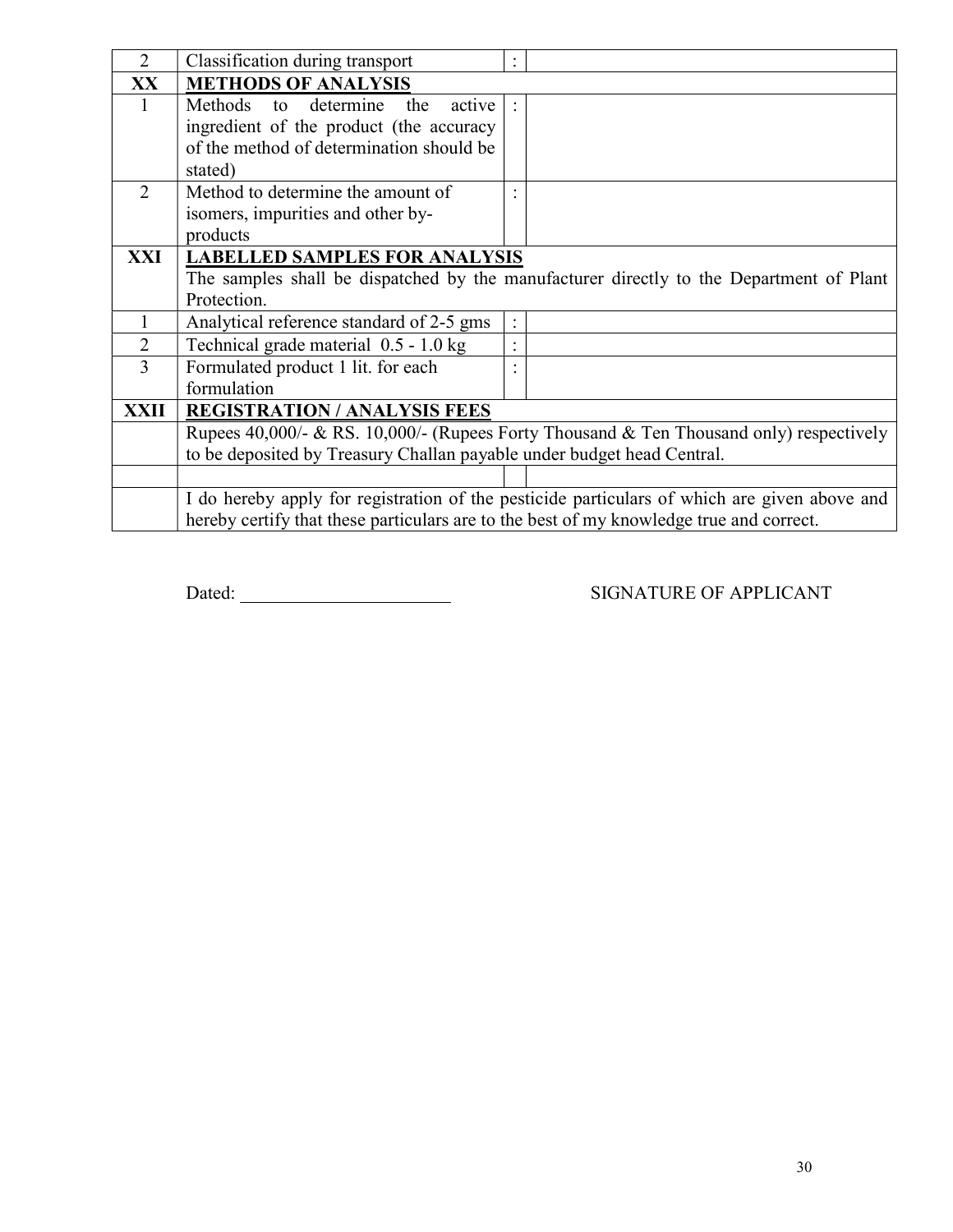# CHECK LIST (FORM-1)

#### Documents in support of application against formulated product / technical grade material from a manufacturer in the country of origin and local manufacturing.

| SR.<br>NO.     | <b>REQUIREMENTS</b>                                                                                                                             | <b>EXPLANATION</b>                                                                                                                                                                                                                                                                                                                                                                                                               |
|----------------|-------------------------------------------------------------------------------------------------------------------------------------------------|----------------------------------------------------------------------------------------------------------------------------------------------------------------------------------------------------------------------------------------------------------------------------------------------------------------------------------------------------------------------------------------------------------------------------------|
| $\mathbf{1}$   | Application duly fulfilled according<br>to Form $-1$ .                                                                                          | Signed by executive of the firm.<br>$\bullet$                                                                                                                                                                                                                                                                                                                                                                                    |
| $\overline{2}$ | Letter of authorization                                                                                                                         | Should be provided from the manufacturer (in<br>$\bullet$<br>original) with name & designation, seal<br>$\propto$<br>signature, telephone, fax & email address.<br>For local manufacturing of the product, letter of<br>$\bullet$<br>authorization (in original) for technical grade<br>material should be provided from the manufacturer<br>with name $\&$ designation, seal $\&$ signature,<br>telephone, fax & email address. |
| 3              | Sample of the product                                                                                                                           | Sealed sample should be submitted in the FPTRL<br>$\bullet$<br>directly from the manufacturer.                                                                                                                                                                                                                                                                                                                                   |
| $\overline{4}$ | 100% break up / recipe and<br>specification of formulated product                                                                               | For imported product the recipe and specification<br>$\bullet$<br>should be analysed by internationally accredited lab<br>or GLP certified laboratory.<br>For local manufacturing, 100% break up / recipe<br>$\bullet$<br>should<br>specification<br>be<br>and<br>analysed<br>by<br>internationally accredited lab or GLP certified<br>laboratory / DPP or labs notified by Department of<br>Plant Protection.                   |
| 5              | 100% break up / composition and<br>specification of technical grade<br>material                                                                 | Should be provided from manufacturer,<br>$\bullet$<br>1n<br>accordance with composition and specification<br>registered with registration authority in country of<br>origin.                                                                                                                                                                                                                                                     |
| 6              | Toxicological, Eco-toxicological,<br>stability, MRL data & PHI period<br>(TC)<br>For<br>formulated<br>product<br>toxicological study data only. | Should be from international accredited lab or GLP<br>$\bullet$<br>certified laboratory.                                                                                                                                                                                                                                                                                                                                         |
| $\overline{7}$ | Original Copy of paid challan as<br>registration fee                                                                                            | • Rs. 40,000/- (Forty Thousand Rupees)                                                                                                                                                                                                                                                                                                                                                                                           |
| 8              | Original copy of paid challan as<br>analysis fee of formulated product<br>and technical grade material                                          | Rs. 10,000/- (Ten Thousand Rupees) for formulated<br>product.<br>Rs. 10,000/- (Ten Thousand Rupees) for technical<br>grade material                                                                                                                                                                                                                                                                                              |
| 9              | of<br>Registration<br>certificate<br>the<br>formulated product                                                                                  | As per amended SRO 1330(I)/2012.                                                                                                                                                                                                                                                                                                                                                                                                 |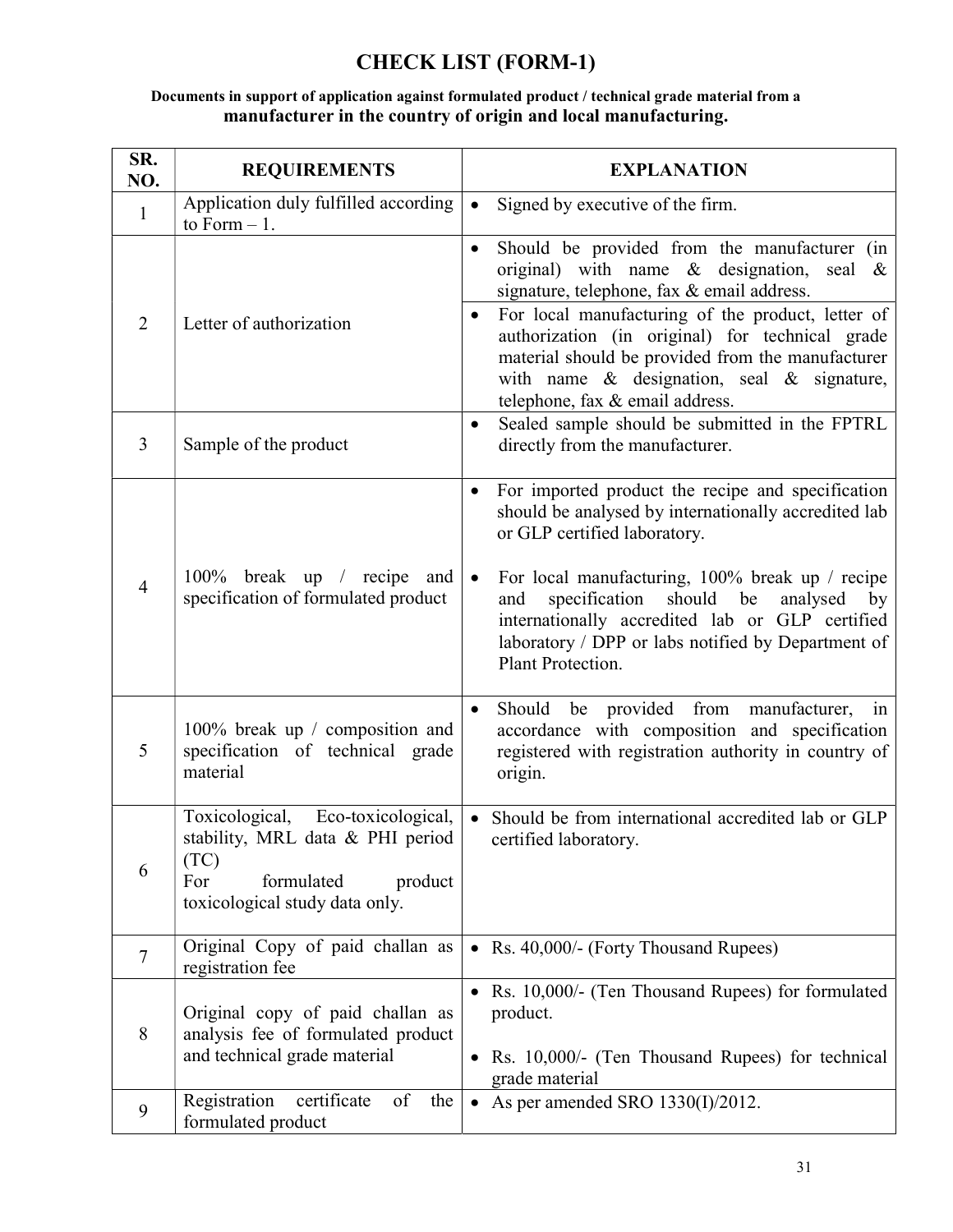| 10 | Registration certificate of technical<br>grade material of the pesticides                                      | As per amended SRO 1330(I)/2012.<br>$\bullet$                                                                                                                                                                                                                                                                                                                       |
|----|----------------------------------------------------------------------------------------------------------------|---------------------------------------------------------------------------------------------------------------------------------------------------------------------------------------------------------------------------------------------------------------------------------------------------------------------------------------------------------------------|
| 11 | Draft label of the product bearing<br>all information required under rule<br>14/SRO 21(1)/2004                 |                                                                                                                                                                                                                                                                                                                                                                     |
| 12 | Certificate of storage facilities                                                                              | • Should be on judicial stamp paper with solid<br>documentary proof e.g., ownership deed, rental<br>agreement in favour of applicant.                                                                                                                                                                                                                               |
| 13 | Undertaking on Judicial<br>stamp<br>paper                                                                      | Should be signed by the applicant by himself or its<br>$\bullet$<br>authorized representative.                                                                                                                                                                                                                                                                      |
| 14 | of<br>distribution<br>valid<br>Copy<br>certificate or contractual agreement<br>with the registered distributor | Should be granted by Provincial Agriculture<br>$\bullet$<br>department in favour of applicant or its contractual<br>distributor                                                                                                                                                                                                                                     |
| 15 | Copy of NTN certificate                                                                                        | • Issued by FBR                                                                                                                                                                                                                                                                                                                                                     |
| 16 | Copy of registration of firm /<br>partnership deed / Article<br>of<br>Association                              | Issued by concerned authorities<br>$\bullet$                                                                                                                                                                                                                                                                                                                        |
| 17 | Proof of registration of trade name                                                                            | Issued by IPO<br>$\bullet$                                                                                                                                                                                                                                                                                                                                          |
| 18 | Renewal cases                                                                                                  | The Department of Plant Protection may on the<br>$\bullet$<br>application of the importer, manufacturer, formulator<br>of a registered pesticide in the guarantee of<br>ingredients of which no change has taken place since<br>the date of registration, renew the registration on the<br>basis of valid proof of manufacturing or registration<br>of the product. |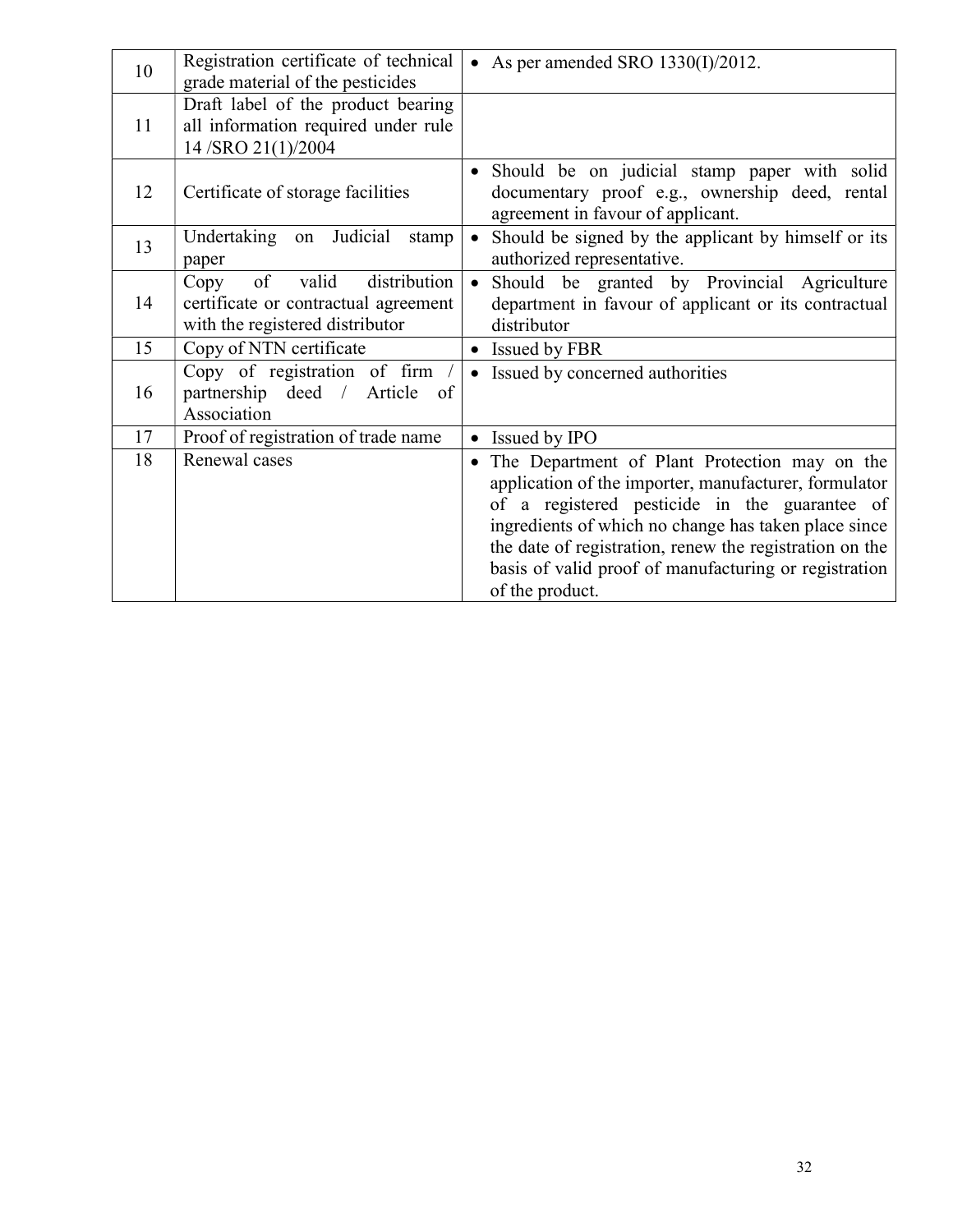

Department of Plant Protection Government of Pakistan

## CERTIFICATE OF REGISTRATION

Form  $-2$  [See Rule 4(3)]

For Official Use Only

No: \_\_\_\_\_\_\_\_\_\_\_\_\_\_\_\_\_\_\_\_\_\_\_\_\_\_\_\_\_\_\_\_\_\_\_\_\_ Dated: \_\_\_\_\_\_\_\_\_\_\_\_\_

(a) Certified that the pesticide has been registered in the name of the undertaking whose particulars are specified below. This Certificate is valid up to

- 1. Name of the undertaking :
- 2. Registration No :

\_\_\_\_\_\_\_\_\_\_\_\_\_\_\_\_\_\_\_\_\_\_\_\_.

Name of pesticide Brand/common name of the pesticide details regarding its composition, etc.

- 3. Brand Name : 4. Common Name : 5. Formulation registered : 6. Name of the manufacturer of formulated pesticide :  $\cdot$  :
- 7. Name of the manufacturer of Technical grade material :
- (b) Approved the labels, copies of which are to be used in connection with the said pesticide approved for use against

SEAL Adviser & Director General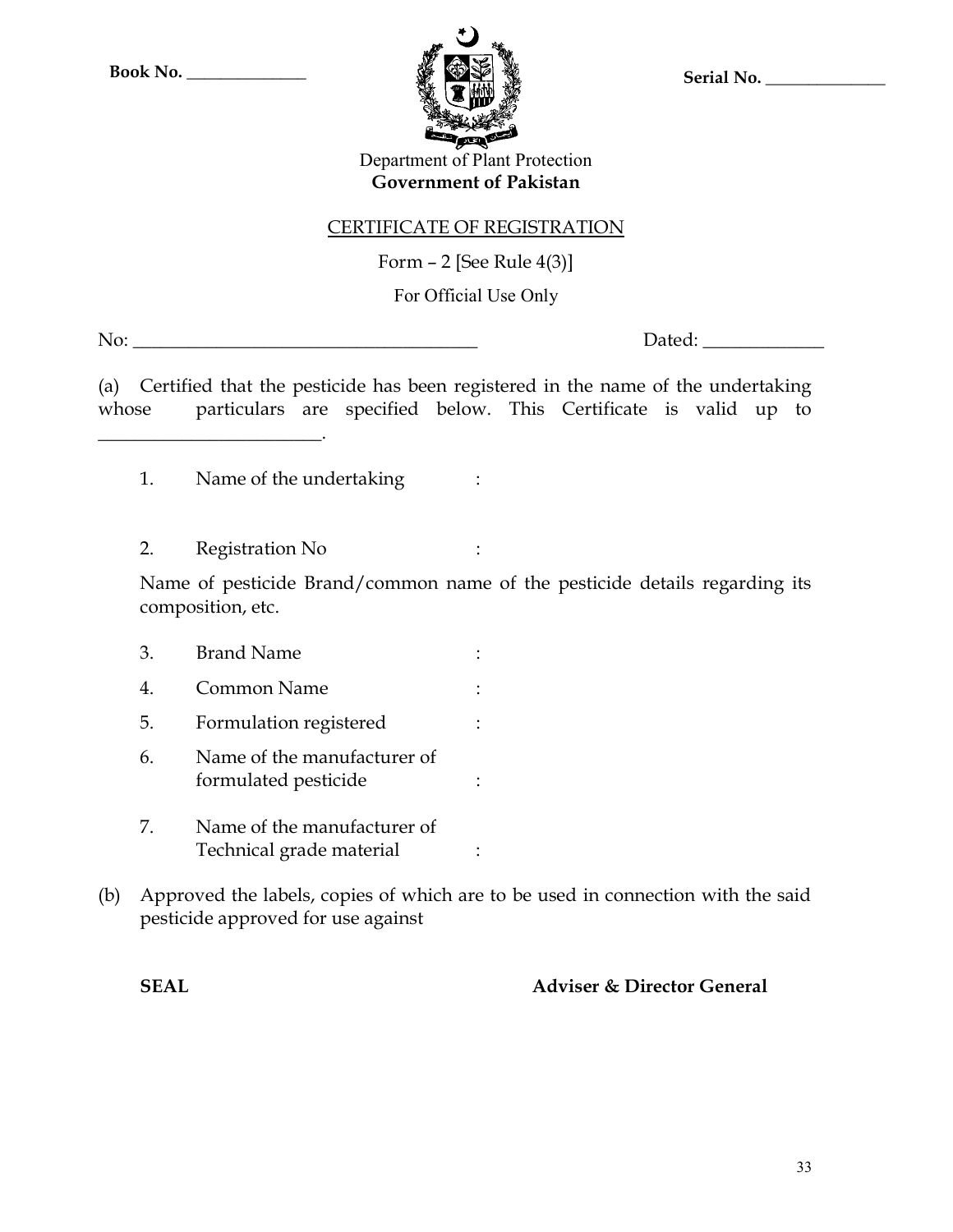## $\{(See rule 4(6)\})$

# APPLICATION FOR RENEWAL OF A CERTIFICATE OF **REGISTRATION**

## OF PESTICIDES

(to be rendered in triplicate)

- 1. Name of Applicant
- 2. Address Applicant
- 3. Descriptive name of brand.
- 4. Previous Registration No.
- 5. Changes, if any, made since the original Registration.

I hereby apply for the renewal of a certificate of registration in terms of section 8 of the Agricultural Pesticides Ordinance, 1971 (II or 1971) of which the particular are given above and I do hereby certify that no changes have been made since original registration, except as indicated above.

Dated: Signature of the Applicant.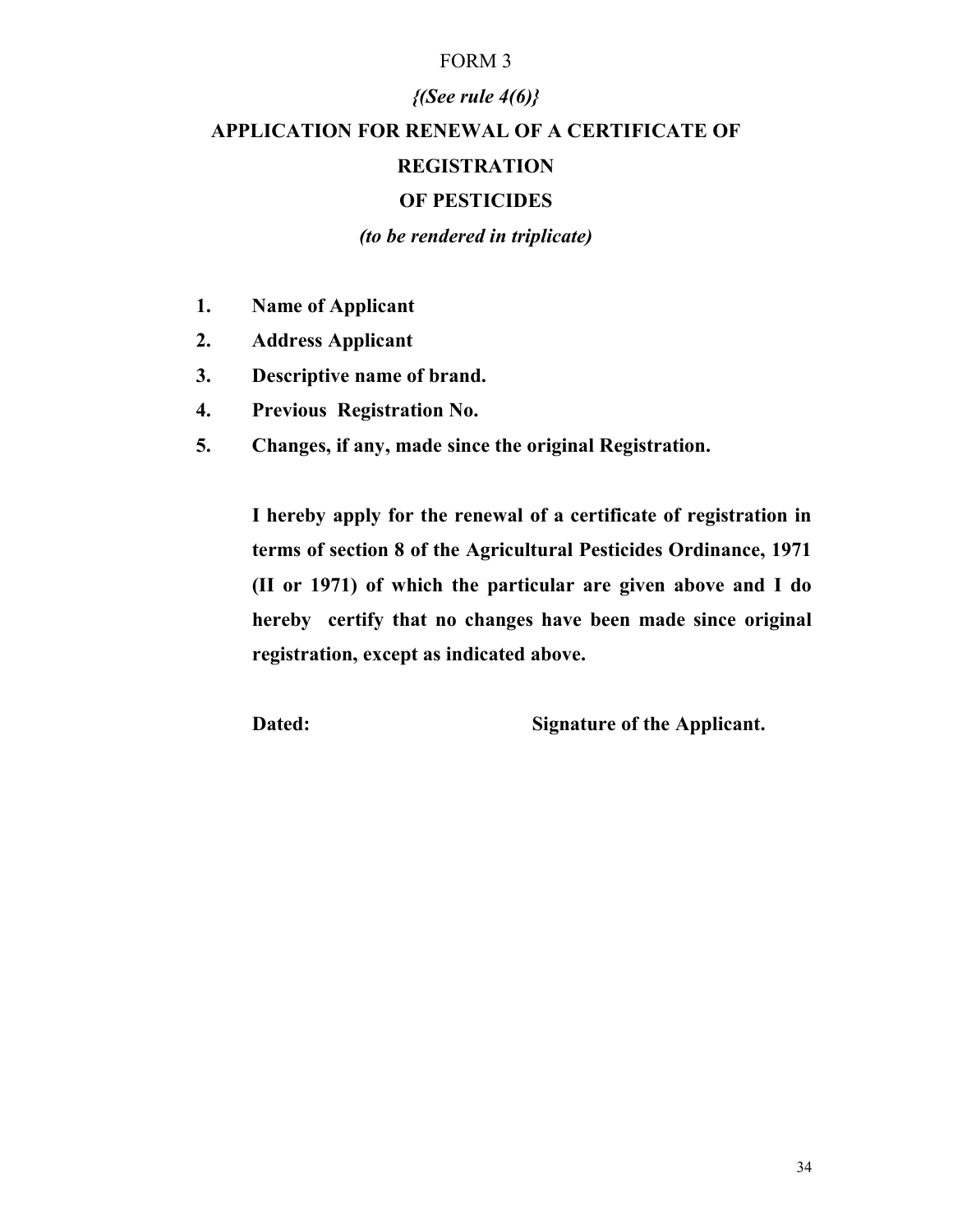$Book No.$  \_\_\_\_\_\_\_\_\_\_\_\_\_\_\_\_\_\_\_\_\_\_ Sample  $\mathcal{H} \left( \mathbf{Z} \right)$   $\mathcal{H} \left( \mathbf{Z} \right)$   $\mathcal{H} \left( \mathbf{Z} \right)$   $\mathcal{H} \left( \mathbf{Z} \right)$   $\mathcal{H} \left( \mathbf{Z} \right)$   $\mathcal{H} \left( \mathbf{Z} \right)$   $\mathcal{H} \left( \mathbf{Z} \right)$   $\mathcal{H} \left( \mathbf{Z} \right)$   $\mathcal{H} \left( \mathbf{Z}$ 



## Department of Plant Protection Government of Pakistan

### CERTIFICATE FOR RENEWAL OF REGISTERED PESTICIDE

Form  $-4$  [See Rule  $4(7)$ ]

For Official Use Only

Dated:

This Certificate is valid up to \_\_\_\_\_\_\_\_\_\_\_\_\_\_\_

I do hereby:

(a) Certify that the brand of pesticide (name of pesticide)

> Referred to in Application No. has been renewed for registration No. :

- (c) Certify that the following changes from the original registration have been accepted.
- 1. Name of the undertaking :
- 2. Brand Name :
- 3. Common Name :
- 4. Formulation registered :
- 5. Name of the manufacturer of formulated pesticide :  $\cdot$  :
- 6. Name of the manufacturer of Technical grade material :

Approved for use against

SEAL Adviser & Director General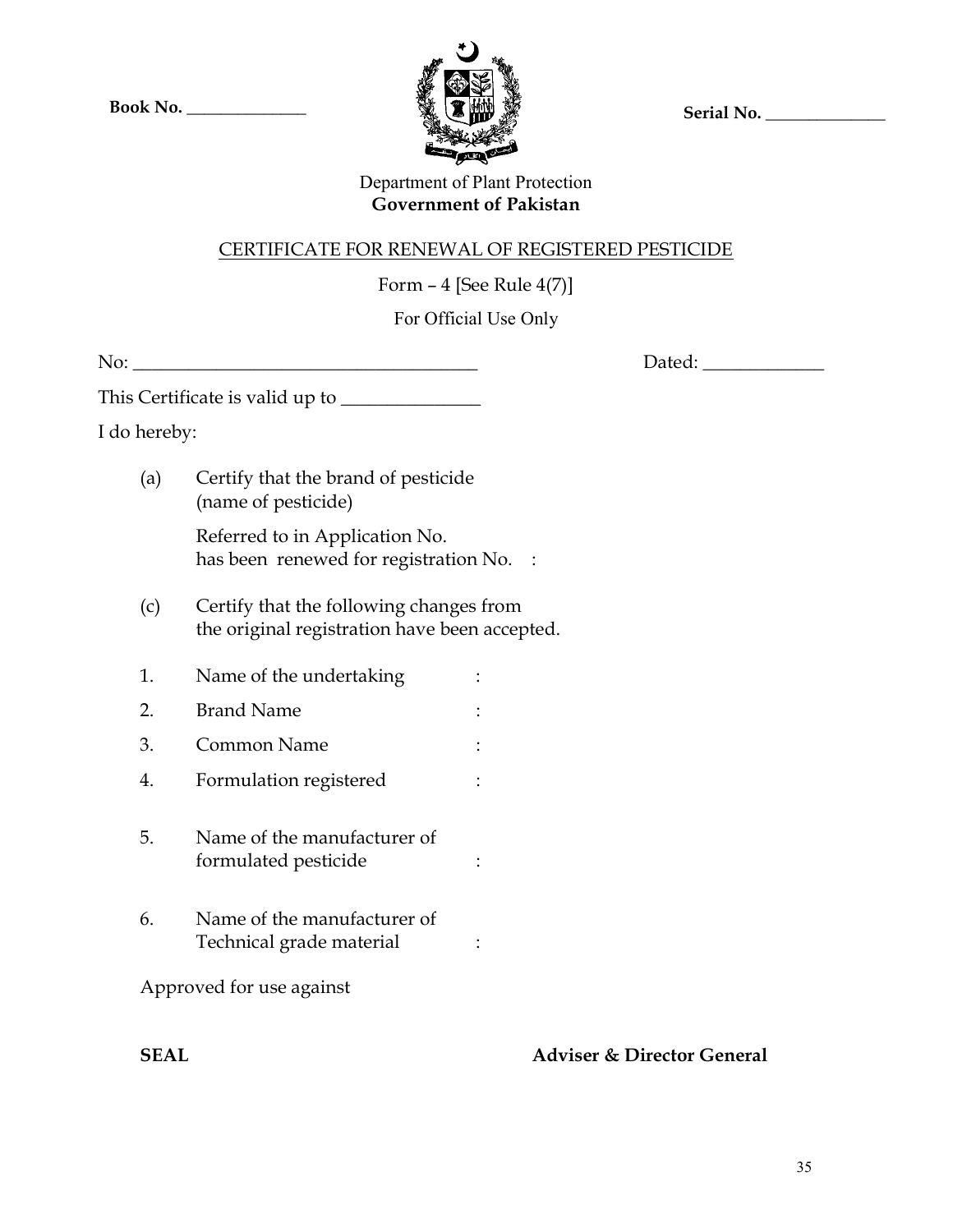## (See rule 21)

## MEMORANDUM

I do hereby certify that accompanying is a sample of pesticide taken by me on ………….. at …………… (specify full address) from stock in charge of …………… (state name and address of importers / stockist / manufacturer / seller / formulator) ……………. In the presence of ……………… (state name and address of witness).

The following further particulars are given in connection with the

sample:-

- 1. Name and brand of pesticide.
- 2. Marks or number on sample.
- 3. Information given on container from which sample was taken.
- 4. Approximate quantity of pesticide represented by sample.
- 5. Other particulars.

Signature of Witness Signature of Inspector.

Place:

Date:

Note:- A copy of this memorandum shall be handed over or forwarded to the owner of the pesticide or to his agent. A copy shall be retained by the Inspector.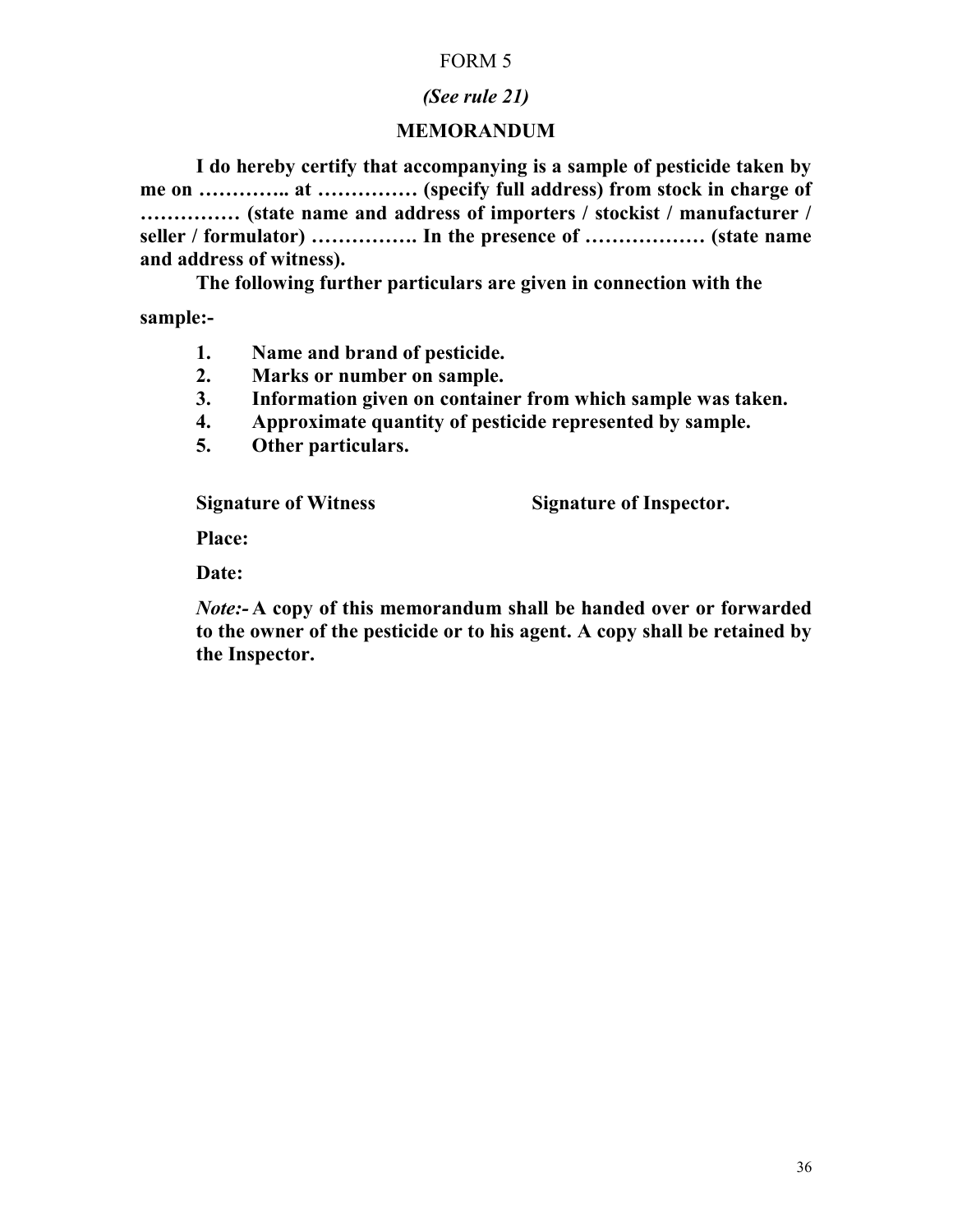## (See rule 23)

# REPORT OF TEST OR ANALYSIS BY PESTICIDE LABORATORY It is hereby certified:-

(1) that on ………………. the sample of …………….. was received from ……………… in the Pesticide Laboratory, Karachi for test and / or analysis.

(2) that the sample was labeled, sealed and marked…………….. and

(3) that the sample was tested and /or analyzed and found that (specify details of the results of test and / or analysis)

> Signature of Director Pesticide Laboratory

Date………………

## FORM 7

### [See rule 29]

## REPORT OF RESULT OF ANALYSIS OF LIST OF TEST OF SAMPLE OF PESTICIDE BY GOVERNMENT ANALYST

1 (Full name

…………………………………………………………………….. a duly appointed Government Analyst, in terms of section 14 of the Agricultural pesticides Ordinance, 1971, do hereby make oath and state…………

- 1) that on ………………… I received a sample of …………… from ……………… for analysis and /or test.
- 2) That the sample was labeled, sealed and market…………………………
- 3) That I have analyzed and/or tested the sample and found that (specify details of results of analysis and / or rest)

Signature of Government Analysis

Dated…………………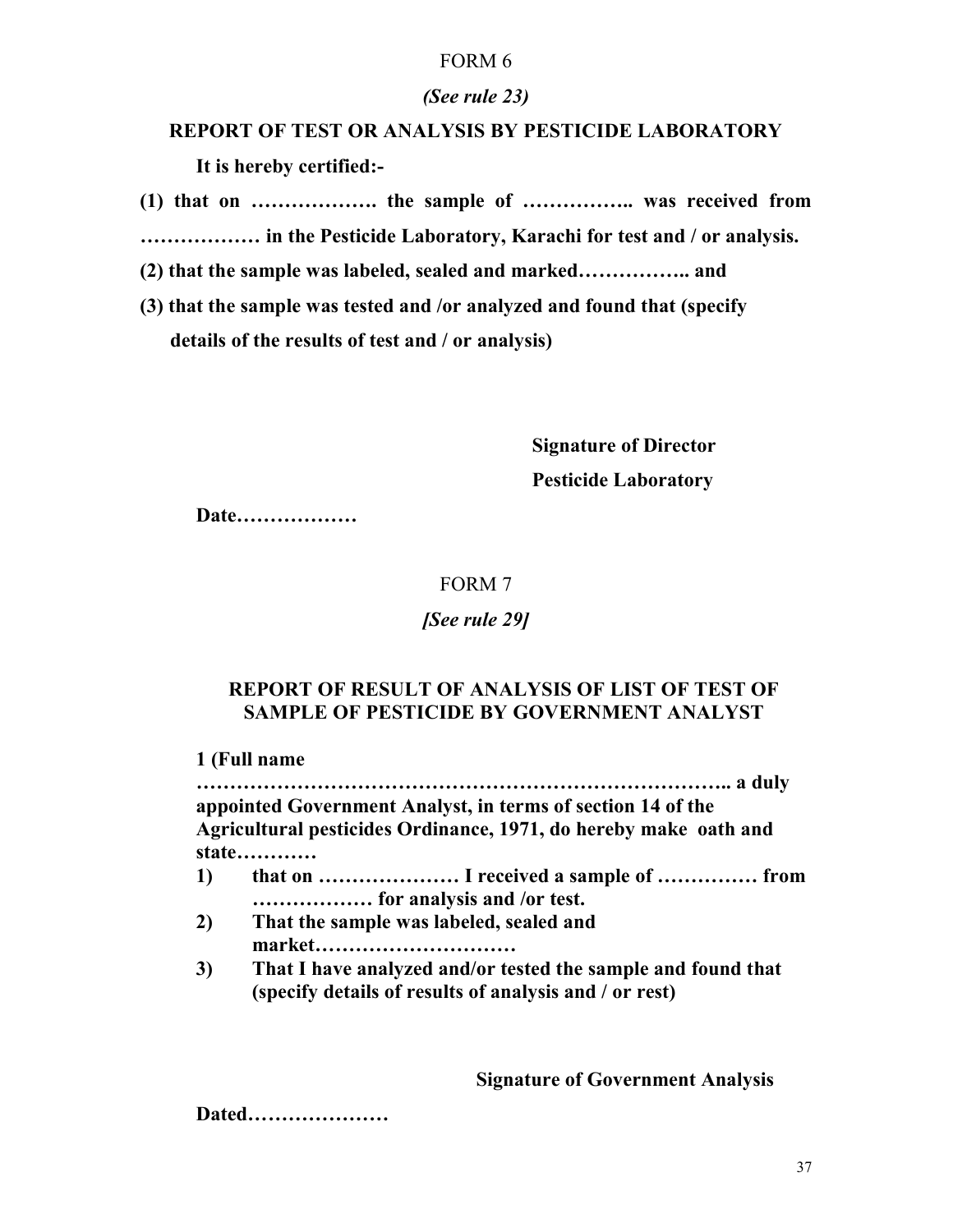## (See rule 30)

# APPLICATION FOR THE TESTING OF A PESTICIDES BY THE

## PURCHASER

## (to be submitted in triplicate)

- 1. Name of applicant.
- 2. Address of applicant.
- 3. Name of pesticide or brand.
- 4. Name of the manufacturer / formulation / vendor.
- 5. Registration No.
- 6. Requirement of tests.

Specification limit

- (i)
- (ii)
- (iii)

I do hereby apply for the testing in terms of sec. 20 of the Agricultural Pesticide Ordinance, 1971, of the Pesticide of which particulars are given above.

A fee of RS. ……………… is being submitted herewith as per Schedule 1.

Signature of the applicant

Dated…………………..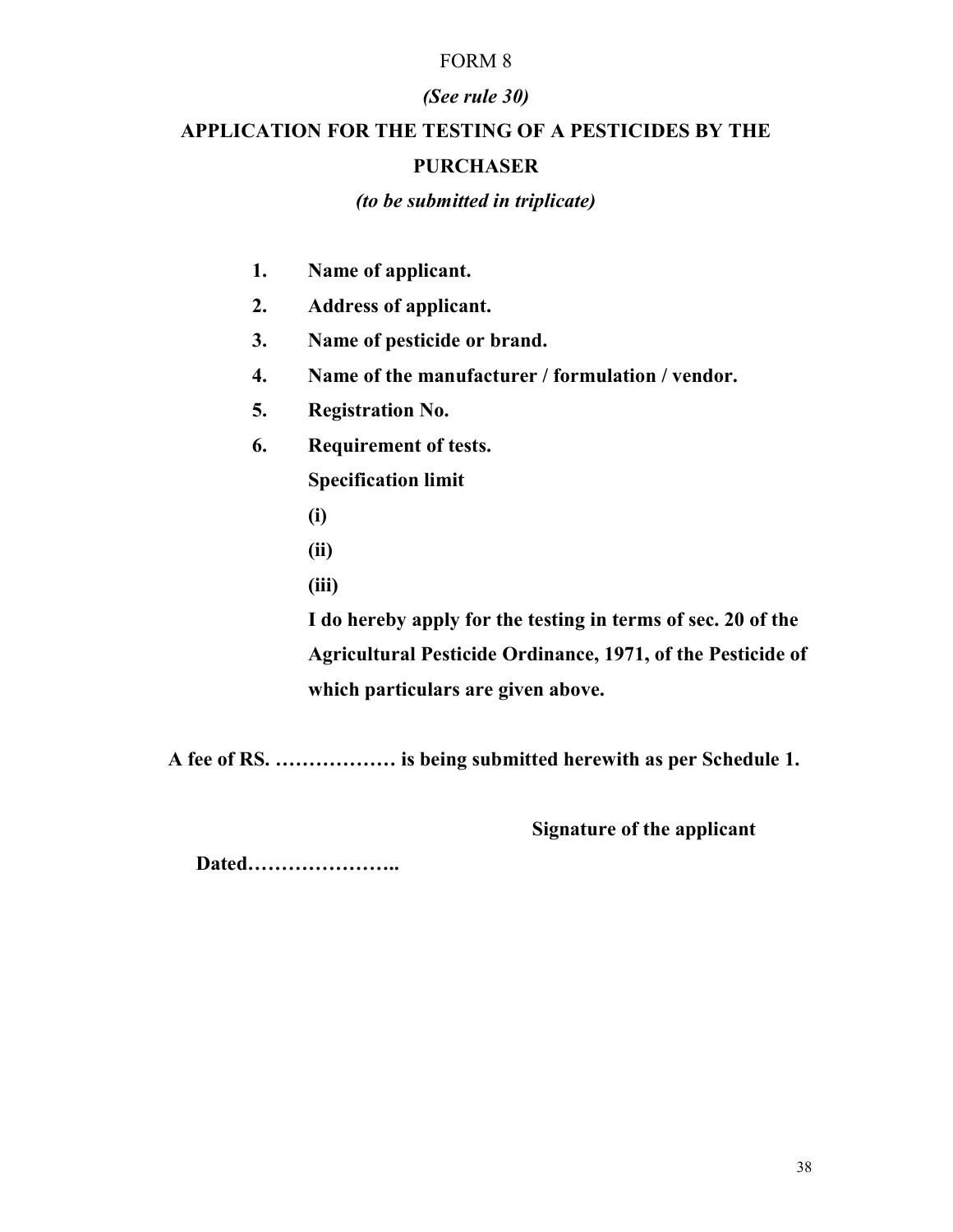#### [See rule 30] REPORT OF TEST OR ANALYSIS FOR PURCHASER

- 1. Name of person from whom sample received
- 2. Date of receipt
- 3. Name of pesticide or brand
- 4. Percentage of active ingredient
- 5. Opinion of the Government Analyst:

The sample referred to above is/is not of standard quality as specified.

Date Signature of the applicant

#### FORM 10 [See rule 33] INTIMATION TO PERSON FROM WHOM SAMPLE OF PESTICIDES IS TAKEN

To,

 I have this day taken from the premises of ……………… situated at ..………. Samples of the pesticides specified below for the purpose of test or analysis.

Date Signature of the applicant

#### FORM 11

#### [See rule 35] RECEIPT OF STOCK OF PESTICIDES SEIZED UNDER SECTION 24 OF THE AGRITULTURAL PESTICIDES ORDINANCE, 1971

The stock of pesticides detailed below has this day been seized by me under the provision of section 22(i) of the Agricultural Pesticides Ordinance, 1971 from the premises of …….. situated at……..

Details of pesticides seized giving full inventory of the confiscated material with quantity of each.

Date Signature of the applicant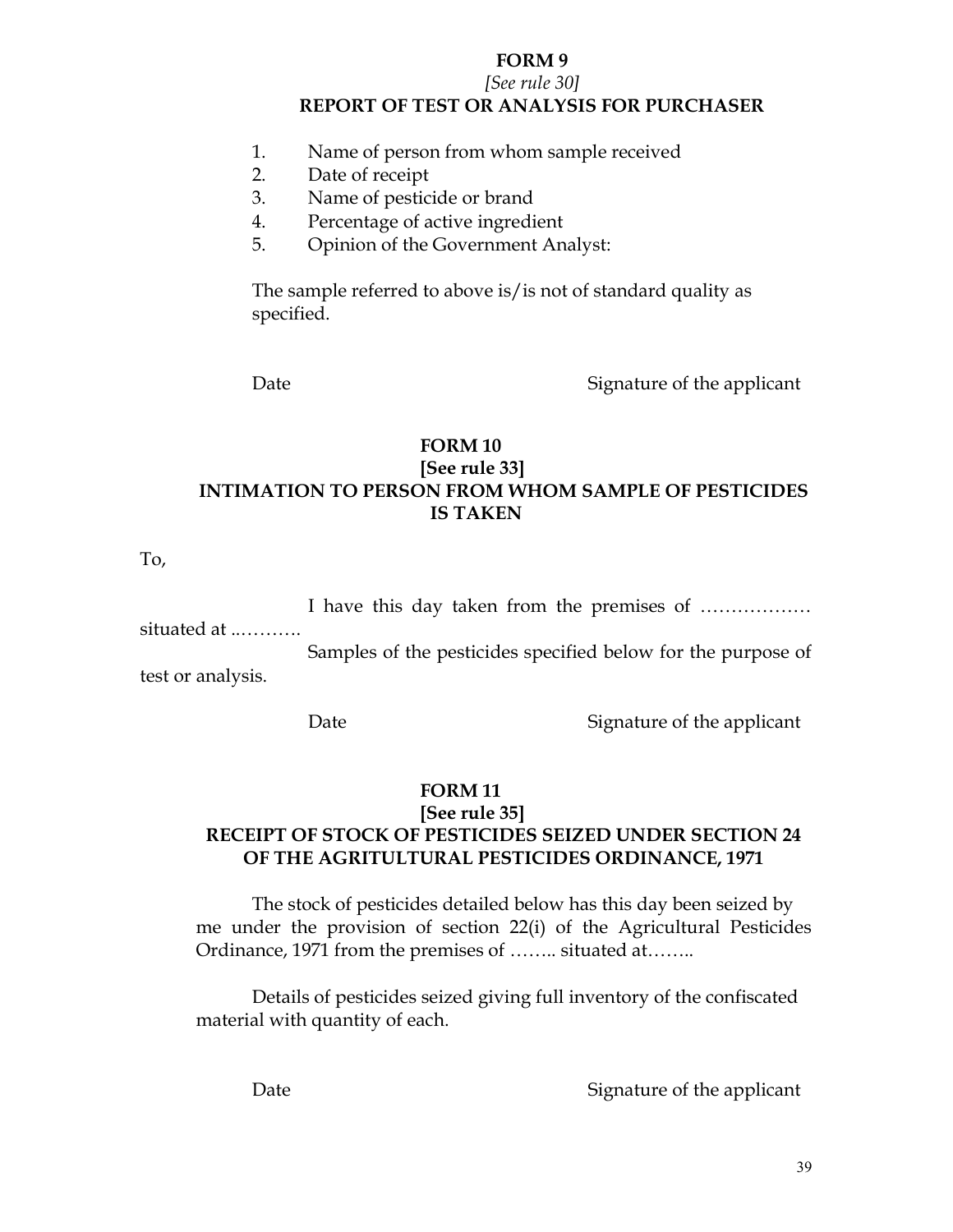## { See rule 11 A(4)} APPLICATION FOR REGISTRATION AS DEALER / VENDOR OF THE AGRICULTURAL PESTICIDES

(To be rendered in triplicate)

- 1. Name of Applicant
- 2. Father's Name.
- 3. Address of Applicant
- 4. No. & date of Certificate obtained for applying Pesticides.
- 5. Educational qualification.

I do hereby apply for registration as a dealer / Vendor of Agricultural Pesticides. My particulars which are given above are to the best of my knowledge true and correct. I undertake to abide by Agricultural Pesticides Ordinance and the Agricultural Pesticides Rules, in full.

Dated----------- Signature of the Applicant

## FORM 13 {See rule 11A(5)} CERTIFICATE OF REGISTRATION FOR DEALER/VENDOR OF AGRICULTURAL PESTICIDES (For official use only)

No.---------------

Certified that the person whose particulars are given below has been registered as dealer / vendor of Agricultural Pesticides

 $\overline{\phantom{a}}$  , and the contract of the contract of the contract of the contract of the contract of the contract of the contract of the contract of the contract of the contract of the contract of the contract of the contrac

- 1. Name.
- 2. Father's Name.
- 3. Address.
- 4. No & date of Certificate obtained for applying Pesticides.

Dated\_\_\_\_\_\_\_\_\_\_ Signature of Registration Officer S E A L Department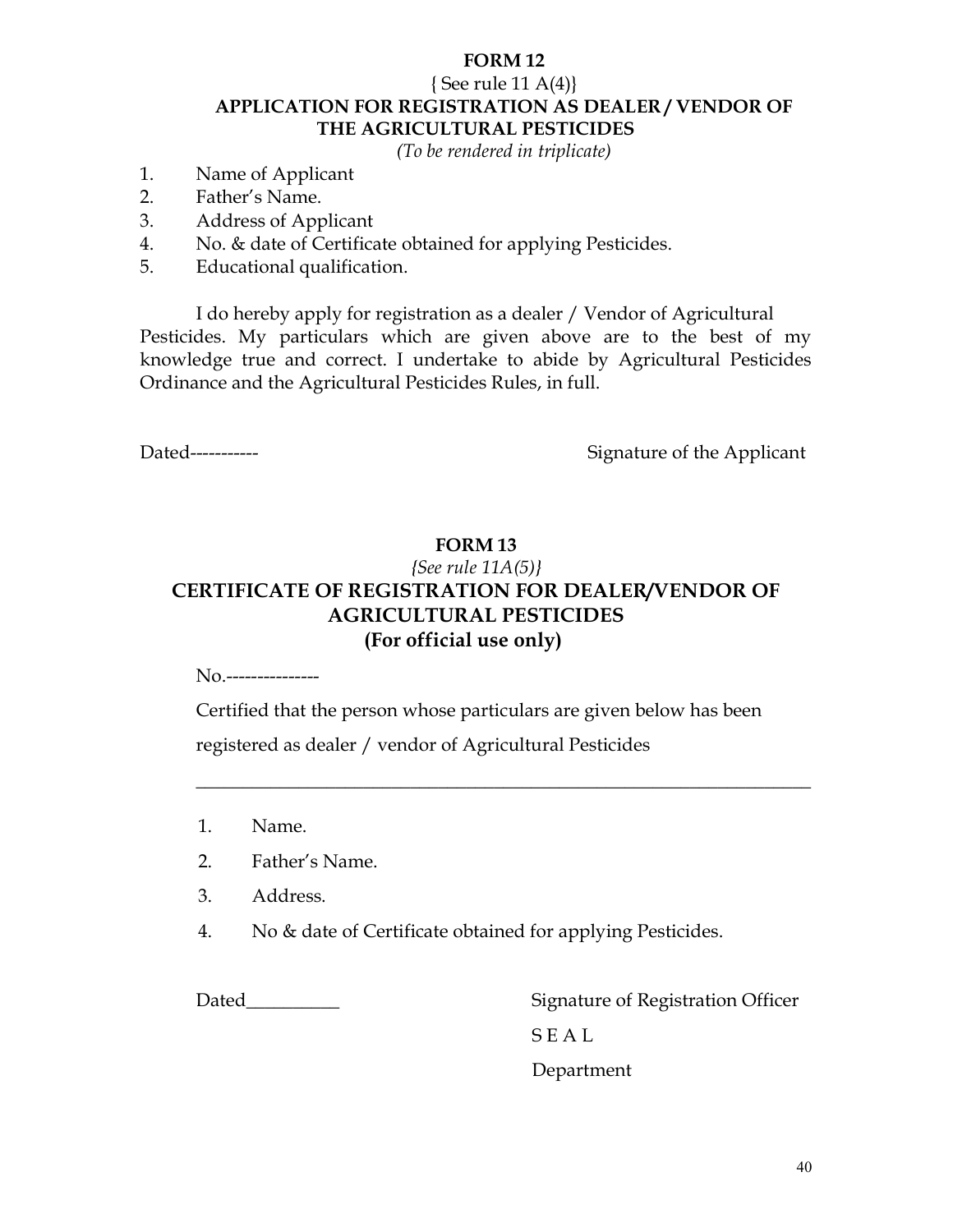# {See rule  $11A(6)$ } APPLICATION FOR RENEWAL OF CERTIFICATE OF REGISTRATION AS

DEALER / VENDOR OF AGRICULTURAL PESTICIDES

(To be rendered in triplicate)

- 1. Name.
- 2. Father's Name.
- 3. Address.
- 4. No. & date of Certificate of Registration.

I do hereby apply for the renewal of a certificate of registration in terms of the rule 11A OF Agricultural Pesticides Rules, 1973, of which the particulars are given above. I further certify that no changes have been made since the original registration, except as indicated above.

Dated----------- Signature of the Applicant

## FORM 15 {See rule 11A (7)} CERTIFICATE OF REGISTRATION

 $No.$ 

I do hereby:

(a) Certify that the person whose particulars are given below as referred

to in application No.\_\_\_\_\_\_\_\_\_\_\_ dated \_\_\_\_\_\_\_\_\_\_\_\_ has been

renewed for registration \_\_\_\_\_\_\_\_\_\_\_\_\_\_\_\_\_\_\_\_\_

(b) Certify that the following changes from the original registration have been accepted.

Dated\_\_\_\_\_\_\_\_\_\_ Signature of Registration Officer S E A L

Department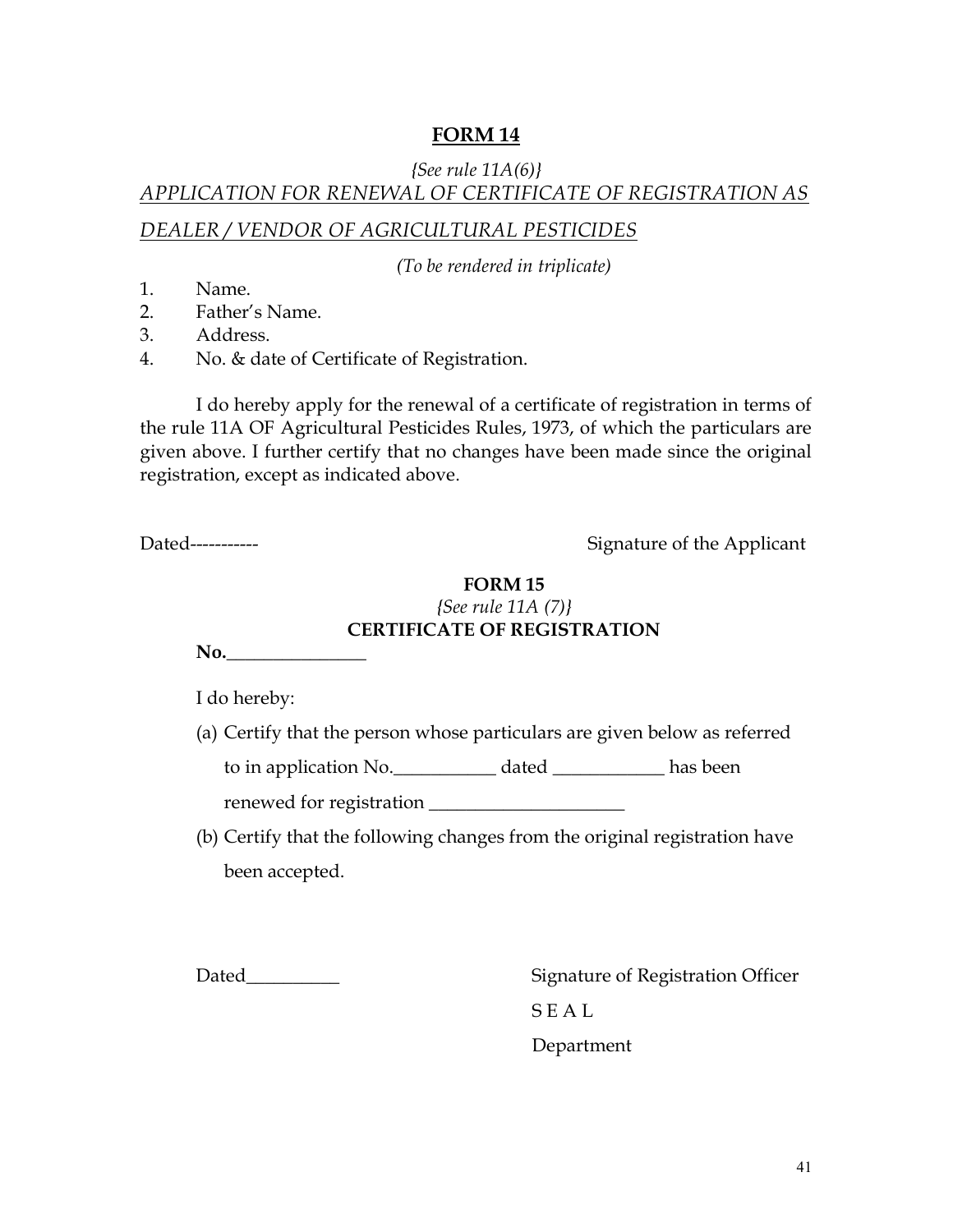## FORM 16 [See rule 9A(1)] APPLICATION FOR THE IMPORT PERMISSION OF PESTICIDE NOT HAVING A TRADE NAME (TO BE RENDERED IN TRIPLICATE) I Name and address of the applicant : II Name and address of the manufacturer  $\|\cdot\|$ III Name of the Product (Generic Name) : IV Common Name (proposed or accepted by ISO) if different from the Generic name : V Structural Formula : VI Chemical Name (IUPAC Nomenclature) |: VII Empirical Formula and Molecular Weight : VIII Manufacturer's Development Code Number(s)  $\vert \cdot \vert$ IX | ACTIVE INGREDIENT 1 Physical State  $\vert$ : 2 | Colour | :  $3$  Odour  $\vdots$ 4 | Melting Point | : 5 Decomposition Point  $\vert$ : 6 | Boiling Point | : 7 Vapor Pressure (Figure should be given at a stated temperature preferably in the range of  $20 - 25 C$ : 8 Density (for liquids only) : 9 Hydrolysis rate under stated relevant : conditions 10 Photolysis : 11 Absorption Spectra e.g. Ultra-violet and infra-red etc. : 12 Any other relevant properties  $\vert$ : X TECHNICAL GRADE MATERIAL

| $\overline{A}$              | тесничене экипетитетине                         |  |
|-----------------------------|-------------------------------------------------|--|
|                             | of<br>and<br>address<br>(Name)<br>the<br>Source |  |
|                             | manufacturer<br>address<br>and<br>where         |  |
|                             | manufactured)                                   |  |
| $\mathcal{D}_{\mathcal{A}}$ | <b>Physical State</b>                           |  |
| 3                           | Colour                                          |  |
| 4                           | Odour                                           |  |
| 5                           | Minimum active ingredient content in $w/w$ %    |  |
|                             |                                                 |  |
| 6                           | Identity and amount of Isomers, Impurities      |  |
|                             | and other by products together<br>with          |  |
|                             | information on their<br>possible<br>range       |  |
|                             | expressed as w/w (The applicant shall supply    |  |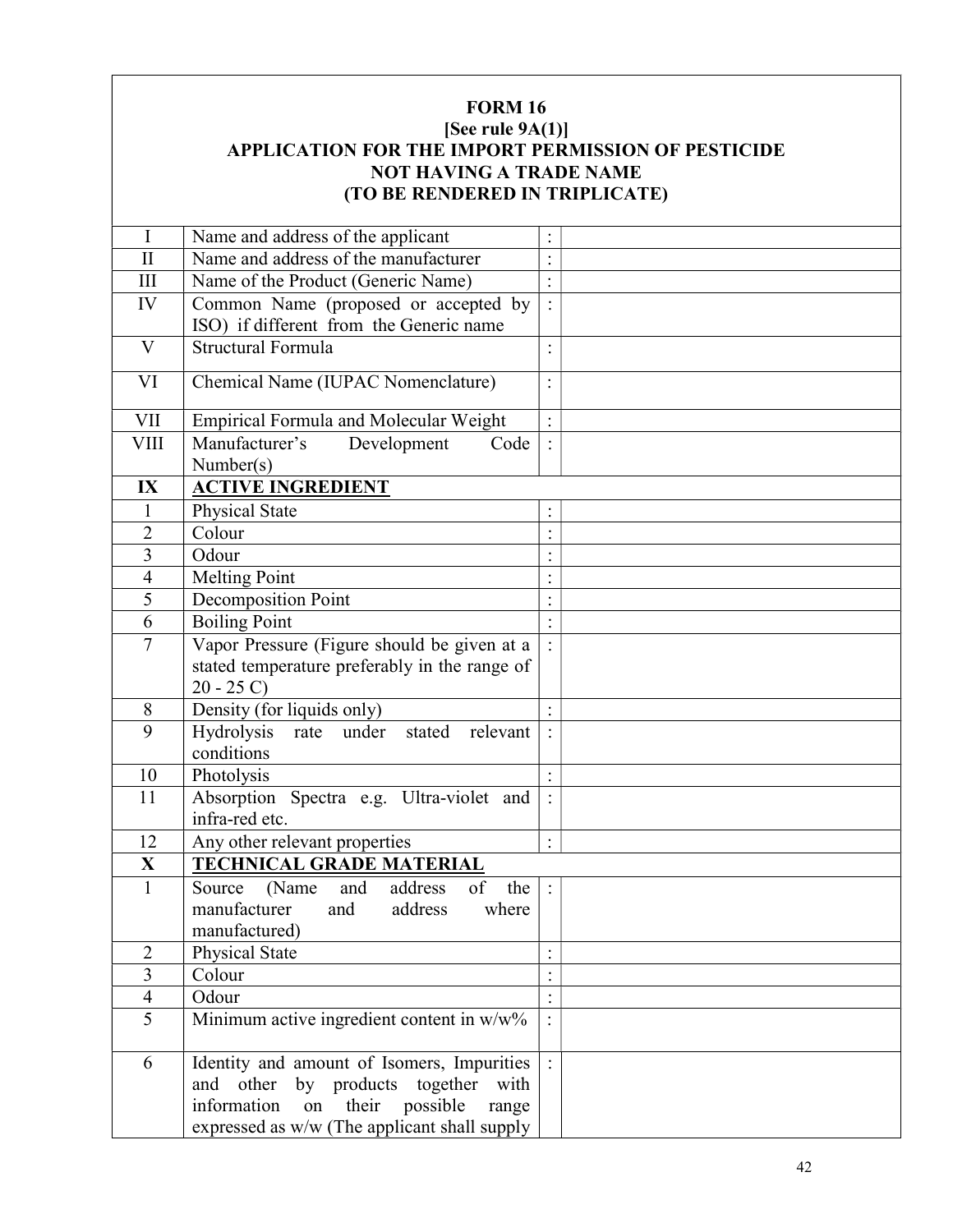|                          | details of impurities).                       |                      |  |
|--------------------------|-----------------------------------------------|----------------------|--|
|                          |                                               |                      |  |
|                          |                                               |                      |  |
|                          |                                               |                      |  |
| $\overline{7}$           | <b>Storage Stability</b>                      |                      |  |
| XI                       | <b>FORMULATED PRODUCT</b>                     |                      |  |
| 1                        | Name & address of the manufacturer of         |                      |  |
|                          | formulated pesticide.                         |                      |  |
| $\overline{2}$           | Identity                                      | $\ddot{\phantom{a}}$ |  |
| 3                        | Use Category                                  |                      |  |
| $\overline{\mathcal{A}}$ | Type of Formulation                           |                      |  |
| 5                        | Content of Active Ingredient(s)               |                      |  |
| 6                        | Content and nature (identity if possible) of  | $\bullet$            |  |
|                          | other components                              |                      |  |
| 7                        | Water Content (above relevant)                |                      |  |
| $8\,$                    | Appearance                                    | $\ddot{\phantom{a}}$ |  |
| 9                        | Storage Stability (in respect of composition  |                      |  |
|                          | and physical properties related to use)       |                      |  |
| 10                       | Density (for liquids only)                    | $\cdot$              |  |
| 11                       | Flammability                                  |                      |  |
|                          | a) Liquids (Flash Point)                      |                      |  |
|                          | b) Solids (A statement must be made as to     |                      |  |
|                          | whether the product is flammable              |                      |  |
|                          | inflammable)                                  |                      |  |
| 12                       | Acidity (where relevant)                      |                      |  |
| 13                       | Alkalinity (where relevant)                   |                      |  |
| 14                       | Other properties may in certain cases needs   |                      |  |
|                          | evaluation                                    |                      |  |
| 15                       | Wettability (for Dispersible Powers)          | $\bullet$            |  |
| 16                       | Persistent Foam for formulations applied in   |                      |  |
|                          | water                                         |                      |  |
| 17                       | Suspensibility (for Dispersible Powders and   |                      |  |
|                          | suspensing concentrates)                      |                      |  |
| 18                       | Wet Sieve Test (for dispersible powders and   |                      |  |
|                          | suspension concentration)                     |                      |  |
| 19                       | Dry Sieve Test (for Granules and Dusts)       |                      |  |
| 20                       | Emulsion<br>Stability<br>(for<br>Emulsifiable |                      |  |
|                          | concentrates)                                 |                      |  |
| 21                       | Corrosiveness (where necessary)               |                      |  |
| 22                       | Known Incompatibilities with other products   |                      |  |
|                          | e.g. pesticides, fertilizers                  |                      |  |
| XII                      | <b>EFFICACY</b>                               |                      |  |
| $\mathbf{1}$             | Primary evaluation data using harmonized      |                      |  |
|                          | method and reported in a systematically       |                      |  |
|                          | presented complete dossier                    |                      |  |
| <b>XIII</b>              | <b>TOXICOLOGICAL DATA</b>                     |                      |  |
| 1                        | <b>Acute Oral Toxicity</b>                    |                      |  |
| $\overline{2}$           | Acute Percutanious toxicity                   |                      |  |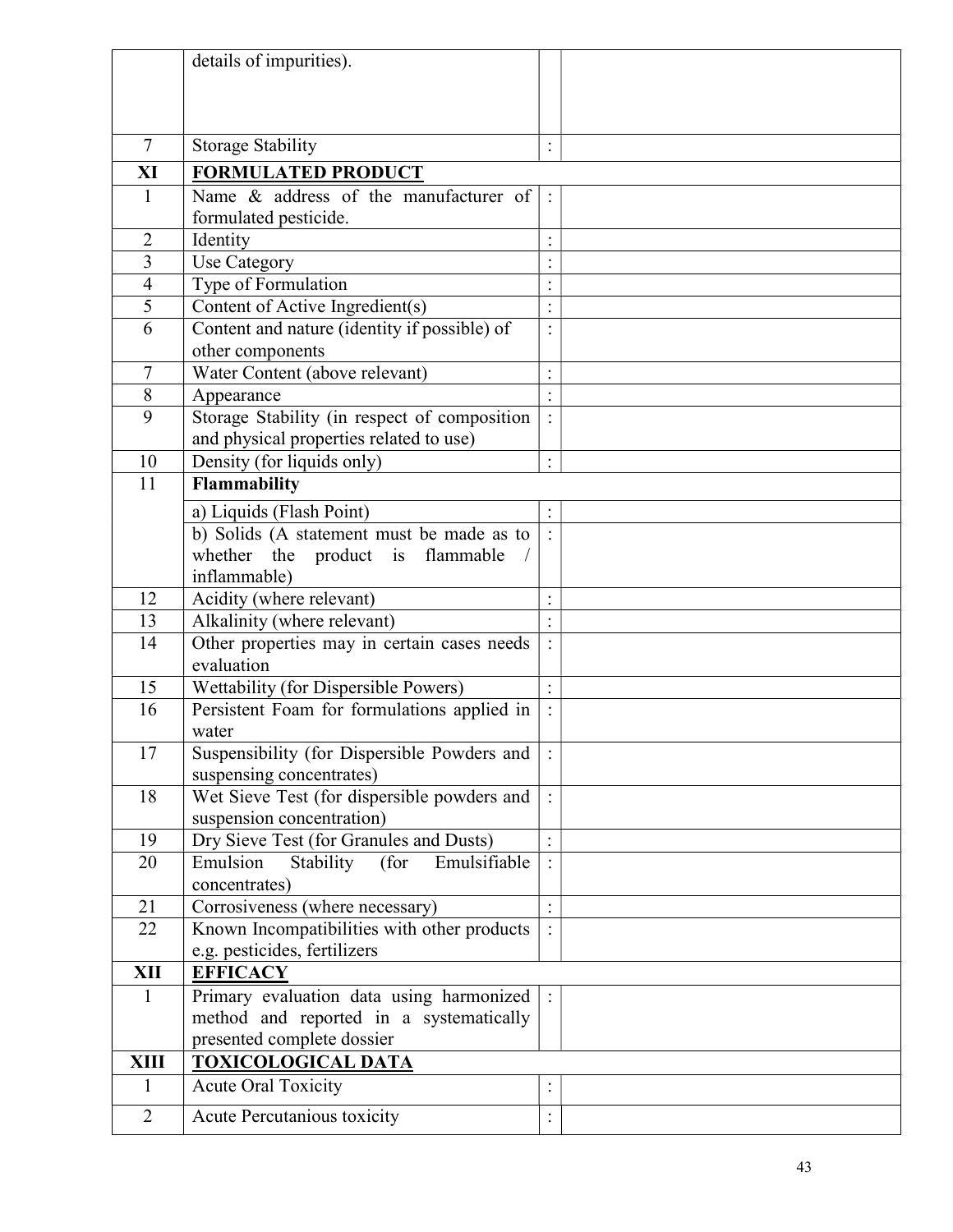| 3              | Acute Inhalation                                                             |  |
|----------------|------------------------------------------------------------------------------|--|
| 4              | Skin irritation                                                              |  |
| 5              | Eye irritation                                                               |  |
| 6              | Direct observations e.g. clinical cases                                      |  |
| $\overline{7}$ | Health records both from industry and                                        |  |
|                | agriculture                                                                  |  |
| 8              | Treatment of poisoning                                                       |  |
| 9              | First-aid measures                                                           |  |
| 10             | <b>Supplementary Treatment</b>                                               |  |
| <b>XIV</b>     | PREDICTION OF ENVIRONMENTAL EFFECTS                                          |  |
| $\mathbf{1}$   | Fate and mobility studies of the toxicant                                    |  |
| $\overline{2}$ | Method of application of pesticide                                           |  |
| 3              | Time of application                                                          |  |
| $\overline{4}$ | Rate of application                                                          |  |
| 5              | Scale of use (No. of applications etc.)                                      |  |
| 6              | Volatility of the product                                                    |  |
| 7              | Water Solubility                                                             |  |
| 8              | <b>Effects</b> on Birds                                                      |  |
| 9              | <b>Effects</b> on Fish                                                       |  |
| 10             | <b>Effects on Fish Food Species</b>                                          |  |
| 11             | <b>Effects on Honey Bees</b>                                                 |  |
| 12             | Effects on local aquatic species                                             |  |
| 13             | Effects on Soil organisms                                                    |  |
| XV             | DISPOSAL OF SURPLUS PESTICIDES AND PESTICIDE CONTAINERS                      |  |
| $\mathbf{1}$   | Any additional information (see guidelines                                   |  |
|                | for disposal of surplus pesticides<br>and                                    |  |
|                | pesticides containers Annexure "A")                                          |  |
| <b>XVI</b>     | PROPOSAL FOR LABELLING AND DIRECTIONS FOR USE                                |  |
| 1              | A draft label with any additional information                                |  |
|                | not included in the guidelines (see guidelines<br>for labeling Annexure "A") |  |
| <b>XVII</b>    | <b>STORAGE FACILITIES</b>                                                    |  |
|                |                                                                              |  |
| <b>XVIII</b>   | <b>PACKAGING</b>                                                             |  |
| $\mathbf{1}$   | State weight (or for liquids volume) and the                                 |  |
|                | sizes of package the product is to be                                        |  |
|                | marketed and for each size the type of                                       |  |
|                | package for instance 1 kg in canes with                                      |  |
|                | screw plug and 50 kg in iron drums. Please                                   |  |
|                | note that the product must be sold only in the                               |  |
|                | package, size and type notified to the Plant                                 |  |
|                | Protection Department and for which the                                      |  |
|                | label is approved.                                                           |  |
| $\overline{2}$ | Classification during transport                                              |  |
| <b>XIX</b>     | <b>METHODS OF ANALYSIS</b>                                                   |  |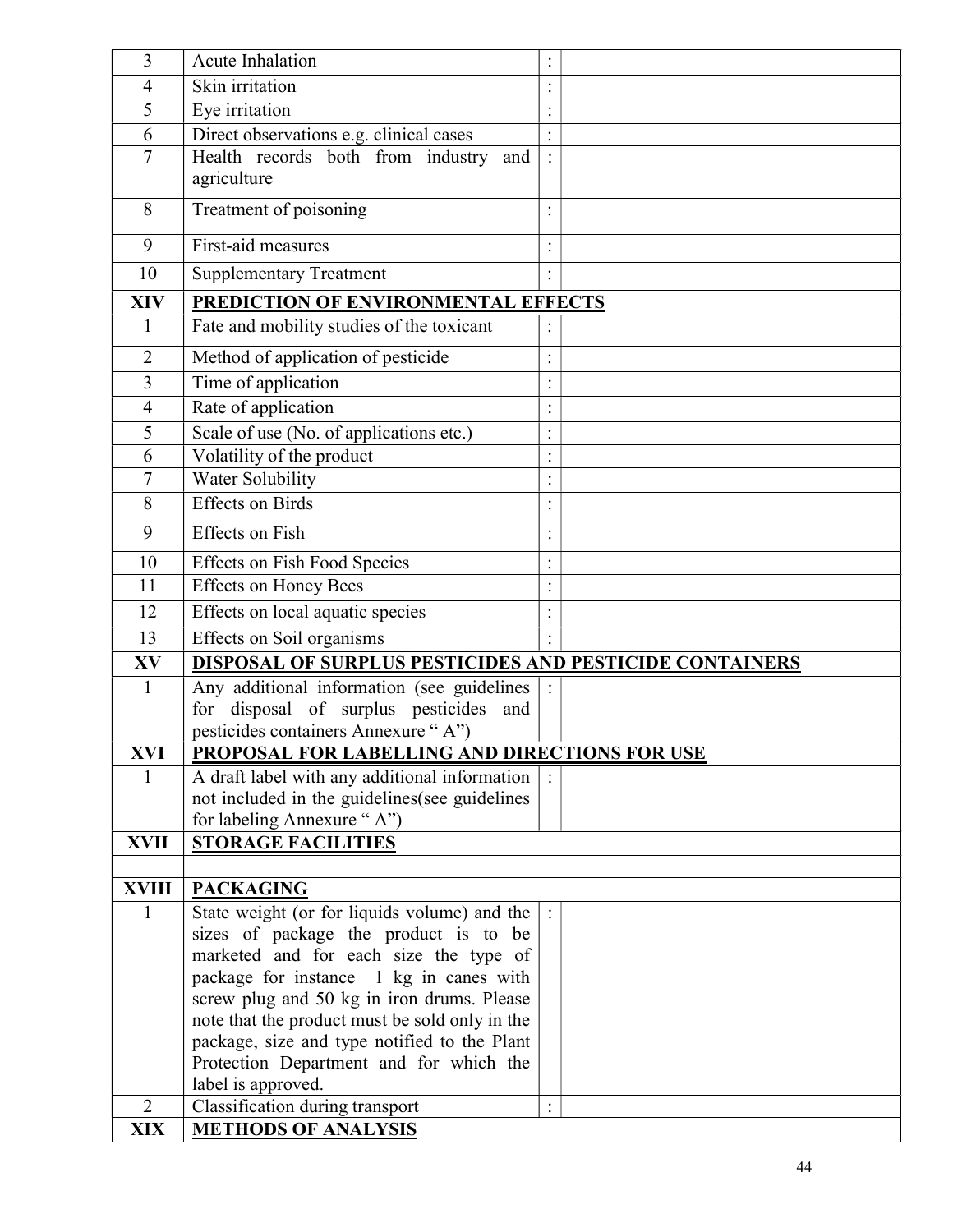|                | Methods to determine the active ingredient                                                   |  |
|----------------|----------------------------------------------------------------------------------------------|--|
|                |                                                                                              |  |
|                | of the product (the accuracy of the method of                                                |  |
|                | determination should be stated)                                                              |  |
| 2              | Method to determine the amount of isomers,                                                   |  |
|                | impurities and other by-products                                                             |  |
| <b>XX</b>      | <b>LABELLED SAMPLES FOR ANALYSIS</b>                                                         |  |
|                | The samples shall be dispatched by the manufacturer directly to the Department of Plant      |  |
|                | Protection.                                                                                  |  |
|                | Analytical reference standard of 2-5 gms                                                     |  |
| $\overline{2}$ | Technical grade material 0.5 - 1.0 kg                                                        |  |
| 3              | Formulated product 1 kg-lit. for each                                                        |  |
|                | formulation                                                                                  |  |
| XXI            | <b>REGISTRATION / ANALYSIS FEES</b>                                                          |  |
|                | Rupees 40,000/- & Rs. 10,000/- (Rupees Forty Thousand & Ten Thousand only) respectively      |  |
|                | to be deposited by Treasury Challan payable under budget head Central.                       |  |
|                |                                                                                              |  |
|                | I do hereby apply for registration of the pesticide particulars of which are given above and |  |
|                | hereby certify that these particulars are to the best of my knowledge true and correct.      |  |
|                |                                                                                              |  |
|                |                                                                                              |  |

Dated: \_\_\_\_\_\_\_\_\_\_\_\_\_\_\_\_\_\_ SIGNATURE OF APPLICANT

-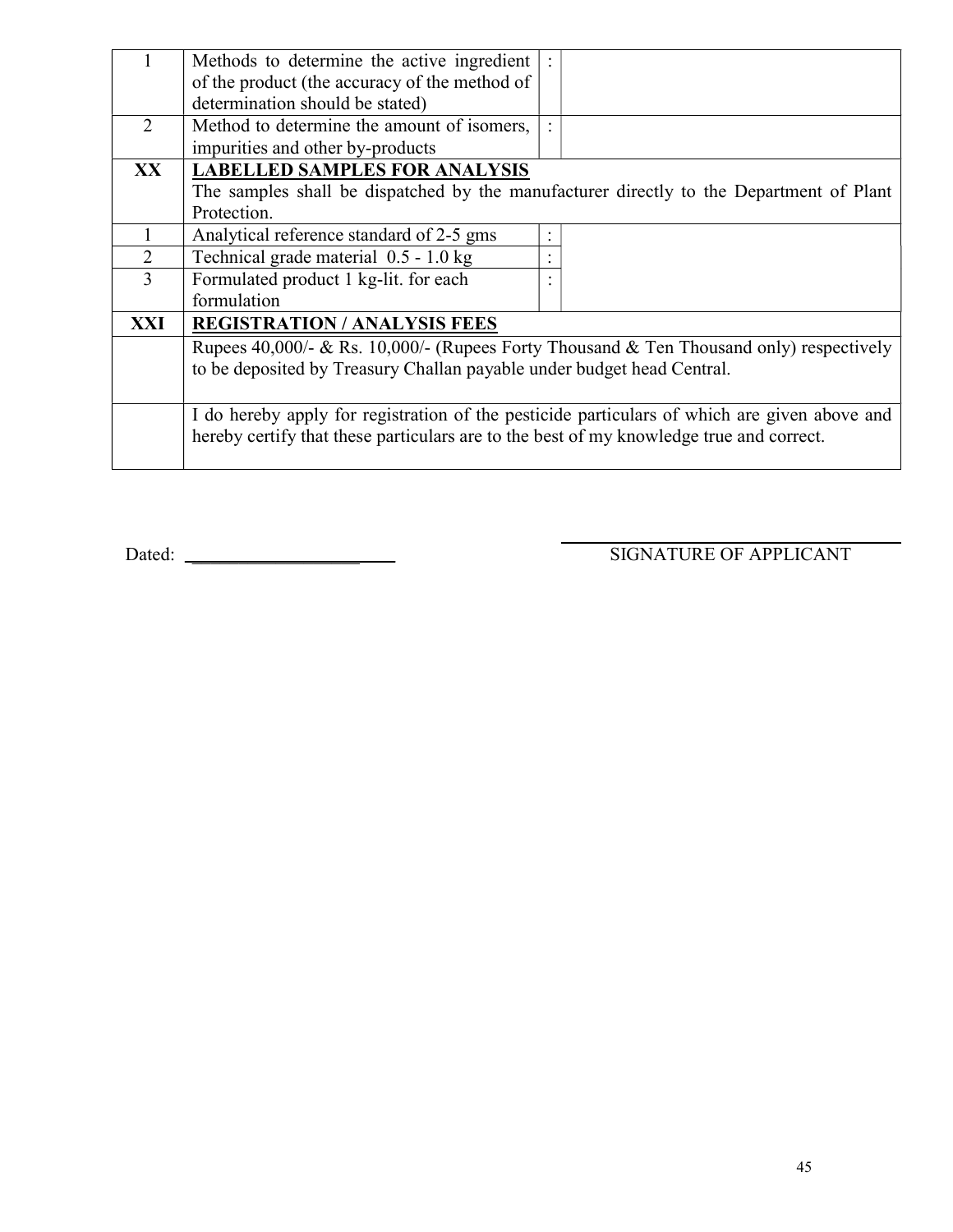

## Government of Pakistan

#### Ministry of National Food Security & Research Department of Plant Protection

## CERTIFICATE OF IMPORT PERMISSION OF PESTICIDE NOT HAVING

## A TRADE NAME

## (Generic Pesticide) Form – 16A (See Rule 9A(2)]

Registration No: (Generic)/DPP/ ( ) Dated: \_\_\_\_\_\_\_\_\_\_\_\_\_

(a) Certified that the pesticide has been registered in the name of the undertaking whose particulars are specified below. This Certificate is valid up to

- 1. Name of the undertaking :
- 2. Address :

\_\_\_\_\_\_\_\_\_\_\_\_\_\_\_\_\_\_\_\_\_\_\_\_.

- 3. Name of Pesticides : i) Formulation registered :
- 4. Name of the manufacturer of formulated pesticide :  $\qquad \qquad :$
- 5. Name of the manufacturer of

Technical grade material :

(b) Approved the labels, copies of which are to be used in connection with the said pesticide approved for use against

SEAL Adviser & Director General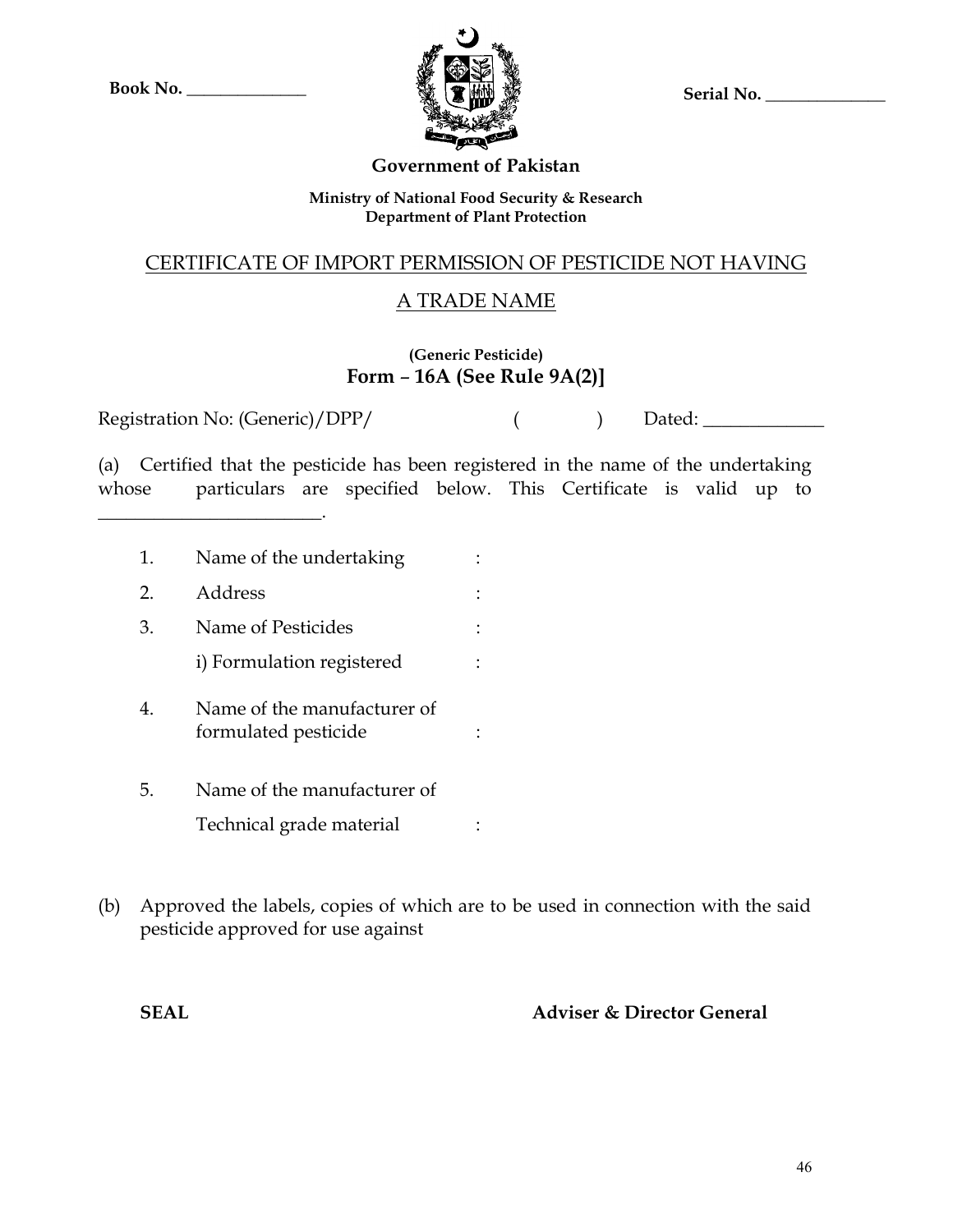#### FORM – 16 B

# APPLICATION FOR RENEWAL OF IMPORT PERMISSION OF PESTICIDE NOT HAVING A TRADE NAME (to be rendered in triplicate)

Form – 16A [(See Rule 9A(3)]

- 1. Name of Applicant
- 2. Address of Applicant
- 3. Descriptive name of brand.
- 4. Previous Registration No.
- 5. Changes, if any, made since the original Registration.

I hereby apply for the renewal of a certificate of registration in terms of section 8 of the Agricultural Pesticides Ordinance, 1971 (II or 1971) of which the particular are given above and I do hereby certify that no changes have been made since original registration, except as indicated above.

Dated: Signature of the Applicant.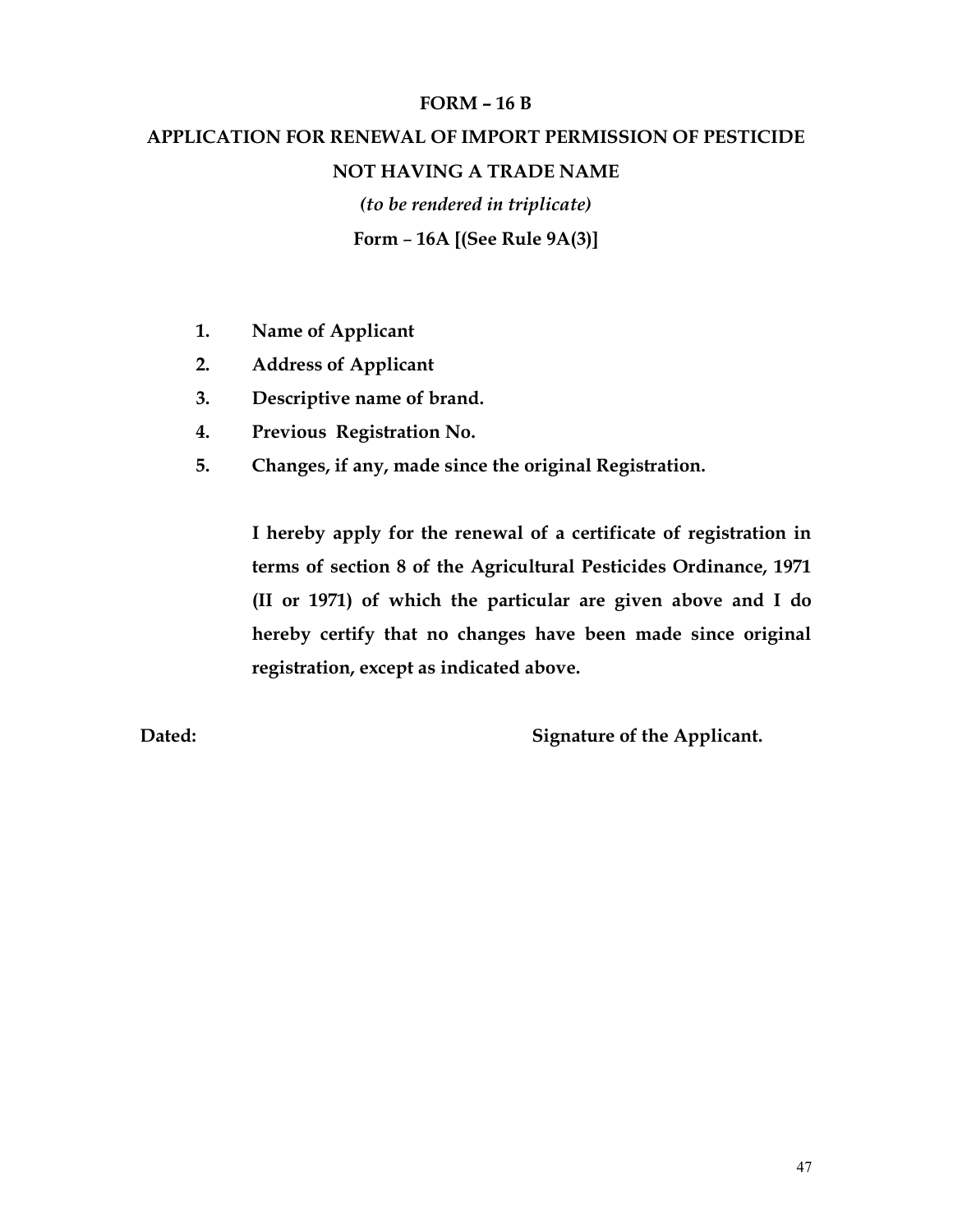

## Government of Pakistan

Ministry of National Food Security & Research Department of Plant Protection

## CERTIFICATE OF RENEWAL OF IMPORT PERMISSION OF PESTICIDE NOT HAVING A TRADE NAME

## (Generic Pesticide) Form – 16C [(See Rule 9A(3)]

Registration No: (Generic)/DPP/ ( ) Dated:

- (a) Certified that the pesticide has been registered in the name of the undertaking whose particulars are specified below. This Certificate is valid up to
- (b) Certify that the pesticide (name of pesticide) : has been renewed for registration No. :

\_\_\_\_\_\_\_\_\_\_\_\_\_\_\_\_\_\_\_\_\_\_\_\_.

- (c) Certify that the following changes from the original registration have been accepted.
	- 1. Name of the undertaking
	- 2. Address :
	- 3. Name of Pesticides :
		- i) Formulation registered :
	- 4. Name of the manufacturer of formulated pesticide :
	- 5. Name of the manufacturer of Technical grade material :
- (d) Approved the labels, copies of which are to be used in connection with the said pesticide approved for use against

SEAL Adviser & Director General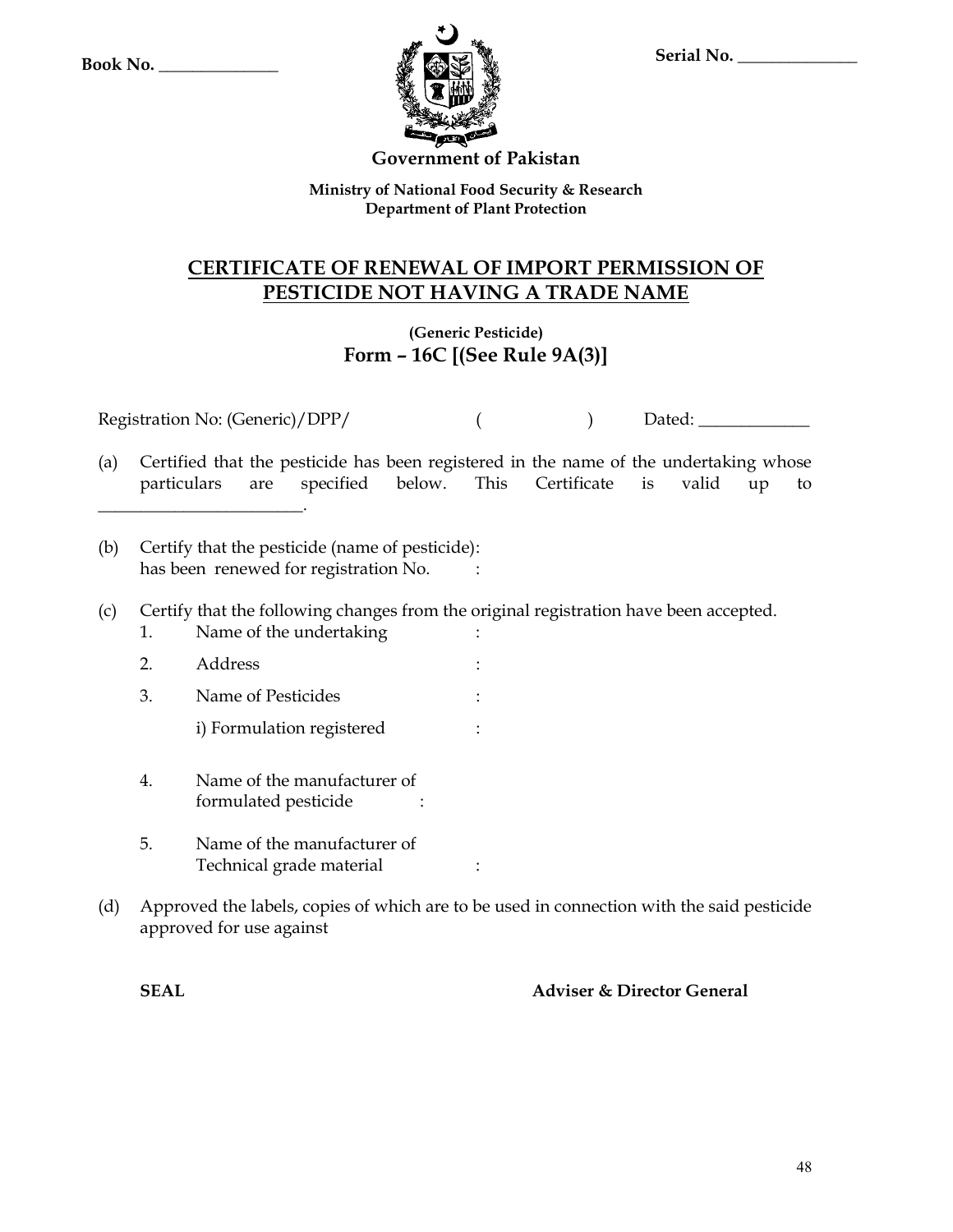## CHECK LIST (FORM – 16)

| SR.<br>NO.     | <b>REQUIREMENTS</b>                                                                                            | <b>EXPLANATION</b>                                                                                                                                                                           |
|----------------|----------------------------------------------------------------------------------------------------------------|----------------------------------------------------------------------------------------------------------------------------------------------------------------------------------------------|
| $\mathbf{1}$   | Application duly fulfilled according to<br>Form $-16$ .                                                        | Signed by executive of the firm.<br>$\bullet$                                                                                                                                                |
| $\overline{2}$ | Letter of authorization                                                                                        | Should be provided from the manufacturer<br>$\bullet$<br>(in original) with name $\&$ designation, seal $\&$<br>signature, telephone, fax & email address.                                   |
| 3              | Sample of the product                                                                                          | Sealed sample should be submitted in the<br>$\bullet$<br>FPTRL directly from the manufacturer.                                                                                               |
| $\overline{4}$ | 100% break up / recipe and specification<br>of formulated product                                              | For imported product the recipe<br>and<br>$\bullet$<br>should be<br>specification<br>analysed<br>by<br>internationally accredited<br>lab<br><b>GLP</b><br><b>or</b><br>certified laboratory. |
| 5              | 100% break up / composition and<br>specification of technical grade material                                   | Should be provided from manufacturer, in<br>$\bullet$<br>accordance<br>with<br>composition<br>and<br>specification registered with registration<br>authority in country of origin.           |
| 6              | Toxicological, MRL data & PHI period                                                                           | Should be from international accredited lab<br>$\bullet$<br>or GLP certified laboratory.                                                                                                     |
| $\overline{7}$ | Original Copy of paid challan<br>as<br>registration fee                                                        | Rs. 40,000/- (Forty Thousands rupees)<br>$\bullet$                                                                                                                                           |
| 8              | Original copy of paid challan as analysis<br>fee of formulated product and technical<br>grade material         | Rs. 10,000/- (Ten thousand rupees) for<br>$\bullet$<br>formulated product.<br>Rs. 10,000/- (Ten thousand rupees) for<br>$\bullet$                                                            |
|                |                                                                                                                | Technical grade material                                                                                                                                                                     |
| 9              | Registration certificate of the formulated<br>product                                                          | As per amended SRO 1330(I)/2012.<br>$\bullet$                                                                                                                                                |
| 10             | Registration certificate of technical<br>grade material of the pesticides                                      | As per amended SRO 1330(I)/2012.                                                                                                                                                             |
| 11             | Draft label of the product bearing all<br>information required under rule<br>- 14<br>/SRO 21(1)/2004           |                                                                                                                                                                                              |
| 12             | Certificate of storage facilities                                                                              | Should be on judicial stamp paper with solid<br>documentary proof e.g., ownership deed,<br>rental agreement in favour of applicant.                                                          |
| 13             | Undertaking on Judicial stamp paper<br>according to Rule 9A (c)                                                | Should be signed by the applicant by himself<br>$\bullet$<br>or its authorized representative.                                                                                               |
| 14             | Copy of valid distribution certificate or<br>contractual<br>agreement<br>with<br>the<br>registered distributor | Should be granted by Provincial Agriculture<br>$\bullet$<br>department in favour of applicant or its<br>contractual distributor                                                              |
| 15             | Copy of NTN certificate                                                                                        | Issued by FBR<br>$\bullet$                                                                                                                                                                   |
| 16             | registration<br>of<br>$Copy$ of<br>firm<br>partnership deed / Article of Association                           | Issued by concerned authorities                                                                                                                                                              |
| 17             | Renewal cases                                                                                                  | The Department of Plant Protection may on<br>$\bullet$                                                                                                                                       |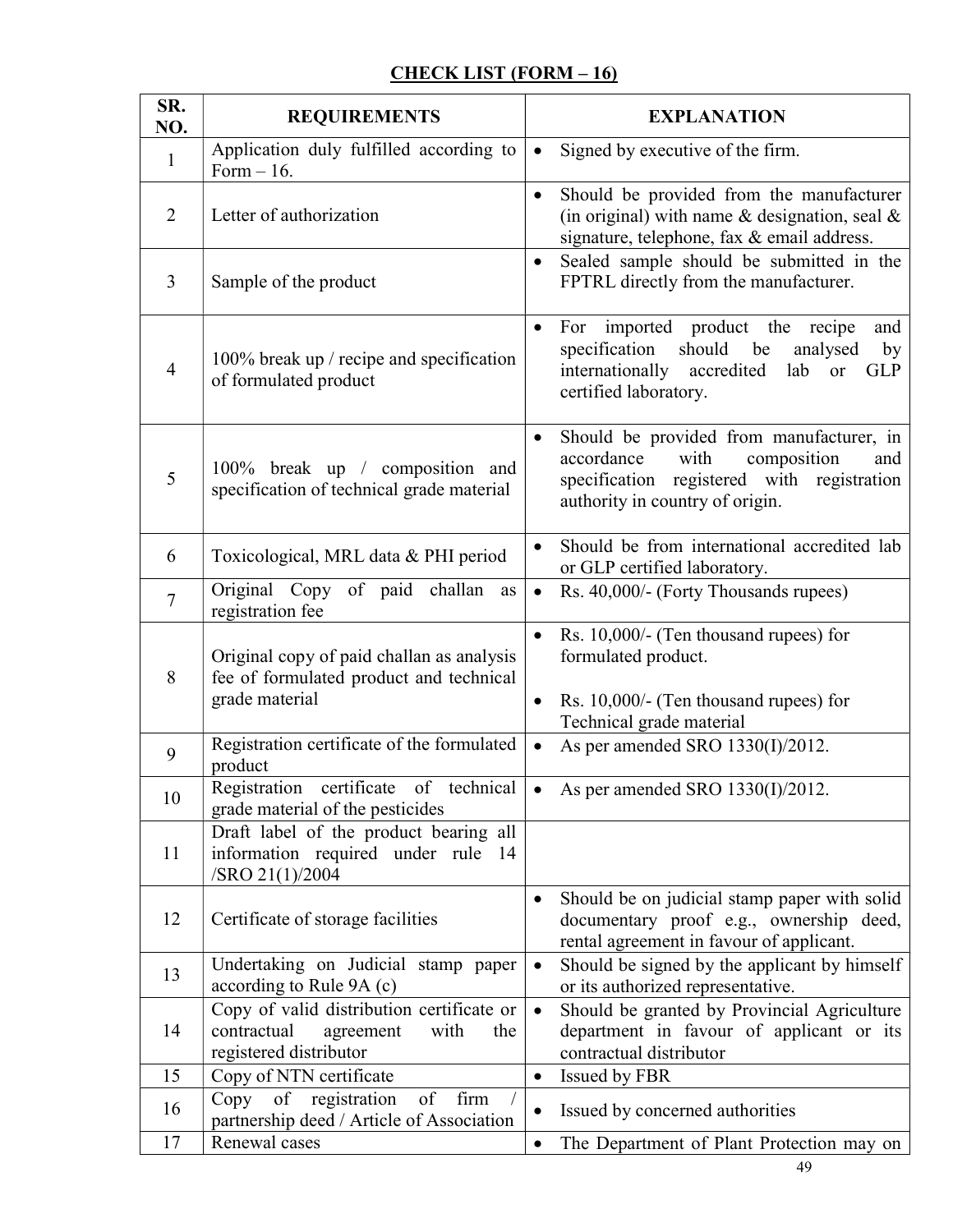|    |                                                                                   | the application of the importer, manufacturer,                                            |
|----|-----------------------------------------------------------------------------------|-------------------------------------------------------------------------------------------|
|    |                                                                                   | formulator of a registered pesticide in the                                               |
|    |                                                                                   | guarantee of ingredients of which no change                                               |
|    |                                                                                   | has taken place since the date of registration,                                           |
|    |                                                                                   | renew the registration / import permission                                                |
|    |                                                                                   | certificate on the basis of valid proof of                                                |
|    |                                                                                   | manufacturing or registration of the product.                                             |
|    |                                                                                   | Subsequent cases of the same product from same manufacturer, the importer shall submit    |
| 18 |                                                                                   | application according to the Form $-16$ alongwith letter of authorization letter from the |
|    | manufacturer (in original) and paid challan for Rs. 60,000/- as registration fee. |                                                                                           |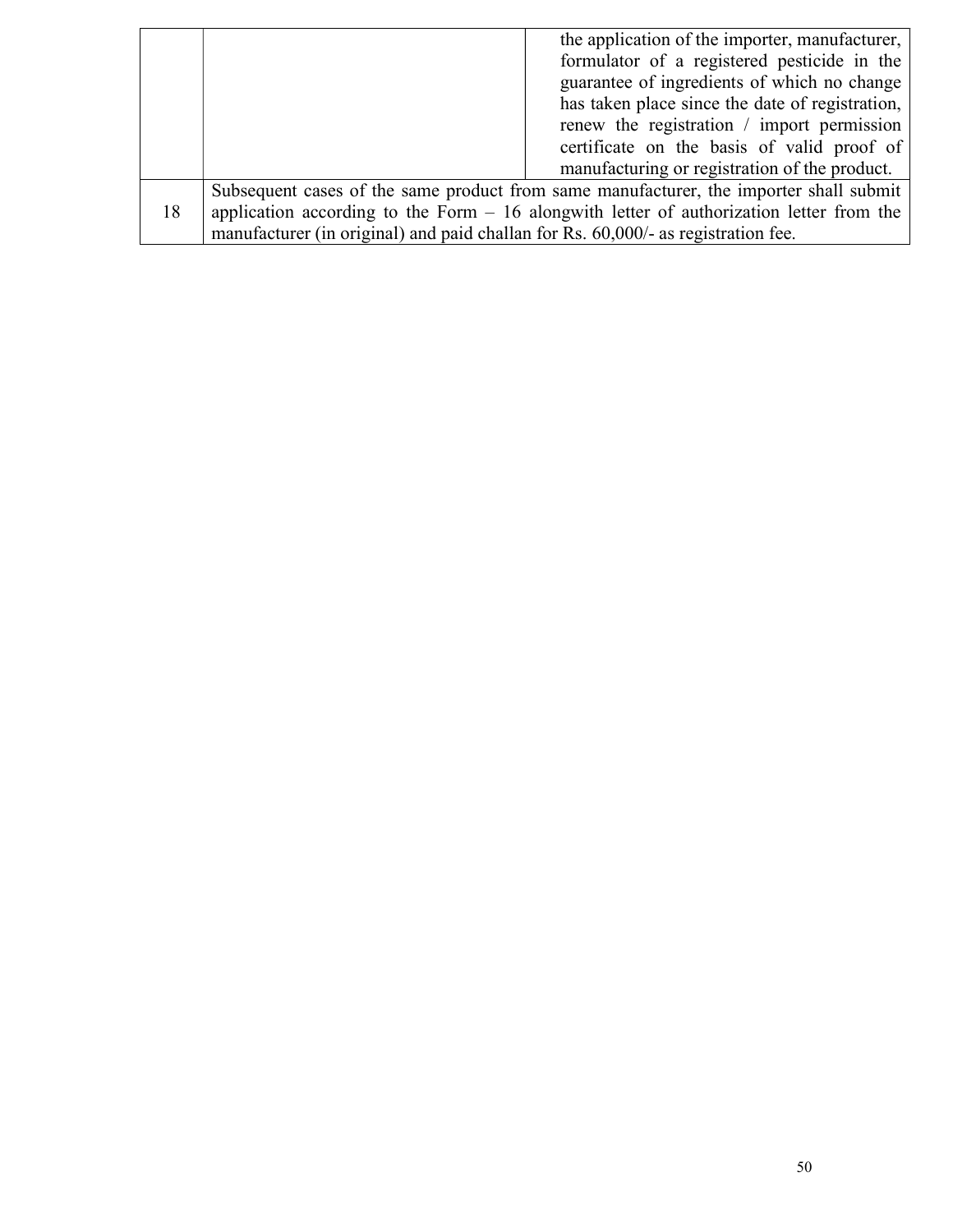#### FORM – 17 [See rule 9A(5)] APPLICATION FOR THE IMPORT OF PESTICIDE REGISTERED ABROAD (To Be Rendered In Duplicate)

| I                | Name and address of the applicant                   | $\ddot{\cdot}$              |  |
|------------------|-----------------------------------------------------|-----------------------------|--|
| $\mathbf{I}$     | Name and address of the manufacturer                | $\cdot$                     |  |
| III              | Name of the Product                                 | $\ddot{\cdot}$              |  |
| IV               | Common Name                                         | $\blacksquare$<br>$\bullet$ |  |
| $\mathbf{V}$     | Structural Formula                                  | $\ddot{\cdot}$              |  |
| VI               | Chemical Name (IUPAC Nomenclature)                  | ÷                           |  |
| <b>VII</b>       | <b>Empirical Formula and Molecular</b><br>Weight    |                             |  |
| <b>VIII</b>      | TECHNICAL GRADE MATERIAL                            |                             |  |
| $\mathbf{1}$     | Source (Name and address<br>of the                  |                             |  |
|                  | manufacturer<br>address<br>and<br>where             |                             |  |
|                  | manufactured)                                       |                             |  |
| $\overline{2}$   | Physical State                                      | $\ddot{\cdot}$              |  |
| 3                | Colour                                              |                             |  |
| $\overline{4}$   | Odor                                                |                             |  |
| $\overline{5}$   | Minimum Active Ingredient content in<br>$W/W^{0/2}$ | $\ddot{\cdot}$              |  |
| 6                | of<br>Identity<br>and<br>amount<br>Isomers,         | $\ddot{\cdot}$              |  |
|                  | Impurities<br>and other<br>products<br>by           |                             |  |
|                  | together with information<br>their<br>on            |                             |  |
|                  | possible range expressed as w/w (The                |                             |  |
|                  | applicant<br>shall supply details<br>of             |                             |  |
|                  | impurities).                                        |                             |  |
| $\overline{7}$   | <b>Storage Stability</b>                            | $\Box$                      |  |
| IX               | FORMULATED PRODUCT                                  |                             |  |
| $\mathbf{1}$     | Name & address of the manufacturer of               |                             |  |
|                  | formulated pesticide                                |                             |  |
| $\sqrt{2}$       | Identity                                            | $\ddot{\cdot}$              |  |
| 3                | Use Category                                        | $\vdots$                    |  |
| $\overline{4}$   | Type of Formulation                                 | $\vdots$                    |  |
| 5                | Content of Active Ingredient(s)                     | $\ddot{\phantom{a}}$        |  |
| 6                | Content and nature (identity if possible            | $\ddot{\cdot}$              |  |
|                  | of other components included in the                 |                             |  |
|                  | formulation of technical grade adjutants            |                             |  |
|                  | and inert ingredients                               |                             |  |
| $\boldsymbol{7}$ | Water Content (above relevant)                      |                             |  |
| 8                | Stability<br>Storage<br>Appearance,<br>(in)         | $\ddot{\cdot}$              |  |
|                  | respect of composition and physical                 |                             |  |
|                  | properties related to use)                          |                             |  |
| 9                | Density (for liquids only)                          |                             |  |
| 10               | Flammability                                        |                             |  |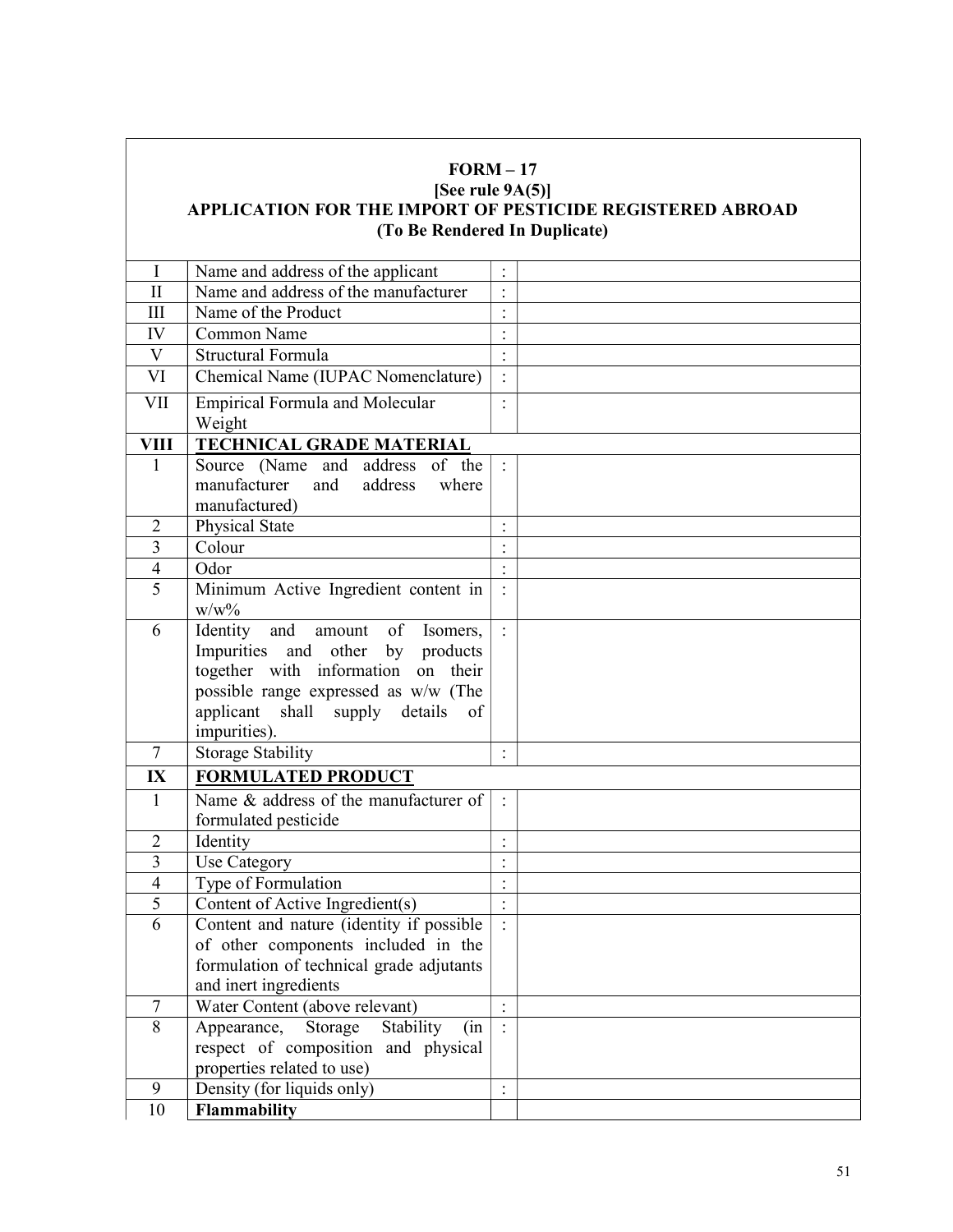|                | a) Liquids (Flash Point)                                |                      |  |
|----------------|---------------------------------------------------------|----------------------|--|
|                | b) Solids (A statement must be made as                  |                      |  |
|                | to whether the product is flammable /                   |                      |  |
|                | inflammable)                                            |                      |  |
| 11             | Acidity (where relevant)                                | $\ddot{\cdot}$       |  |
| 12             | Alkalinity (where relevant)                             | $\ddot{\phantom{a}}$ |  |
| 13             | Other properties may in certain cases                   | $\ddot{\cdot}$       |  |
|                | needs evaluation                                        |                      |  |
| 14             | Wettability (for Dispersible Powers)                    | $\ddot{\phantom{a}}$ |  |
| 15             | Foam for formulations<br>Persistent<br>applied in water | $\ddot{\cdot}$       |  |
| 16             | Suspensibility (for Dispersible Powders                 | $\ddot{\cdot}$       |  |
|                | and suspensing concentrates)                            |                      |  |
| 17             | Wet Sieve Test (for dispersible powders                 | $\ddot{\cdot}$       |  |
|                | and suspension concentration)                           |                      |  |
| 18             | Dry Sieve Test (for Granules and Dusts)                 | $\ddot{\cdot}$       |  |
| 19             | Emulsion Stability (for Emulsifiable                    | $\ddot{\cdot}$       |  |
|                | concentrates)                                           |                      |  |
| 20             | Corrosiveness (where necessary)                         | $\ddot{\cdot}$       |  |
| 21             | Known Incompatibilities with<br>other                   | $\ddot{\cdot}$       |  |
|                | products e.g. pesticides, fertilizers                   |                      |  |
| $\mathbf X$    | <b>EFFICACY</b>                                         |                      |  |
| $\mathbf{1}$   | evaluation<br>Primary<br>data<br>using                  | $\ddot{\cdot}$       |  |
|                | harmonized method and reported in a                     |                      |  |
|                |                                                         |                      |  |
|                |                                                         |                      |  |
|                | systematically<br>presented<br>complete<br>dossier      |                      |  |
| XI             | <b>TOXICOLOGICAL DATA</b>                               |                      |  |
| $\mathbf{1}$   | <b>Acute Oral Toxicity</b>                              | $\bullet$            |  |
| $\overline{2}$ | Acute Percutanious toxicity                             |                      |  |
| 3              | Acute Inhalation                                        | $\ddot{\phantom{a}}$ |  |
|                |                                                         | $\cdot$              |  |
| 4              | Skin irritation                                         | $\bullet$            |  |
| 5              | Eye irritation                                          |                      |  |
| 6              | Direct observations e. g clinical cases                 | $\ddot{\cdot}$       |  |
| $\tau$         | Health records both from industry and<br>agriculture    |                      |  |
| 8              | Treatment of poisoning                                  | $\ddot{\cdot}$       |  |
| 9              | First-aid measures                                      | $\ddot{\cdot}$       |  |
| 10             | <b>Supplementary Treatment</b>                          | $\ddot{\cdot}$       |  |
| XII            | <b>RESIDUE ANALYSIS:</b>                                |                      |  |
| $\mathbf{1}$   | Primary Physical, chemical and                          |                      |  |
|                | biological data                                         |                      |  |
| $\overline{2}$ | Identification of residue<br>design<br>of               | $\ddot{\cdot}$       |  |
|                | analytical method                                       |                      |  |
| 3              | Reliable residue data from supervised<br>trials         |                      |  |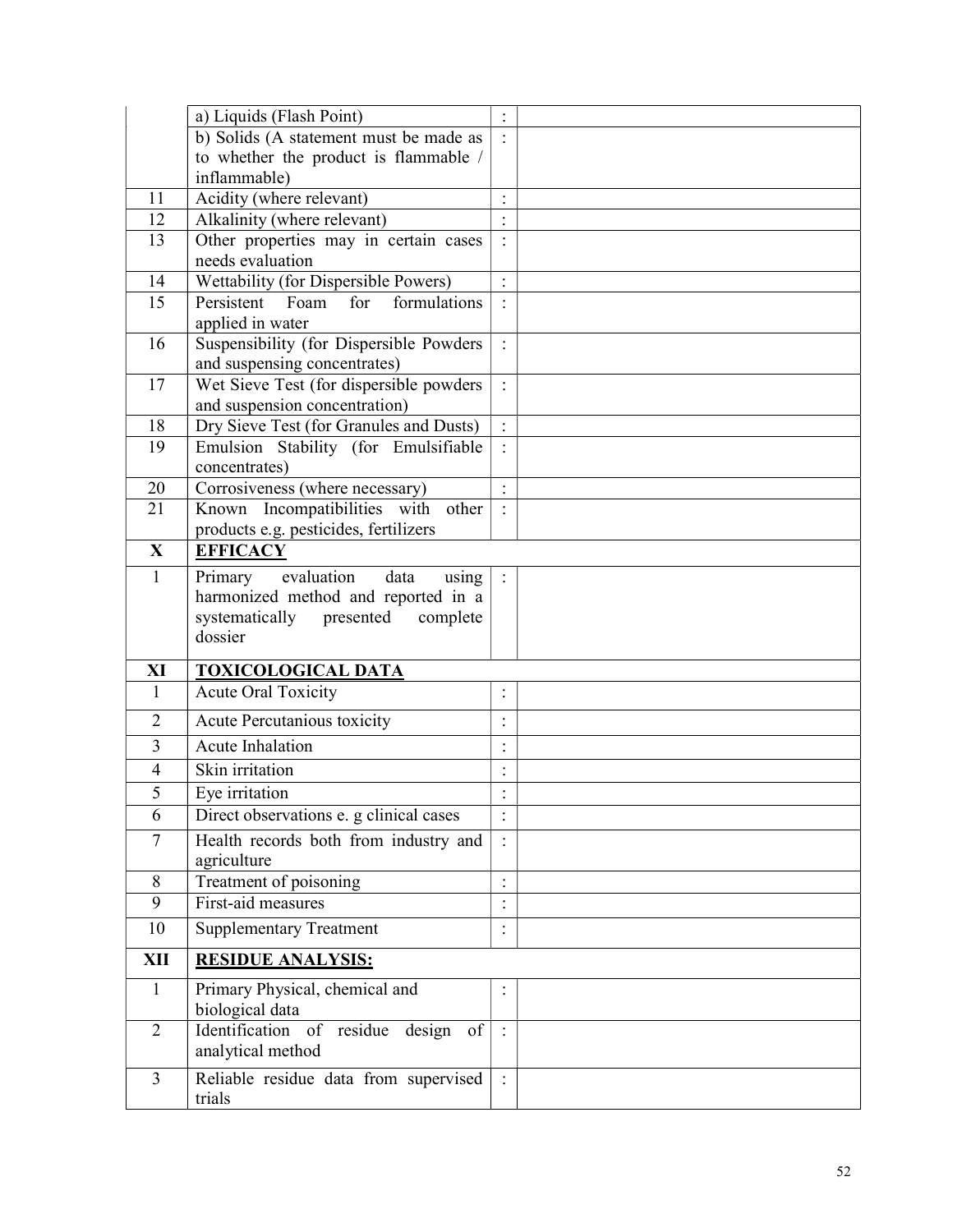| $\overline{4}$  | Estimation of maximum residue level at                                               | $\ddot{\cdot}$                  |  |
|-----------------|--------------------------------------------------------------------------------------|---------------------------------|--|
|                 | harvest                                                                              |                                 |  |
| 5               | Data on further disappearance on                                                     | $\ddot{\cdot}$                  |  |
|                 | storage transport etc.<br>Estimation of residue level in                             |                                 |  |
| 6               | commodity on sale                                                                    | $\ddot{\phantom{a}}$            |  |
| $\overline{7}$  | Data<br>food                                                                         | $\ddot{\cdot}$                  |  |
|                 | disappearance<br>on<br>on<br>preparation, Cooking or Processing                      |                                 |  |
| 8               | Production of potential consumer intake                                              | $\vdots$                        |  |
| 9               | Assessment of actual consumer intake                                                 |                                 |  |
| <b>XIII</b>     | <b>PREDICTION OF ENVIRONMENTAL EFFECTS:</b>                                          |                                 |  |
| $\mathbf{1}$    | Fate and mobility studies of the toxicant                                            |                                 |  |
| $\sqrt{2}$      | Method of application of pesticide                                                   | $\ddot{\cdot}$                  |  |
| 3               | Time of application                                                                  | $\bullet$                       |  |
| $\overline{4}$  | Rate of application                                                                  | $\cdot$                         |  |
| 5               | Scale of use (No. of applications etc.)                                              | $\ddot{\phantom{0}}$            |  |
| 6               | Water solubility                                                                     | $\cdot$<br>$\ddot{\phantom{0}}$ |  |
| 7               | Volatility of the product                                                            | $\ddot{\phantom{0}}$            |  |
| 8               | <b>Effects</b> on Birds                                                              | $\ddot{\phantom{0}}$            |  |
| 9               | <b>Effects</b> on Fish                                                               | $\ddot{\cdot}$                  |  |
| 10              | <b>Effects on Fish Food Species</b>                                                  | $\ddot{\phantom{0}}$            |  |
| 11              | <b>Effects on Honey Bees</b>                                                         | $\ddot{\phantom{a}}$            |  |
| $\overline{12}$ | <b>Effects</b> on Soil organisms                                                     | $\ddot{\phantom{0}}$            |  |
| <b>XIV</b>      | DISPOSAL OF SURPLUS PESTICIDES AND PESTICIDE CONTAINERS                              |                                 |  |
|                 |                                                                                      |                                 |  |
| XV              | PROPOSAL FOR LABELLING AND DIRECTIONS FOR USE                                        |                                 |  |
| $\mathbf{1}$    | (A draft label with any additional<br>information not included<br>in<br>the          |                                 |  |
|                 | guidelines).                                                                         |                                 |  |
| XVI             | <b>STORAGE FACILITIES</b>                                                            |                                 |  |
|                 |                                                                                      |                                 |  |
| <b>XVII</b>     | <b>PACKAGING</b>                                                                     |                                 |  |
| $\mathbf{1}$    | State weight (or for liquids volume) and                                             |                                 |  |
|                 | the sizes of package the product is to be                                            |                                 |  |
|                 | marketed and for each size the type of                                               |                                 |  |
|                 | package for instance 1 kg in canes with                                              |                                 |  |
|                 | screw plug and 50 kg in iron drums.                                                  |                                 |  |
|                 | Please note that the product must be                                                 |                                 |  |
|                 | sold only in the package, size and type<br>notified to<br>the<br>Plant<br>Protection |                                 |  |
|                 |                                                                                      |                                 |  |
|                 | Department and for which the label is<br>approved.                                   |                                 |  |
| $\overline{2}$  | Classification during transport                                                      | $\ddot{\cdot}$                  |  |
| <b>XVIII</b>    | <b>METHODS OF ANALYSIS</b>                                                           |                                 |  |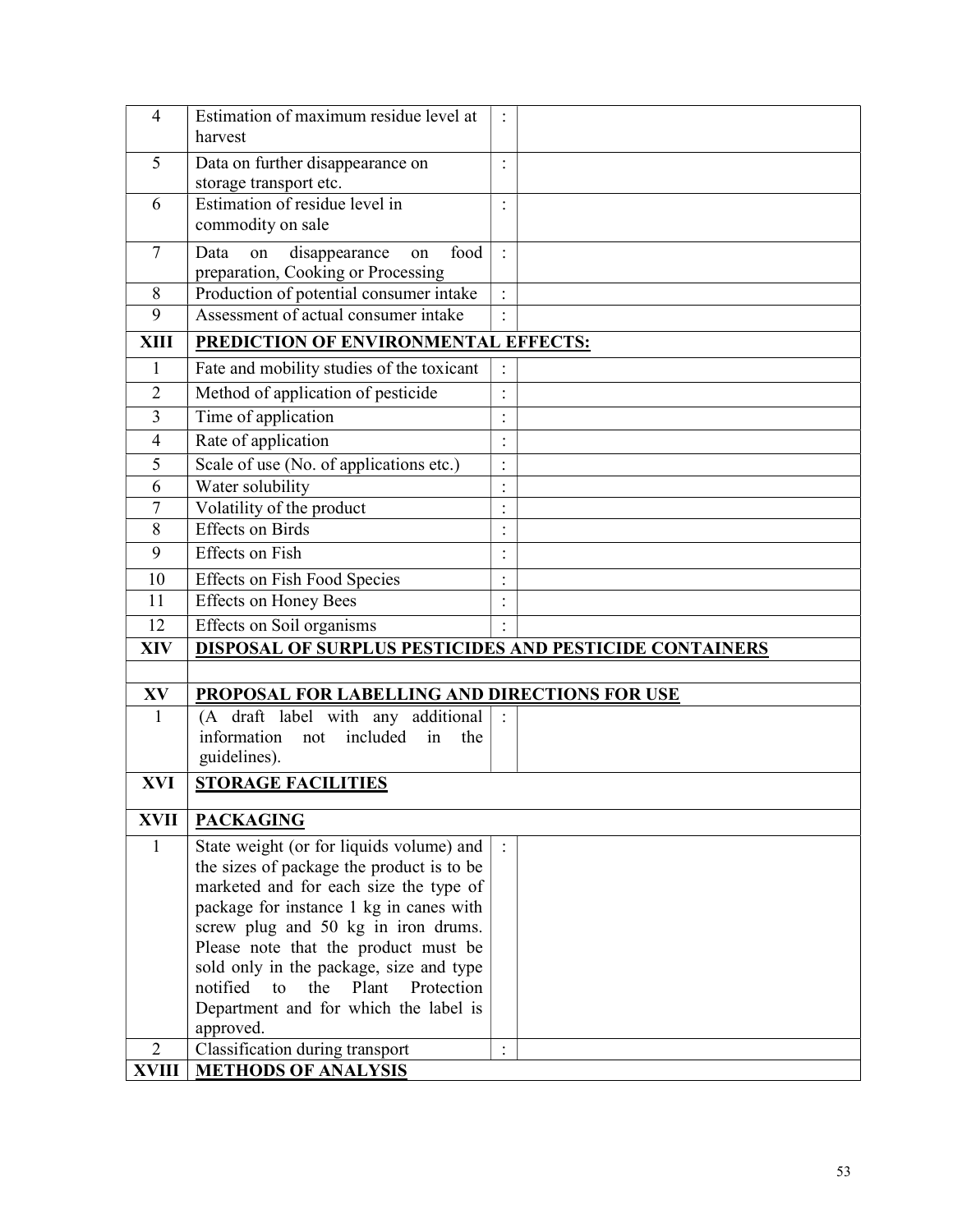|            | Methods to determine the active<br>ingredient of the product (the accuracy              |                                                                                              |
|------------|-----------------------------------------------------------------------------------------|----------------------------------------------------------------------------------------------|
|            | of the method of determination should<br>be stated)                                     |                                                                                              |
| 2          | Method to determine the amount of<br>isomers, impurities and other by-<br>products      |                                                                                              |
| <b>XIX</b> | <b>REGISTRATION/ANALYSIS FEES</b>                                                       |                                                                                              |
|            | payable under budget head Central.                                                      | Rupees 40,000/- (Forty Thousand Rupees) respectively to be deposited by Treasury Challan     |
|            |                                                                                         |                                                                                              |
|            | hereby certify that these particulars are to the best of my knowledge true and correct. | I do hereby apply for registration of the pesticide particulars of which are given above and |

 $Dated:$ 

SIGNATURE OF APPLICANT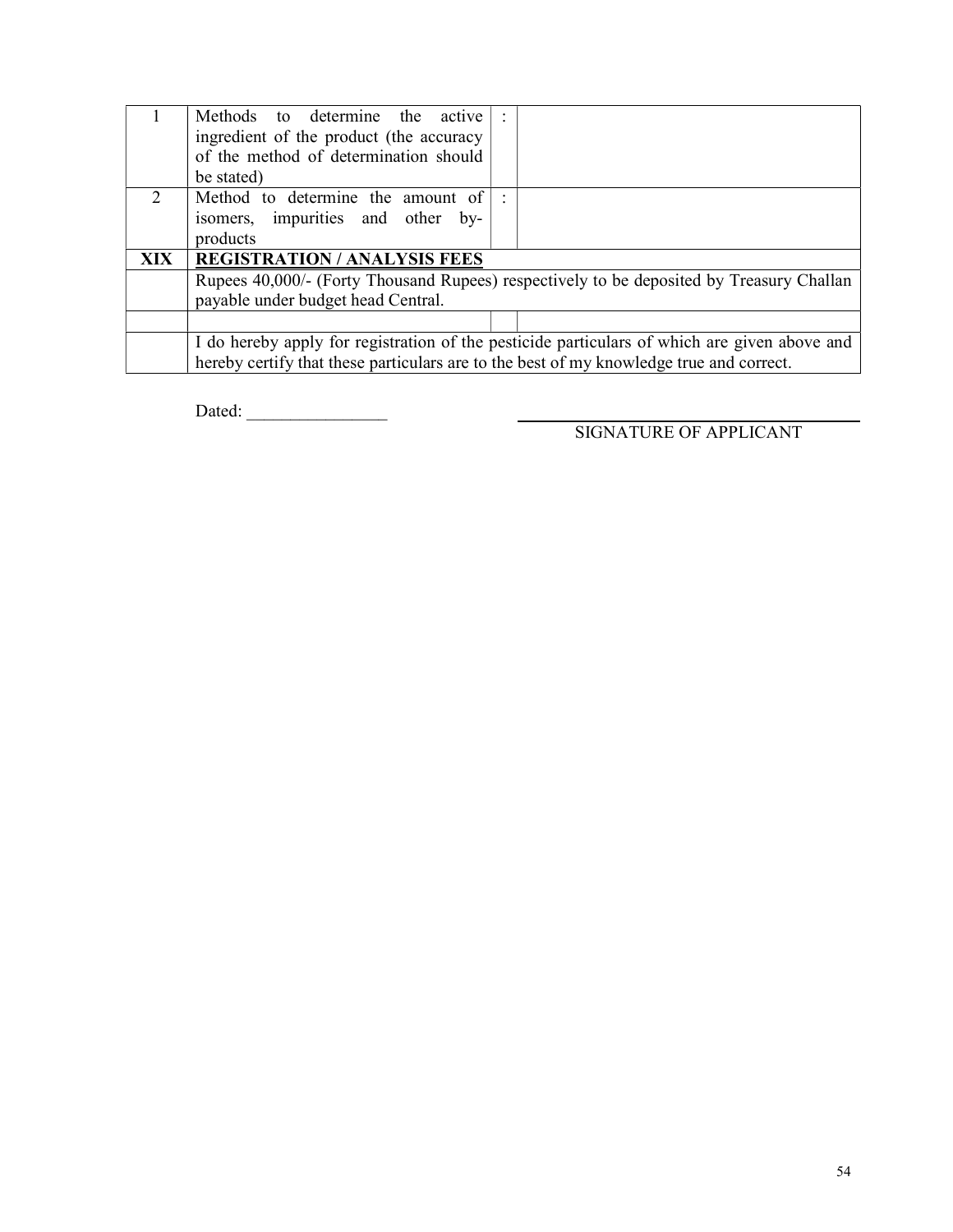$Book No.$  \_\_\_\_\_\_\_\_\_\_\_\_\_\_\_\_\_\_\_\_\_\_  $\mathcal{P} \longrightarrow \mathcal{P} \longrightarrow \mathcal{P}$  Serial No.



#### Government of Pakistan

#### Ministry of National Food Security & Research Department of Plant Protection

#### CERTIFICATE FOR IMPORT OF PESTICIDE REGISTERED ABROAD

#### (Trade Name Pesticide) Form – 17A [See Rule 9A(5)]

| Registration No: (Abroad)/DPP/ | Dated: |
|--------------------------------|--------|
|                                |        |

(a) Certified that the pesticide has been permitted in the name of the undertaking whose particulars are specified below. This Certificate is valid up to \_\_\_\_\_\_\_\_\_\_\_\_\_\_\_\_

| 1.  | Name of the undertaking                             |  |
|-----|-----------------------------------------------------|--|
| 2.  | Address                                             |  |
| 3.  | Trade Name                                          |  |
|     | Common Name                                         |  |
|     | i) Formulation registered                           |  |
| .5. | Name of the manufacturer of<br>formulated pesticide |  |

6. Name of the manufacturer of Technical grade material :

(b) Approved the labels, copies of which are to be used in connection with the said pesticide approved for use against

SEAL Adviser & Director General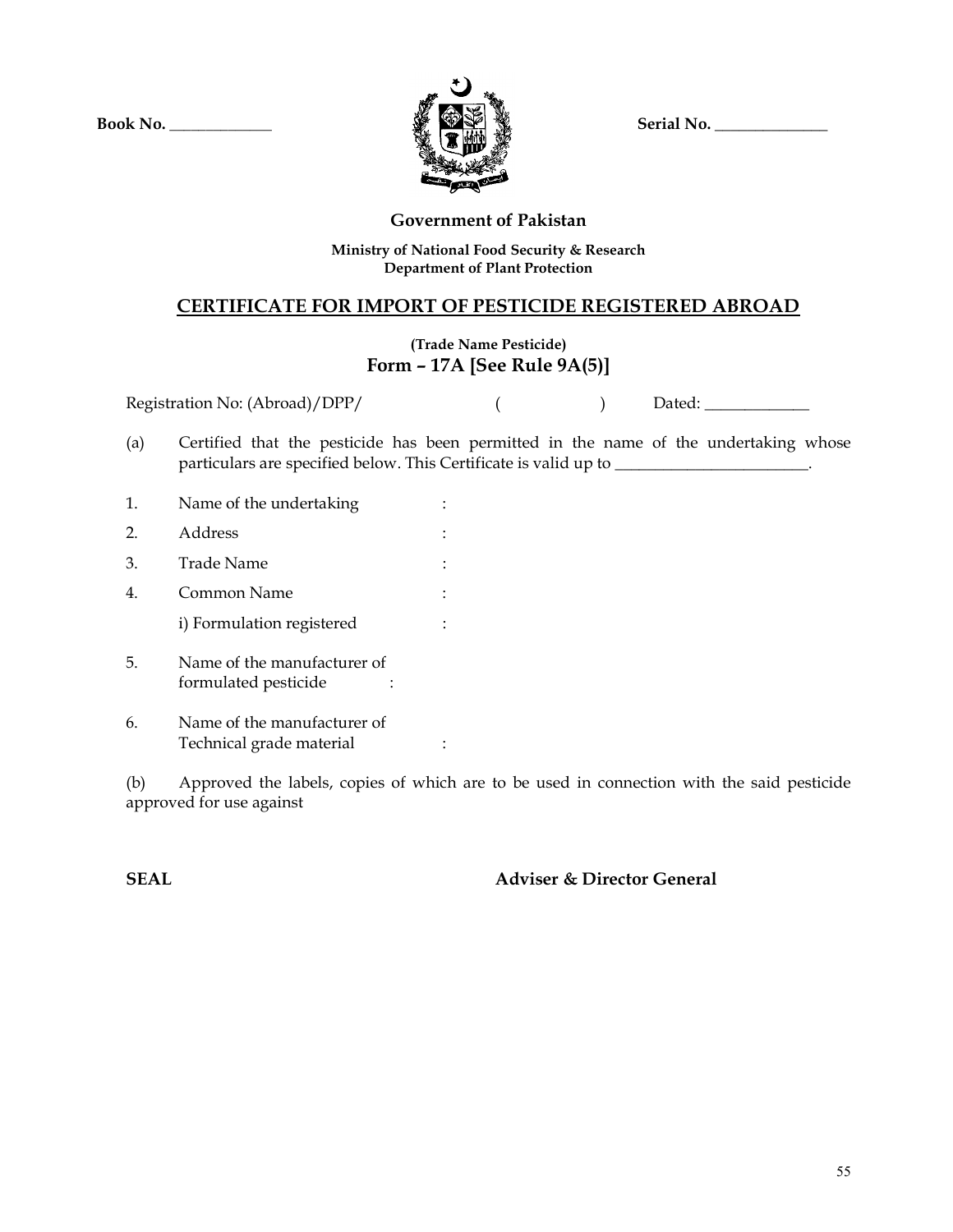#### FORM – 17B

# APPLICATION FOR RENEWAL OF A CERTIFICATE OF IMPORT OF PESTICIDE REGISTERED ABROAD

 (to be rendered in triplicate) Form – 17B [See Rule 9A(5)]

- 1. Name of Applicant
- 2. Address of Applicant
- 3. Descriptive name of brand.
- 4. Previous Registration No.
- 5. Changes, if any, made since the original Registration.

I hereby apply for the renewal of a certificate of registration in terms of section 8 of the Agricultural Pesticides Ordinance, 1971 (II or 1971) of which the particular are given above and I do hereby certify that no changes have been made since original registration, except as indicated above.

Dated: Signature of the Applicant.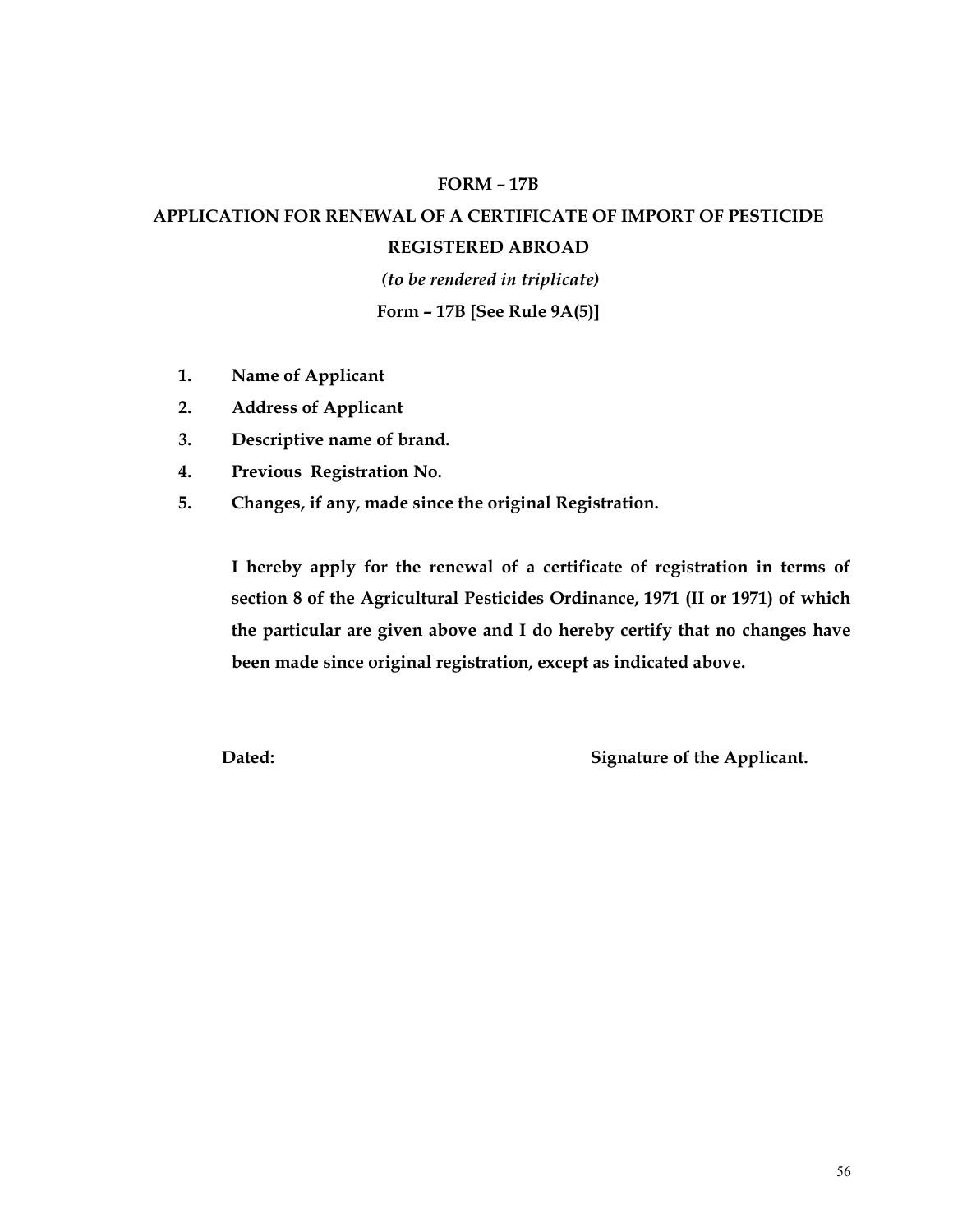Serial No.

Book No. \_\_\_\_\_\_\_\_\_\_\_\_\_\_



#### Government of Pakistan

#### Ministry of National Food Security & Research Department of Plant Protection

## CERTIFICATE FOR RENEWAL OF IMPORT OF PESTICIDE REGISTERED ABROAD

#### (Trade Name Pesticide) Form – 17C [See Rule 9A(5)]

|     |    | Registration No: (Abroad)/DPP/                                                                                                                                                  |  | Dated: |
|-----|----|---------------------------------------------------------------------------------------------------------------------------------------------------------------------------------|--|--------|
| (a) |    | Certified that the pesticide has been permitted in the name of the undertaking whose<br>particulars are specified below. This Certificate is valid up to _____________________. |  |        |
| (b) |    | Certify that the brand of pesticide :<br>(name of pesticide)                                                                                                                    |  |        |
|     |    | has been renewed for registration No.:                                                                                                                                          |  |        |
| (c) |    | Certify that the following changes from the original registration have been accepted.                                                                                           |  |        |
|     | 1. | Name of the undertaking                                                                                                                                                         |  |        |
|     | 2. | Address                                                                                                                                                                         |  |        |
|     | 3. | Trade Name                                                                                                                                                                      |  |        |
|     | 4. | Common Name                                                                                                                                                                     |  |        |
|     |    | i) Formulation registered                                                                                                                                                       |  |        |
|     | 5. | Name of the manufacturer of<br>formulated pesticide                                                                                                                             |  |        |

6. Name of the manufacturer of Technical grade material :

(d) Approved the labels, copies of which are to be used in connection with the said pesticide approved for use against

SEAL Adviser & Director General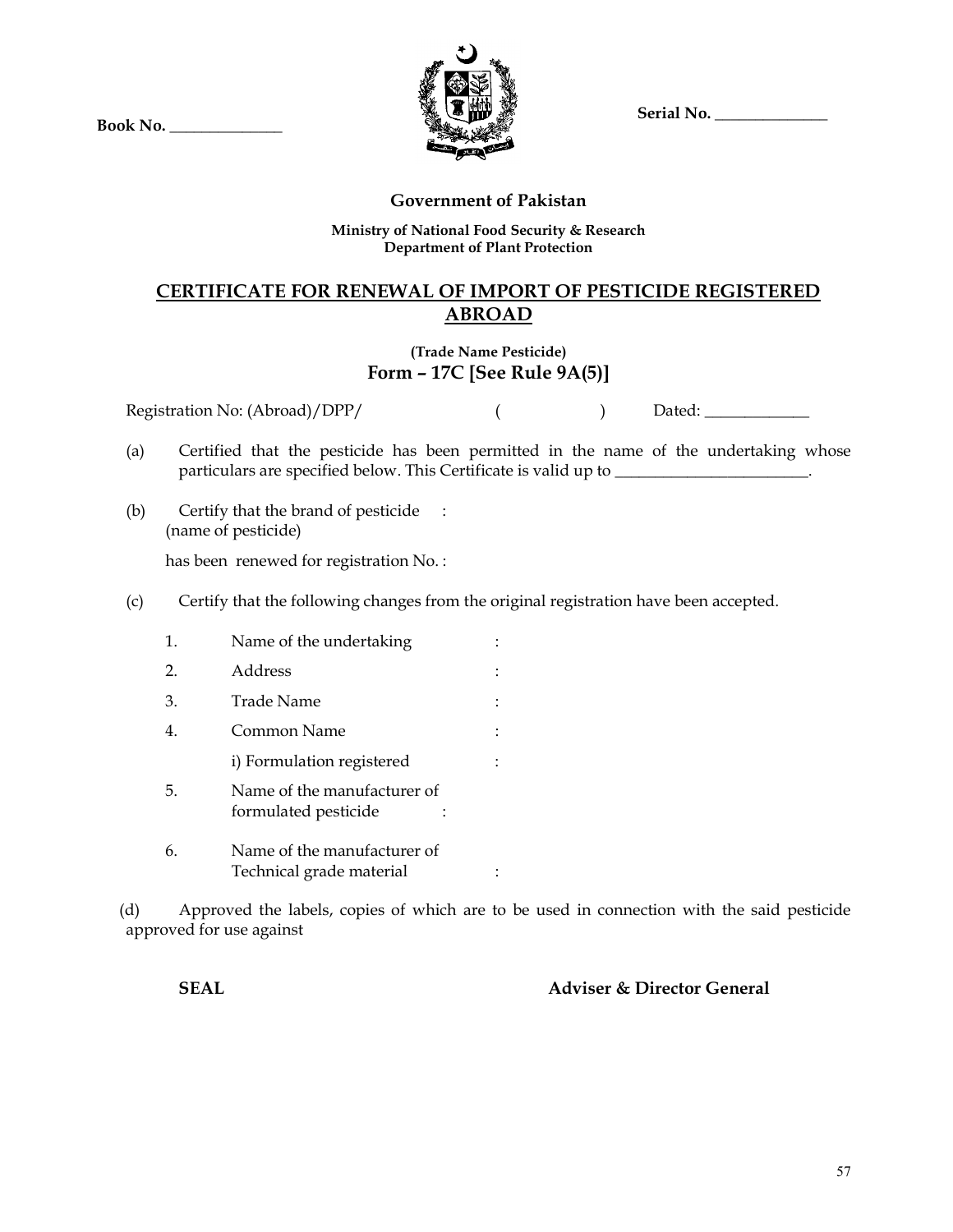## CHECK LIST (FORM-17)

| SR.<br>NO.     | <b>REQUIREMENTS</b>                                                                                                                         | <b>EXPLANATION</b>                                                                                                                                                                                                                                            |
|----------------|---------------------------------------------------------------------------------------------------------------------------------------------|---------------------------------------------------------------------------------------------------------------------------------------------------------------------------------------------------------------------------------------------------------------|
| $\mathbf{1}$   | Application duly fulfilled according to<br>Form $-17$ .                                                                                     | Signed by executive of the firm.<br>$\bullet$                                                                                                                                                                                                                 |
| $\overline{2}$ | Letter of authorization                                                                                                                     | Should be provided from the manufacturer<br>$\bullet$<br>(in original) with name $&$ designation, seal<br>& signature, telephone, fax & email<br>address.                                                                                                     |
| 3              | Documentary proof of trade name and<br>formulated product and<br>technical<br>grade material registration in the<br>country of manufacturer | These should be from concerned registration<br>$\bullet$<br>authorities in the country of manufacturer.<br>Should be valid in the country of<br>$\bullet$<br>manufacturer.                                                                                    |
| $\overline{4}$ | Documentary proof of<br>of<br>use<br>pesticides in OECD countries, China<br>or India.                                                       | Should be from registration authorities of<br>$\bullet$<br>the concerned country.                                                                                                                                                                             |
| 5              | Documentary proof of extensive use<br>against pests of crop in the country of<br>origin, OECD countries, China or<br>India                  | Should be from registration authorities of<br>$\bullet$<br>the concerned country.                                                                                                                                                                             |
| 6              | 100%<br>break up<br>$/$ recipe<br>and<br>specification of formulated product                                                                | Should be provided from manufacturer, in<br>$\bullet$<br>with<br>accordance<br>composition<br>and<br>specification registered with registration<br>authority in its country and analysed by<br>internationally accredited lab or GLP<br>certified laboratory. |
| 7              | 100% break up / composition and<br>specification<br>of<br>technical<br>grade<br>material                                                    | Should be provided from manufacturer, in<br>$\bullet$<br>with<br>composition<br>accordance<br>and<br>specification registered with registration<br>authority in country of origin.                                                                            |
| 8              | Toxicological, MRL data & PHI<br>period                                                                                                     | Should be from international accredited lab<br>$\bullet$<br>or GLP certified laboratory.                                                                                                                                                                      |
| 9              | Original Copy of paid challan as<br>registration fee                                                                                        | Rs. 40,000/- (Forty thousand rupees)                                                                                                                                                                                                                          |
| 10             | Draft label of the product bearing all<br>information required under rule 14<br>/SRO 21(1)/2004                                             |                                                                                                                                                                                                                                                               |
| 11             | Certificate of storage facilities                                                                                                           | Should be on judicial stamp paper with<br>٠<br>solid documentary proof e.g., ownership<br>deed, rental agreement in favour<br>of<br>applicant.                                                                                                                |
| 12             | Undertaking on Judicial stamp paper<br>according to Rule 9A (c)                                                                             | Should be signed by the applicant<br>by<br>$\bullet$<br>himself or its authorized representative.                                                                                                                                                             |
| 13             | Copy of valid distribution certificate<br>or contractual agreement with the<br>registered distributor                                       | Should<br>be<br>Provincial<br>granted<br>by<br>Agriculture<br>department<br>favour<br>in<br>of                                                                                                                                                                |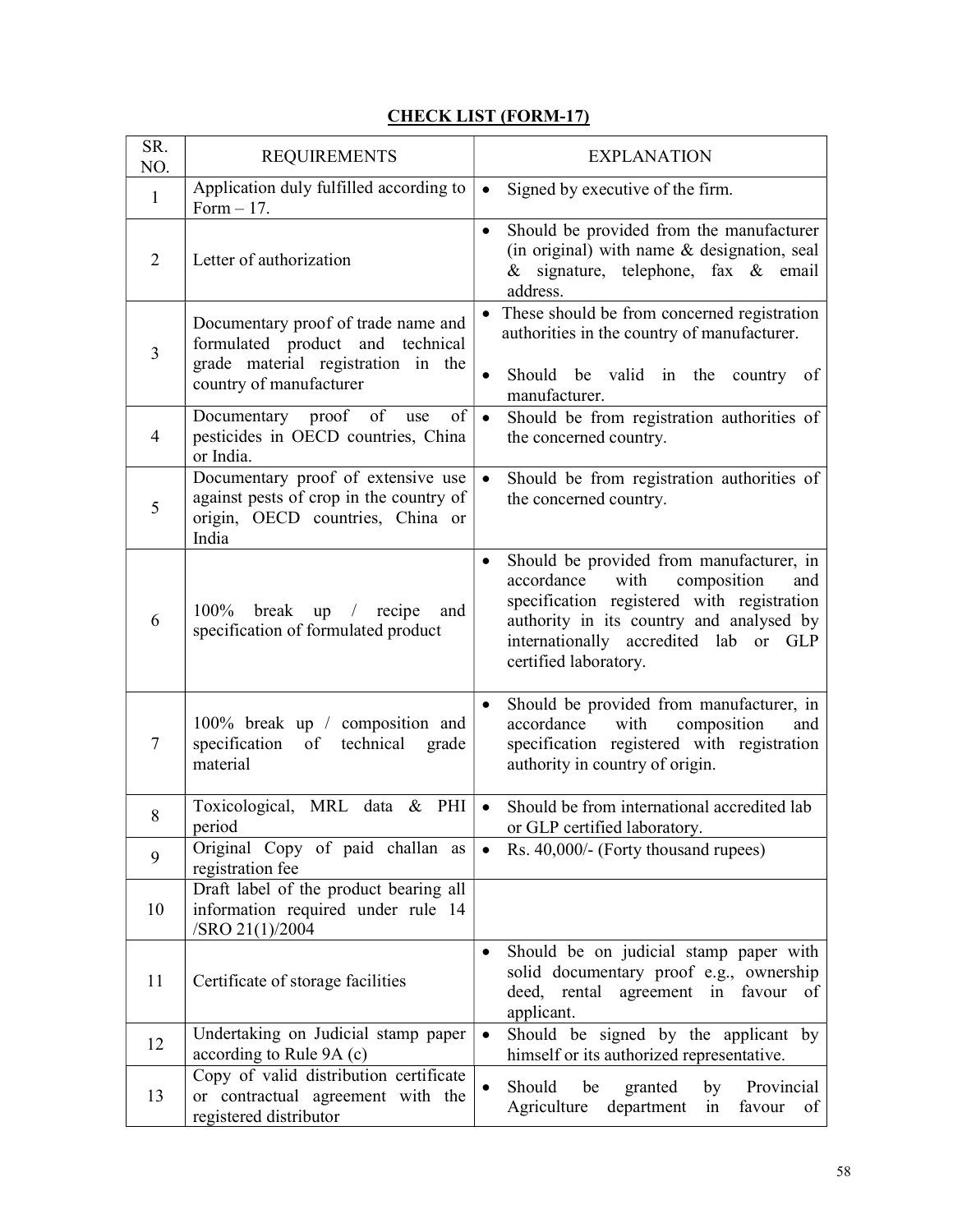|    | applicant or its contractual distributor                                           |                                                                                                                                                                                                                                                                                                                                                                       |  |
|----|------------------------------------------------------------------------------------|-----------------------------------------------------------------------------------------------------------------------------------------------------------------------------------------------------------------------------------------------------------------------------------------------------------------------------------------------------------------------|--|
| 14 | Copy of NTN certificate                                                            | Issued by FBR<br>$\bullet$                                                                                                                                                                                                                                                                                                                                            |  |
| 15 | Copy of registration of firm<br>partnership deed /<br>Article<br>οf<br>Association | Issued by concerned authorities<br>$\bullet$                                                                                                                                                                                                                                                                                                                          |  |
| 16 | Renewal cases                                                                      | The Department of Plant Protection may on<br>application of the<br>the<br>importer,<br>manufacturer, formulator of a registered<br>pesticide in the guarantee of ingredients of<br>which no change has taken place since the<br>date of registration, renew the registration /<br>import permission certificate on the basis of<br>valid registration of the product. |  |
|    |                                                                                    | Subsequent cases of the same product from same manufacturer, the importer shall                                                                                                                                                                                                                                                                                       |  |
| 17 |                                                                                    | submit application according to the Form $-17$ alongwith letter of authorization letter                                                                                                                                                                                                                                                                               |  |
|    |                                                                                    | from the manufacturer (in original) and paid challan for Rs. 40,000/- as registration fee.                                                                                                                                                                                                                                                                            |  |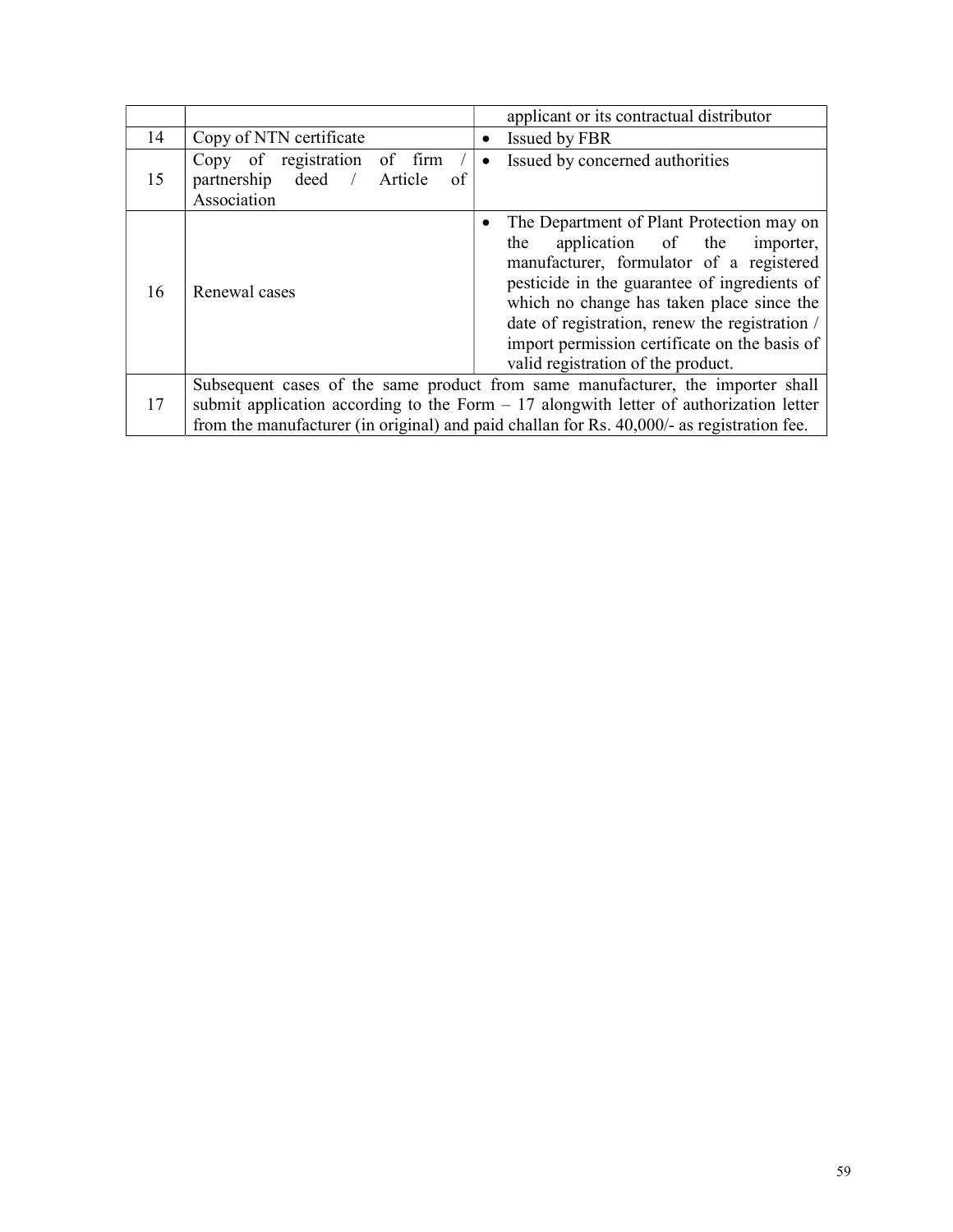#### FORM – 18

#### APPLICATION FOR REGISTRATION OF PESTICIDE MANUFACTURING / FORMULATION PLANT

- 1. Name & Address of the applicant.
- 2. Type of Plant i) Liquid (EC, SL, SC, EW, OD, ZC, SE, AS, WSL & FS) ii) Powder (WP, WS, SP, WDG, DS, ST, WSP & WSG) iii) Granules (Gr)
- 3. Location / address (Away from populated area)
- 4. Area (i) Covered (ii) Uncovered
- 5. Major processing equipment (List at annexure-I and II)
- 6. Details of each member of the technically qualified staff. (At least one chemical engineer/mechanical/ diploma holder)
- 7. Details of semi skilled employees
- 8. Plant Safety.
- (I) Safety Officer
- (II) Ventilation
- (III) Fire fighting equipment
- (IV) Emergency shower, eyewash & change room.
- (V) Protective equipment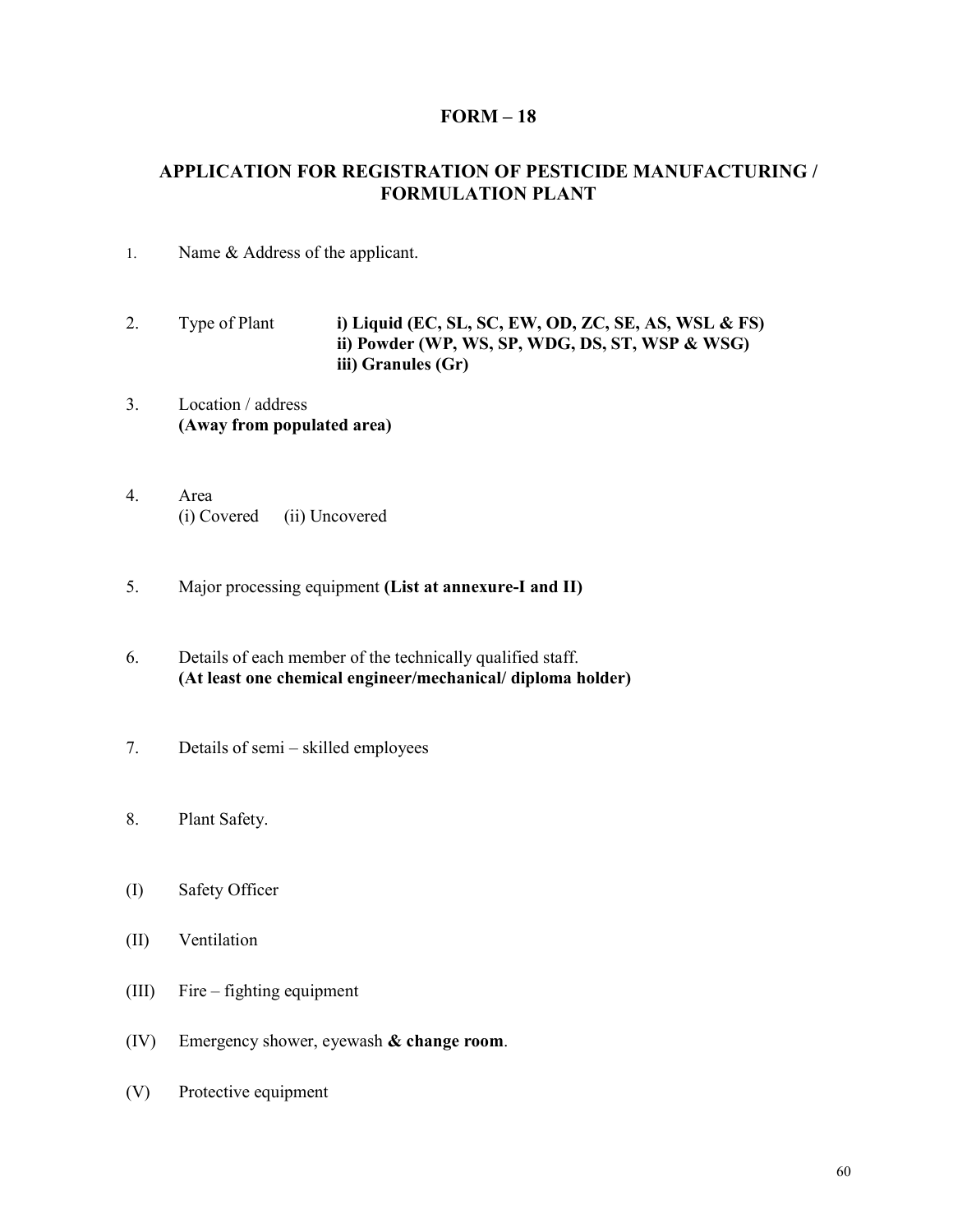(VI) Protected / explosion proof electrical installations.

#### (VII) Emergency exit plan.

- 9. (i) Analytical quality control Lab. (Analytical facilities exist on site) (ii) Laboratory staff (iii) [Details of equipment (relevant equipment for testing of the product for physical and chemicals) (List at annexure-II)]
- 10. Filling Facilities

#### I) For liquids

- a) Pneumatic or ex-proof automation.
- b) Accurate measured quantity automatic dispensing.
- c) Safety device on main opening of filling unit.
- d) Automatic / semi automatic heat sealing / capping system.

#### II) For Powder

- a) automatic measured quantity dispensing.
- b) Semi automatic measured quantity dispensing.

#### III) For Granules (formulation plant including repackaging plant)

- 11. Warehouse & Storage of pesticides
- I) Type of storage

(Brick / Concrete / Sheets / Wood)

Floors: Pervious / impervious

- II) Capacity (covered area)
- III) Maintenance (Plant)
- IV) Safety & fire fighting equipment
- V) Ventilation
- 12. Occupational Health Site medial probationers (Full time / Part time)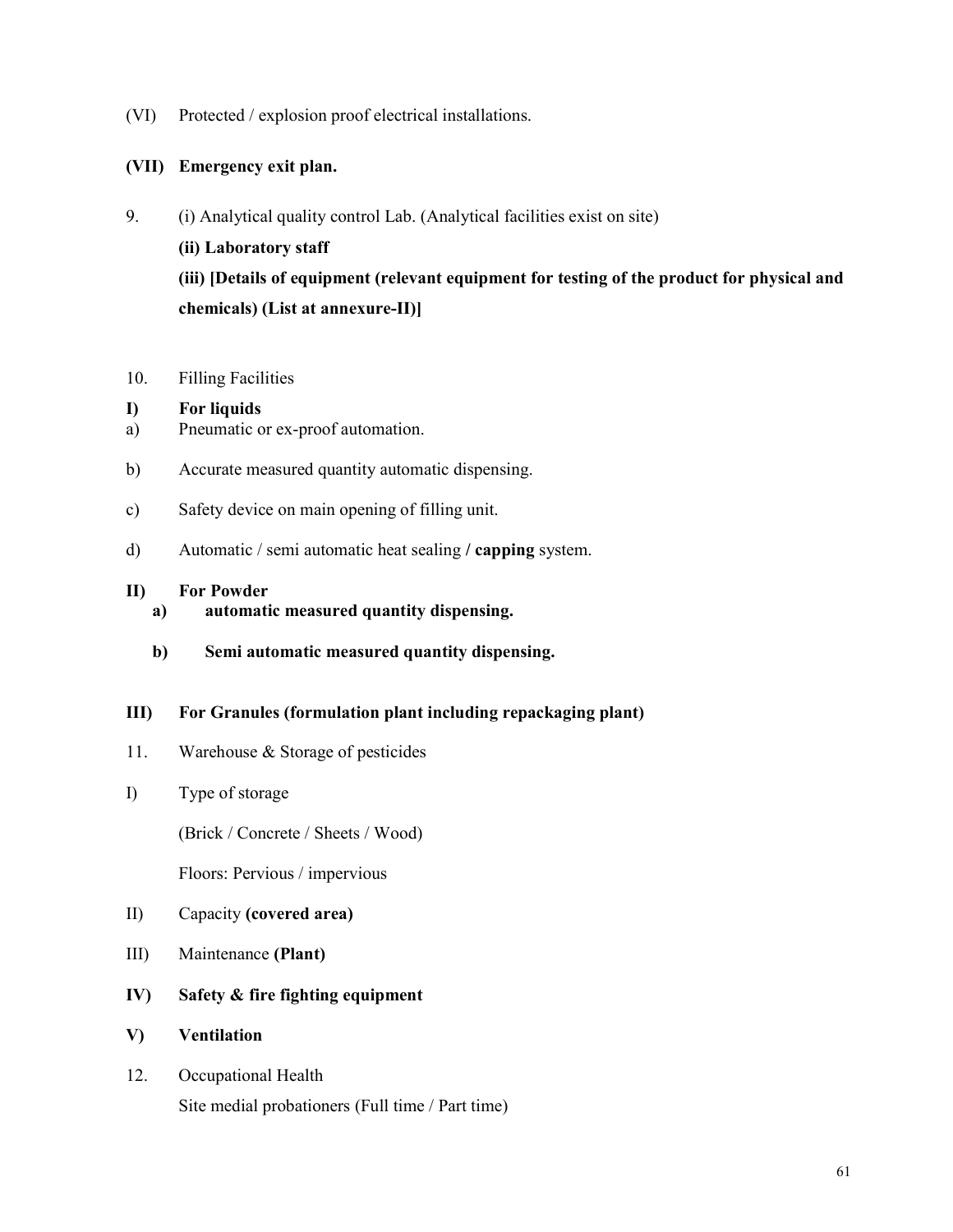#### (Agreement on company letter head with hospital or doctor and employees health record)

- 13. Environmental Control
- I) Effluent & waste water disposal system (given details)
- II) Solid waste disposal system (given details)
- III) Emission monitoring system (given details)
- IV) In-house incinerator or agreement with approved incinerator facilities) (Detail of obsolete pesticides incinerated shall be provided regularly after six months to the Department of Plant Protection).
- 14. Registration fee Rs.
- 15. Any other additional information

Date: Signature of the applicant

Designation: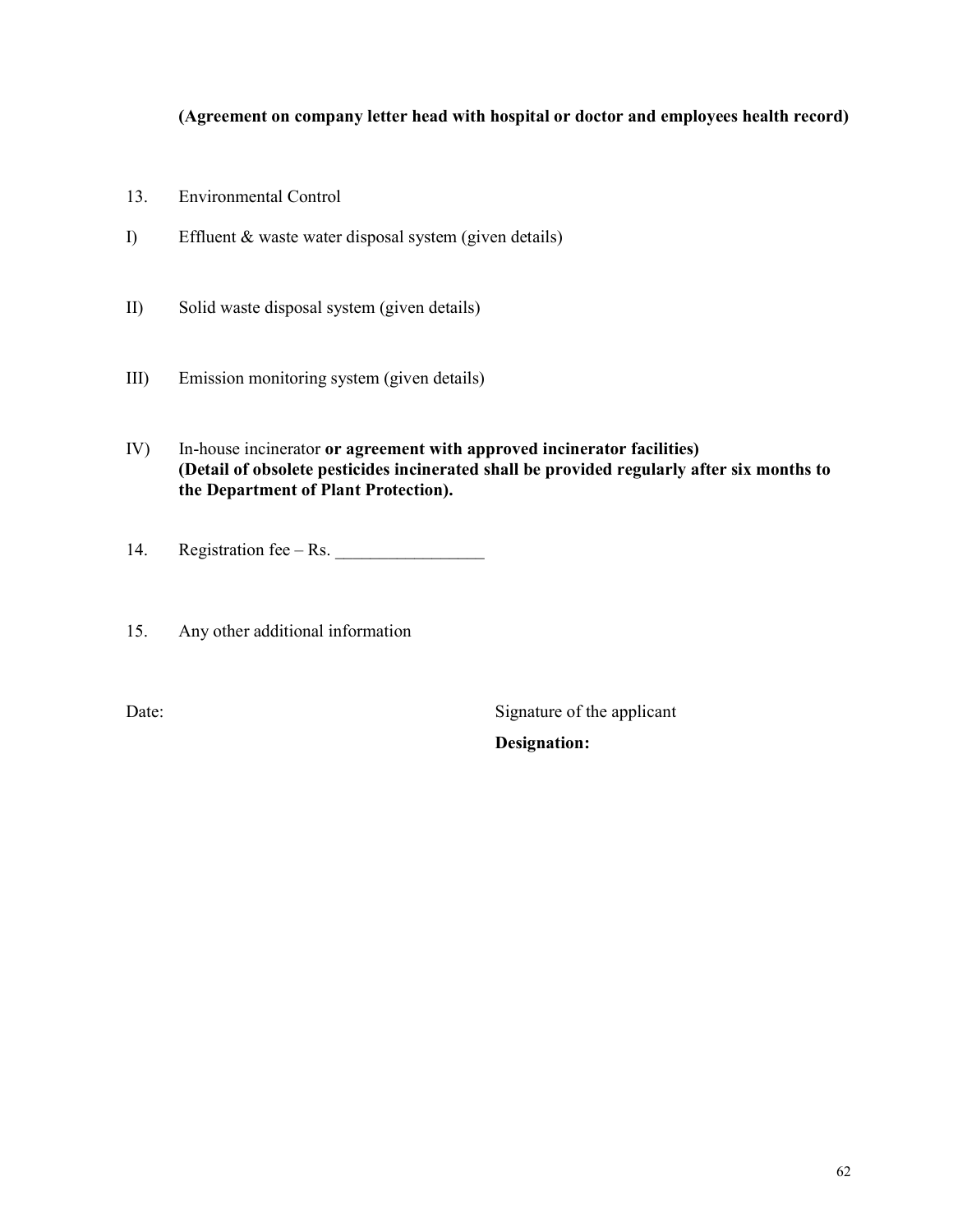# ANNEXURE-I

# DETAIL OF MAJOR PROCESSING EQUIPMENTS

Description

| Liquid Formulation (EC, SL, SC, EW) |  |
|-------------------------------------|--|
| <b>Formulation Tank</b>             |  |
| Agitators                           |  |
| <b>Storage Tanks</b>                |  |
| Product Charging pump               |  |
| Product transfer pump               |  |
| Solvent transfer pump               |  |
| Liquid flow meter                   |  |
| High sheer Mixer (for SC)           |  |
| RO Plant (for SC)                   |  |
| Bead Mills (for SC)                 |  |
| Water Bath (for SC)                 |  |
| High Sheer Pump (for SC)            |  |
| Load cells/Weigh Scale              |  |

| Liquid refilling/repacking |  |
|----------------------------|--|
| Liquid Filling Machine     |  |
| <b>Sealing Machine</b>     |  |
| Cap tightener              |  |
| Packaging Conveyor         |  |
| Shrink Tunnel machine      |  |
| <b>Tapping Machine</b>     |  |
| Diaphram Pump              |  |
| Fresh Air Handling Unit    |  |
| <b>Weighing Scales</b>     |  |
| Stainer                    |  |

| Solid Formulation (WP, SP, WDG) |
|---------------------------------|
| Main Mixer                      |
| Cone 1                          |
| Jet Milling                     |
| Dust collector                  |
| Cone 2                          |
| Ribbon Mixer                    |
| <b>Filling Machine</b>          |
| Dough Mixer                     |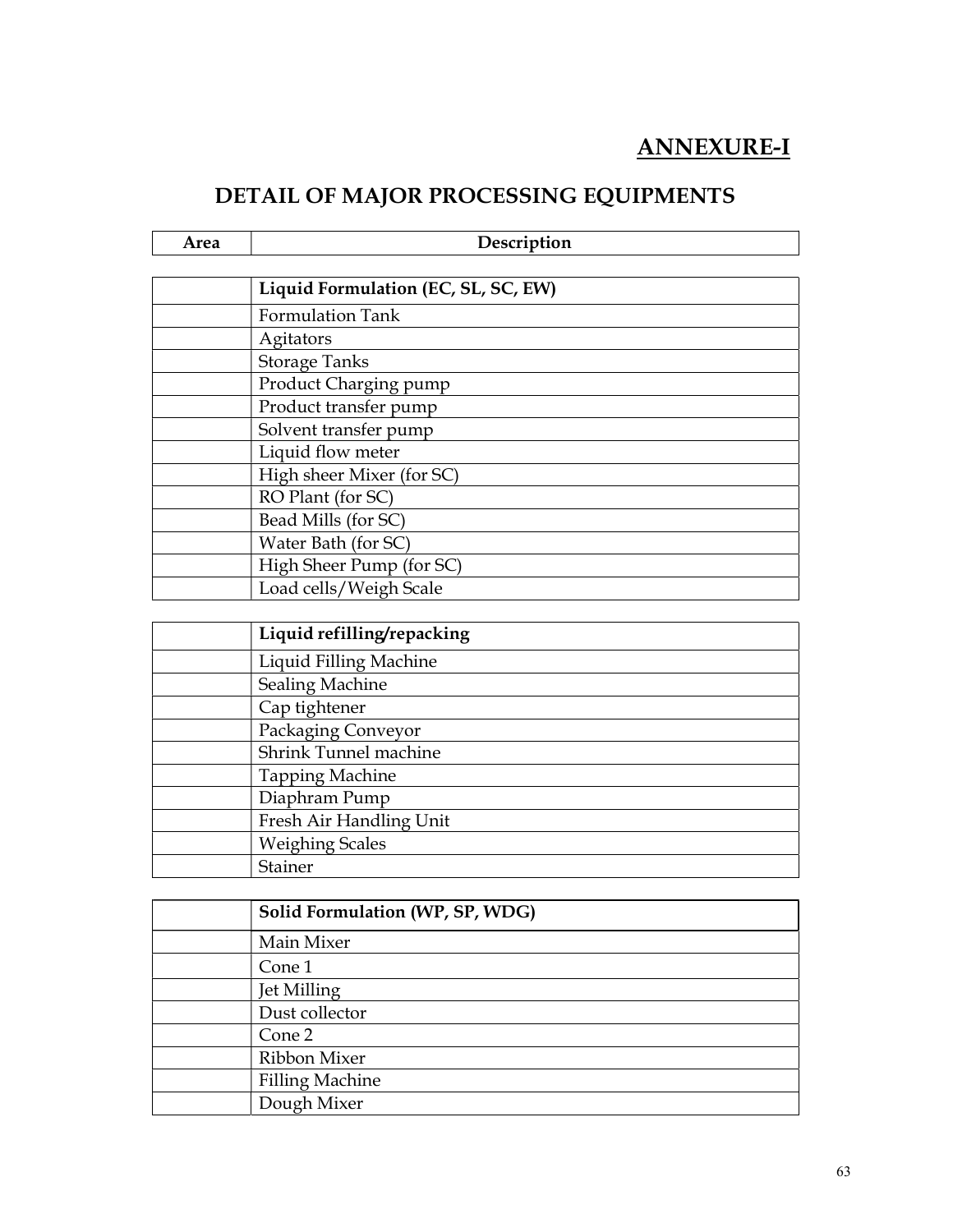| Granulator      |
|-----------------|
| Fluid Bed Dryer |

| Solid refilling/repacking |
|---------------------------|
| Powder Filling Machine    |
| Single Heat Sealer        |
| Packaging Conveyor        |
| <b>Tapping Machine</b>    |
| <b>Strapping Machine</b>  |
| <b>Weighing Scales</b>    |
| Fresh Air Supplies        |

| Granule formulation/refilling/repacking |
|-----------------------------------------|
| Formulation Tank                        |
| Holding Tank                            |
| Slurry charging Pump                    |
| <b>SS Slurry Tank</b>                   |
| <b>Technical Charging BIN</b>           |
| Sand Grader                             |
| Sand Hopper                             |
| Sand Dryer                              |
| Sand Conveyor                           |
| Dry Sand Elevator                       |
| Hopper 1                                |
| Rotary                                  |
| Elevator 2                              |
| Hopper 2                                |
| Rotary Dryer                            |
| Product Grader                          |
| Elevator 3                              |
| Hopper 3                                |
| <b>Filling Machine</b>                  |
| <b>Balances</b>                         |
| <b>Sealing Machine</b>                  |
| <b>Tapping Machine</b>                  |
| Loading Conveyor                        |
| Blower                                  |
| PLC System                              |
| Water Scrubber                          |

Herbicide formulation & refilling should be done separately from insecticides/fungicides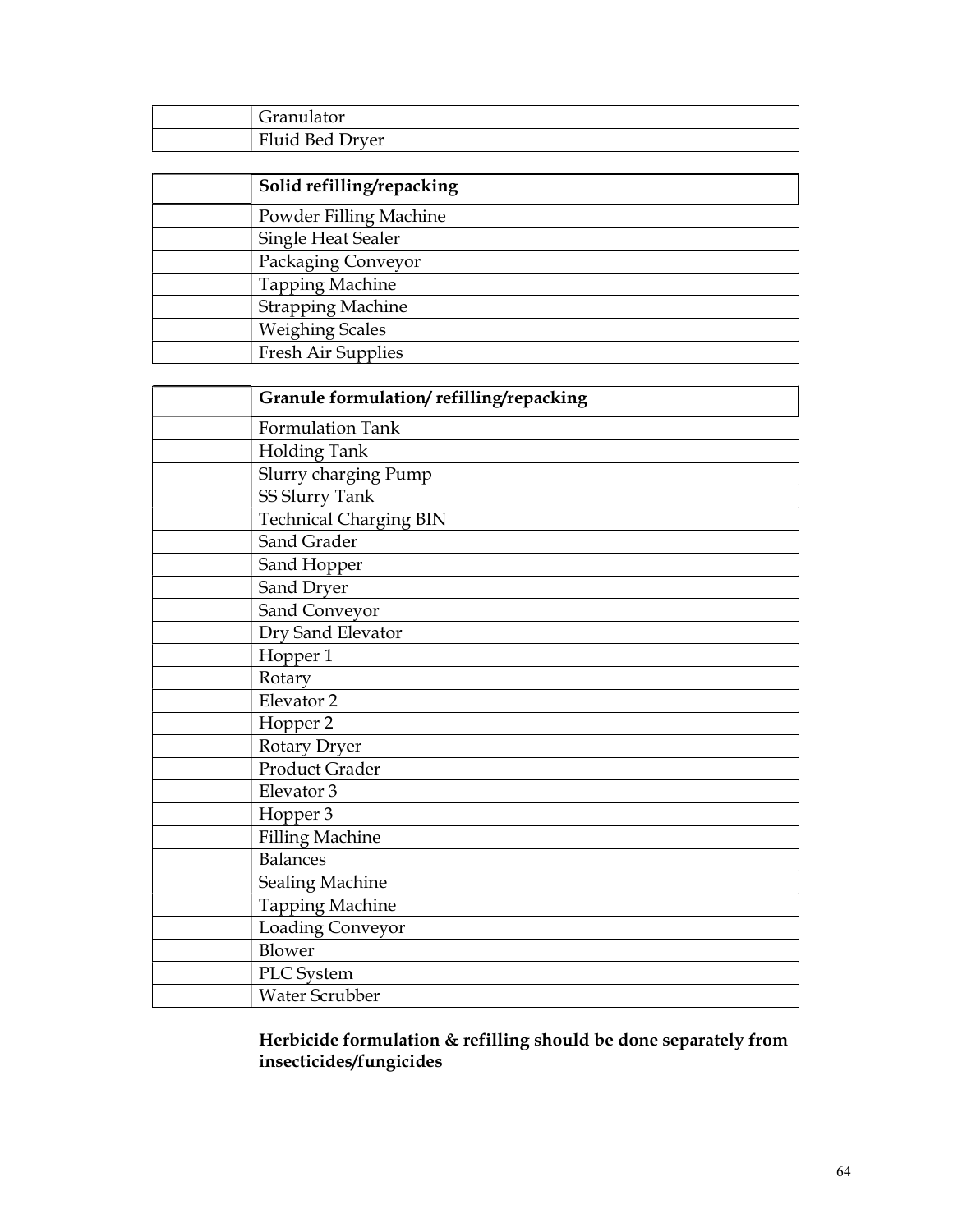# ANNEXURE-II

# DETAIL OF EQUIPMENTS FOR QUALITY CONTROL LAB

| Area | Description                                  |
|------|----------------------------------------------|
| 1    | <b>Quality Control</b>                       |
|      | High performance liquid chromatograph (HPLC) |
|      | Oven                                         |
|      | Desicator                                    |
|      | Weighing balance                             |
|      | Refrigrator                                  |
|      | Water bath                                   |
|      | Hot plate                                    |
|      | Viscometer                                   |
|      | Sonicator                                    |
|      | <b>Stability Chamber</b>                     |
|      | pH meter                                     |
|      | Vaccume pump                                 |
|      | Sieve shaker                                 |
|      | Retained Sample store                        |
|      | Glass ware                                   |
|      | Chemicals                                    |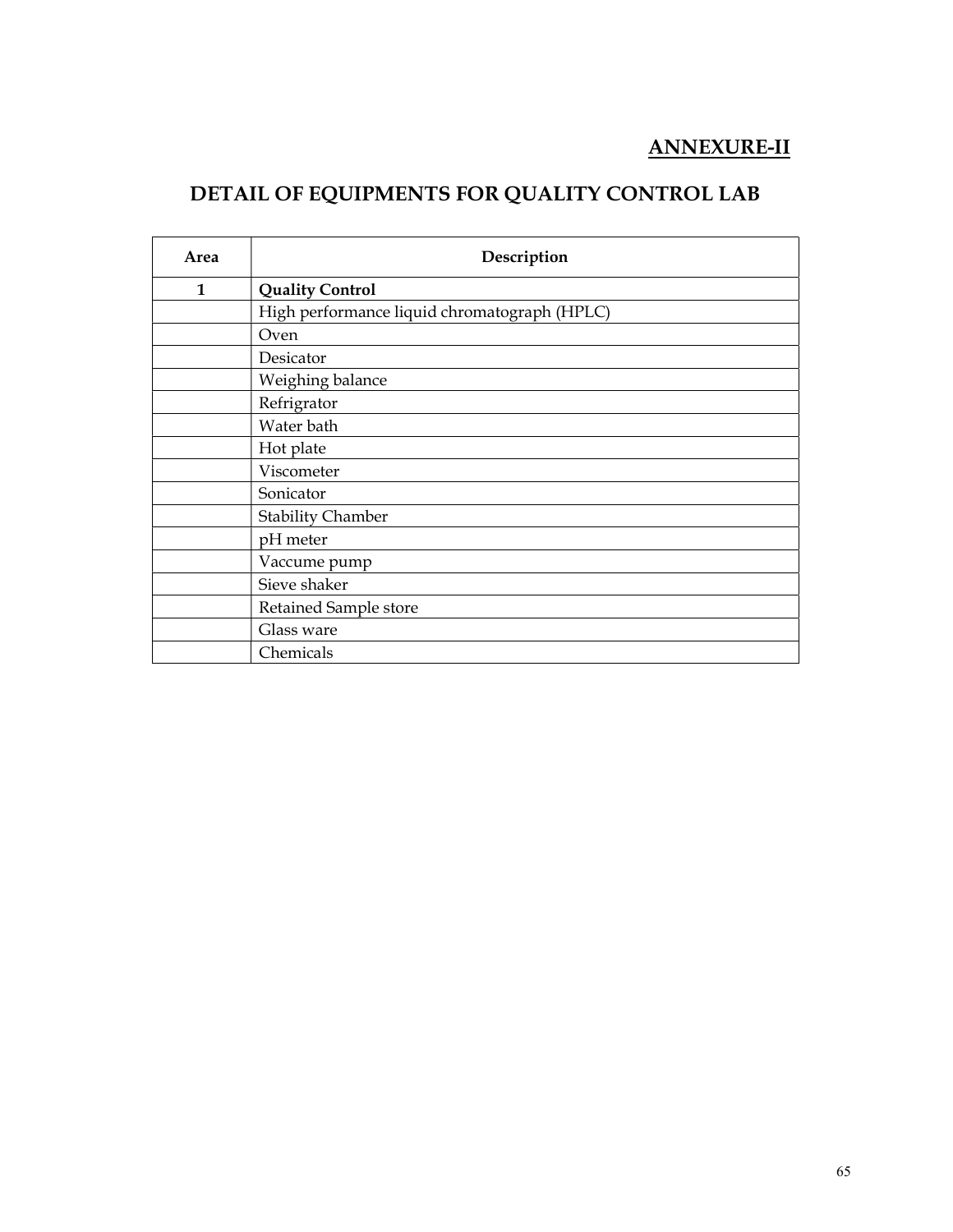## FORM 18A

## ${See rule 7A (3)}$ (For official use only)

| No.          |                                                                                                                                                     |
|--------------|-----------------------------------------------------------------------------------------------------------------------------------------------------|
|              | Certificate of Registration<br>Manufacturing / Formulation Plant                                                                                    |
| $\mathbf{b}$ | Certified that the manufacturing / formulation plant has been registered in<br>the name of the undertaking whose particulars are specified below*:- |
| 1)           | Name of undertaking                                                                                                                                 |
| 2)           | Address / Head Office                                                                                                                               |
| 3)           | <b>Formulation Plant</b>                                                                                                                            |
| 4)           | Registration No.                                                                                                                                    |
| 5)           | Type of Manufacturing / Formulation Plant.                                                                                                          |
|              |                                                                                                                                                     |

6) Validity.

Signature of Registering officer

Dated:

Seal:

\* Subject to meeting the shortfalls enumerated in the Appendix  $-A$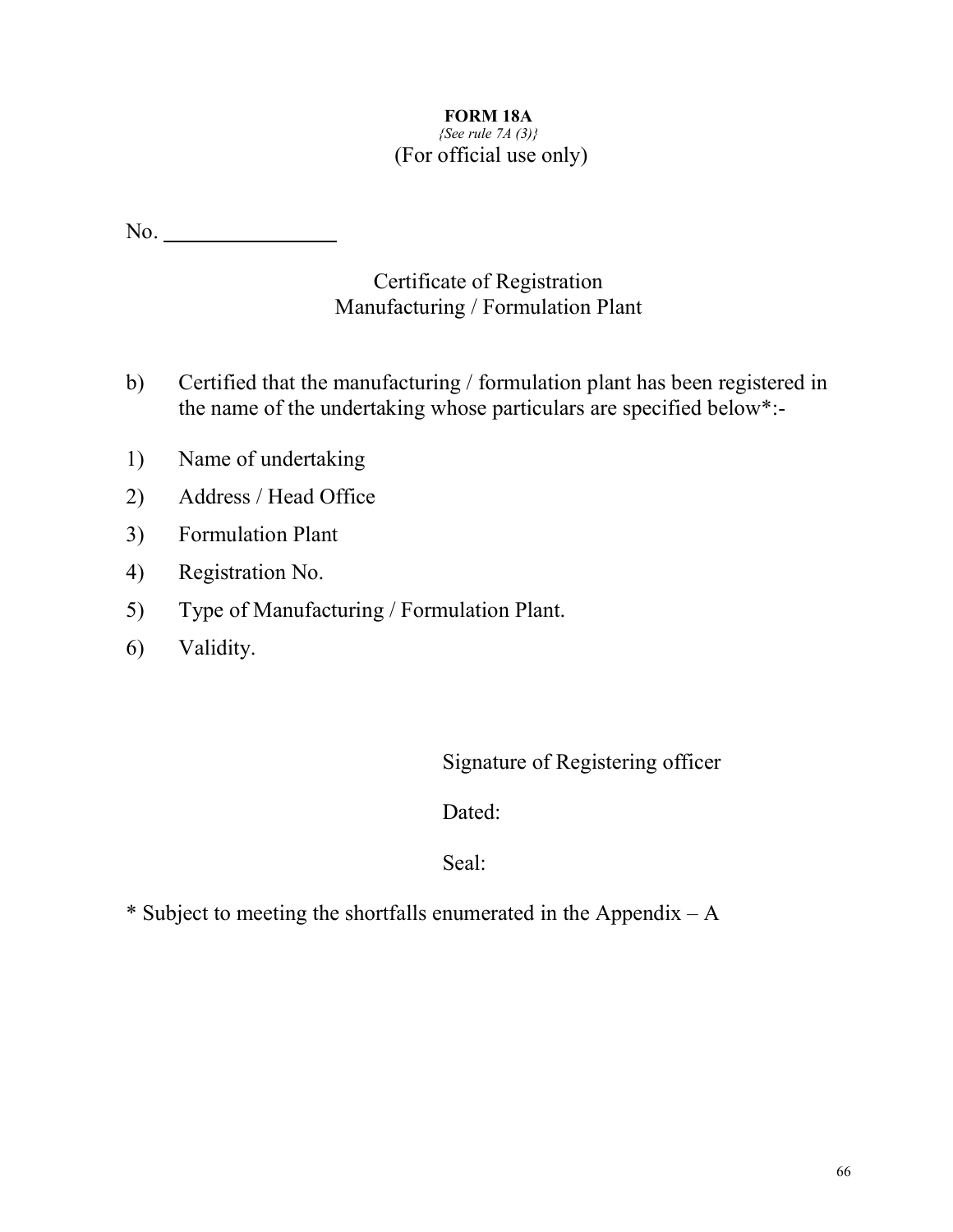## FORM - 19

#### APPLICATION FOR REGISTRATION OF PESTICIDE RE-FILLING / RE-PACKING PLANT

- 1. Name & Address of the applicant.
- 2. Type of Plant i) Liquid (EC, SL, SC, EW, OD, ZC, SE, AS, WSL & FS) ii) Powder (WP, WS, SP, WDG, DS, ST, WSP & WSG) iii) Granules (Gr)
- 3. Location / address (Away from populated area)
- 4. Area (i) Covered (ii) Uncovered
- 6. Details of each member of the technically qualified staff.
- 7. Details of semi skilled employees
- 8. Plant Safety.
- (I) Safety Officer
- (II) Ventilation
- (III) Fire fighting equipment
- (IV) Emergency shower, eyewash & change room.
- (V) Protective equipment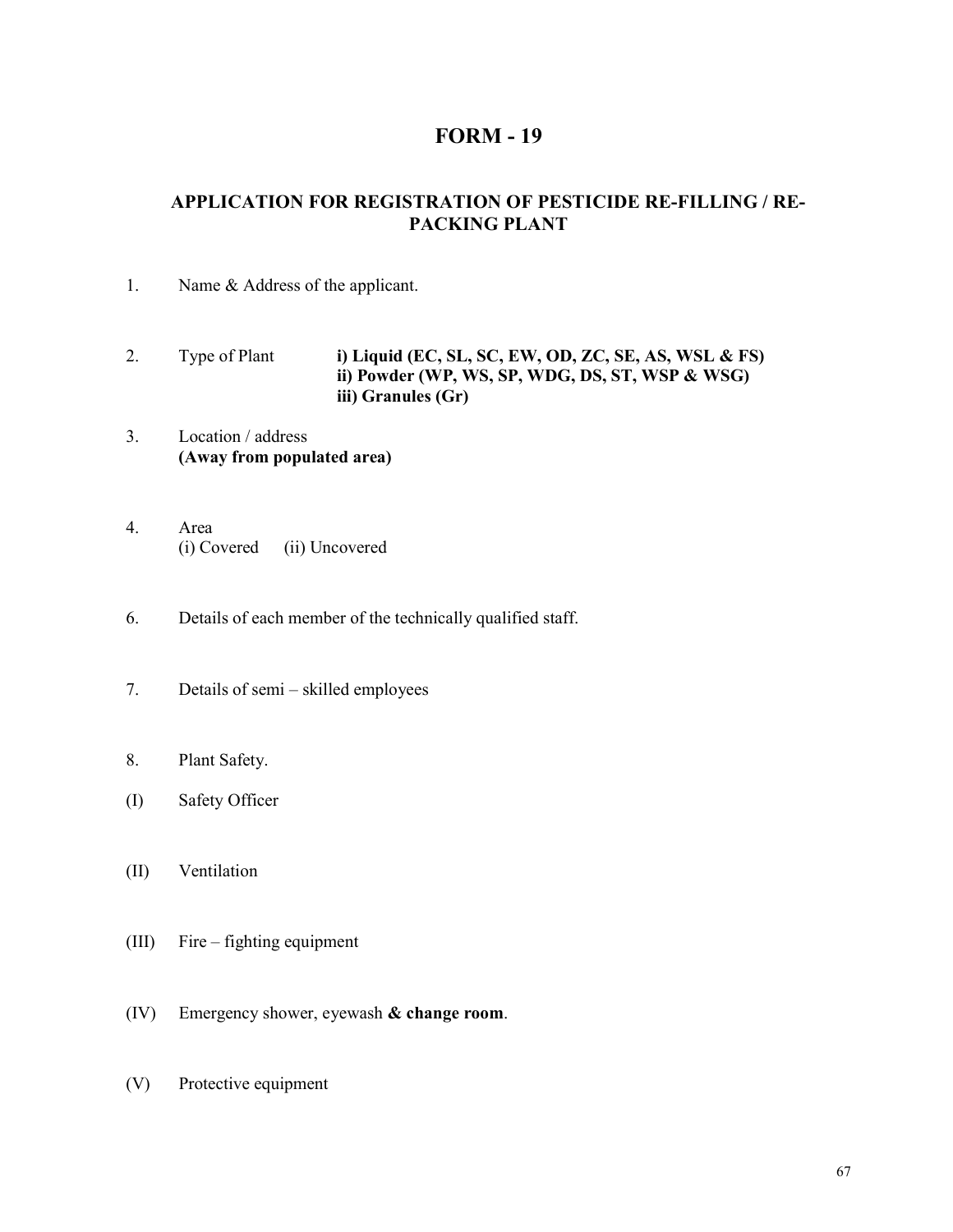(VI) Protected / explosion proof electrical installations.

#### (VII) Emergency exit plan.

- 9. Analytical quality control Lab. In – house (Analytical facilities exist on site) Details of equipment (Minimum test facilities with separate quality control)
- 10. Filling Facilities

#### I) For liquids

- a) Pneumatic or ex-proof automation.
- b) Accurate measured quantity automatic dispensing.
- c) Safety device on main opening of filling unit.
- d) Automatic nitrogen purging system.
- e) Automatic / semi automatic heat sealing / capping system.

#### II) For Powder

- a) Automatic measured quantity dispensing.
- b) Semi automatic measured quantity dispensing.

#### III) For Granules (formulation plant including repackaging plant)

- 11. Packing and Transport Details of packaging & transport facilities.
- 12. Warehouse & Storage of pesticides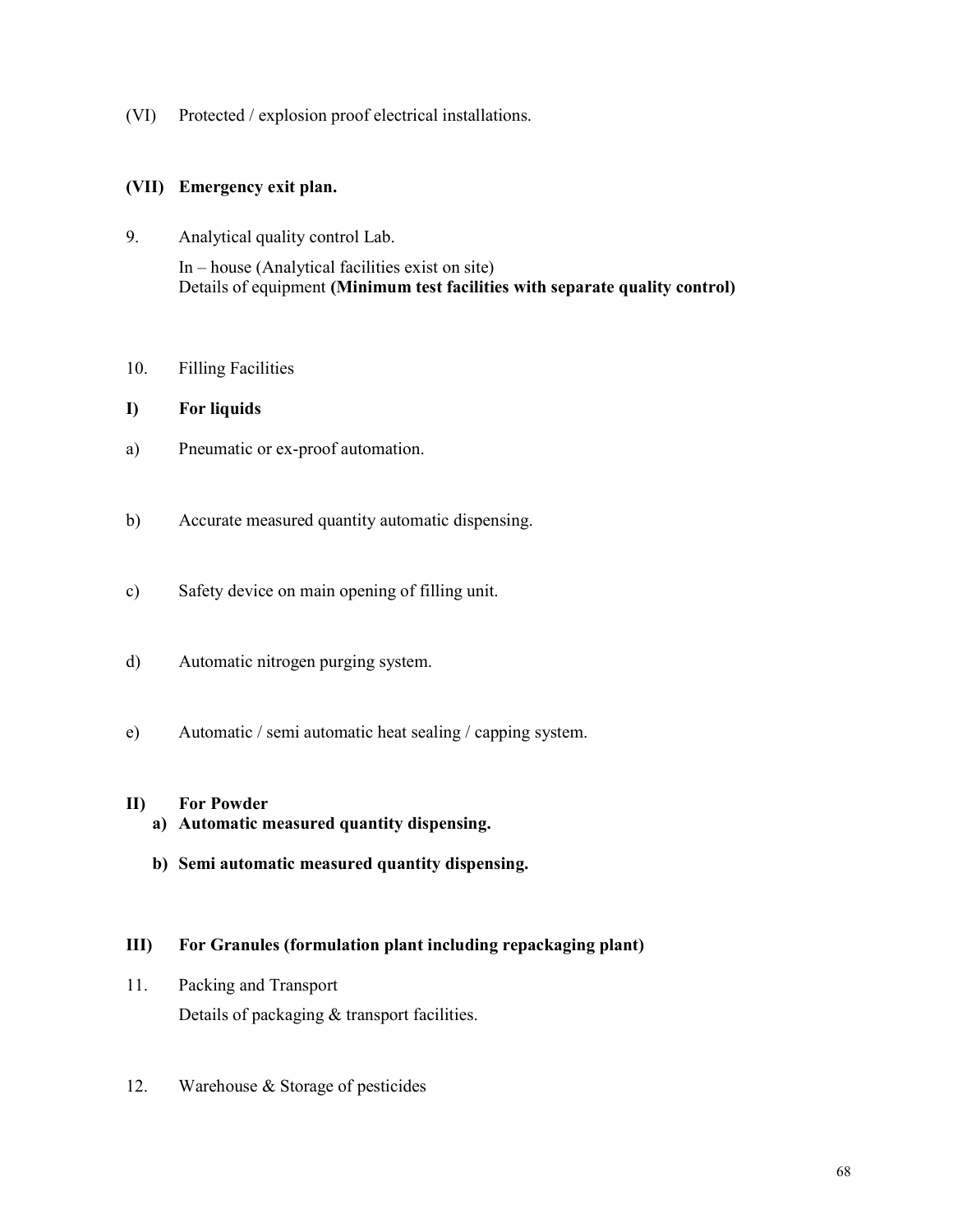- I) Type of storage (Brick / Concrete / Sheets / Wood) Floors: Pervious / impervious
- II) Capacity
- III) Maintenance
- 13. Occupational Health Site medial probationers (Full time / Part time)(Agreement on company letter head with hospital or doctor and employees health record)
- 14. Environmental Control
- I) Effluent & waste water disposal system (given details)
- II) Solid waste disposal system (given details)
- III) Emission monitoring system (given details)
- IV) In-house incinerator or agreement with approved incinerator facilities) (Detail of obsolete pesticides incinerated shall be provided regularly after six months to the Department of Plant Protection).

15. Registration fee – Rs.

16. Any other additional information

Date: Signature of the applicant Designation: